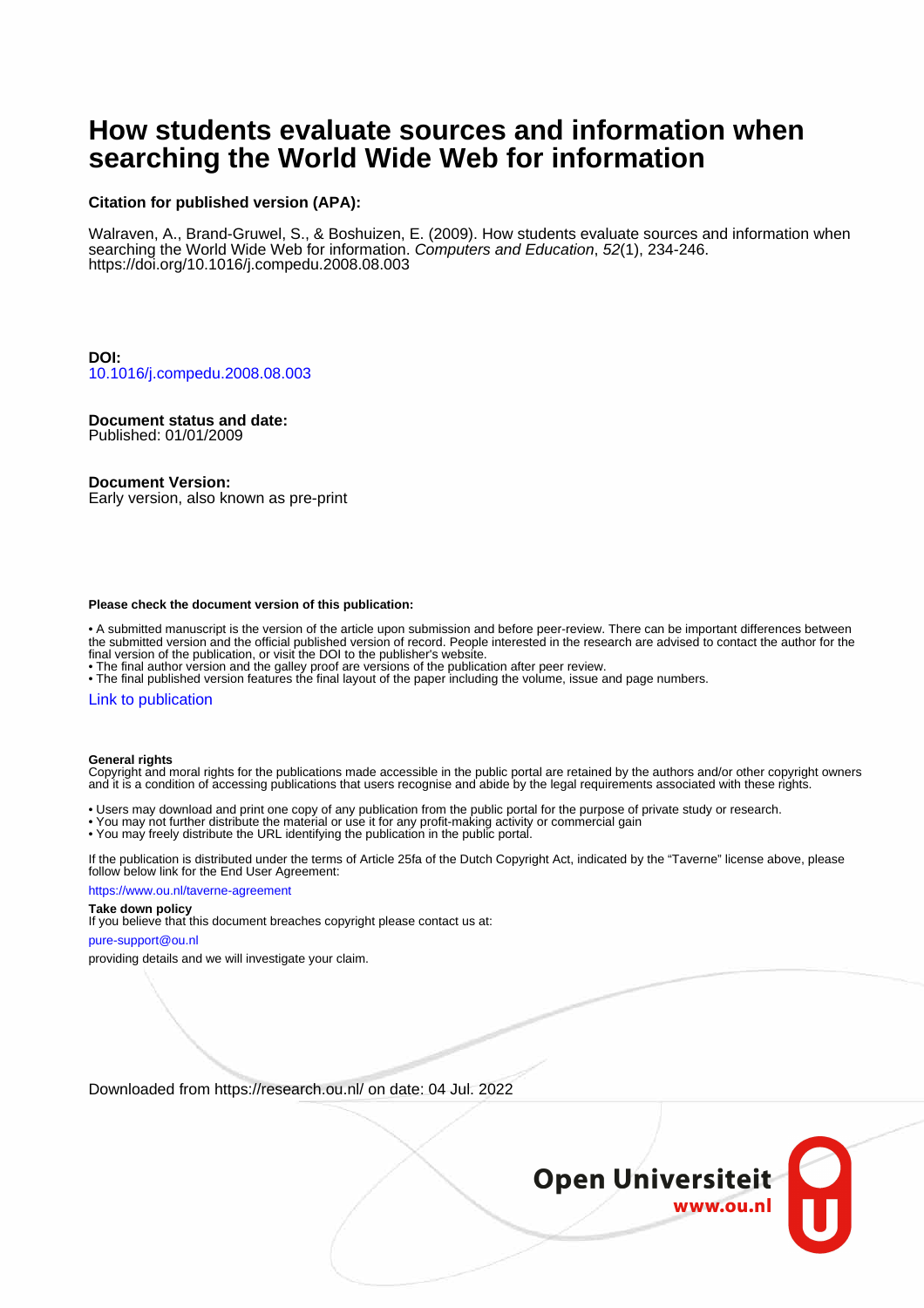**This is pre-print of: Walraven, A., Brand-Gruwel, S., & Boshuizen, H.P.A. (2009). How students evaluate sources and information when searching the World Wide Web for information.** *Computers and Education,* **25 (1), 234-246.**

**Copyright Elsevier, available online at: [http://www.elsevier.com/wps/find/journaldescription.cws\\_home/347/description#description](http://www.elsevier.com/wps/find/journaldescription.cws_home/347/description#description)**

#### Abstract

The World Wide Web (WWW) has become the biggest information source for students while solving information problems for school projects. Since anyone can post anything on the WWW, information is often unreliable or incomplete, and it is important to evaluate sources and information before using them. Earlier research has shown that students have difficulties with evaluating sources and information. This study investigates the criteria secondary educational students use while searching the Web for information. 23 students solved two information problems while thinking aloud. After completing the tasks they were interviewed in groups on their use of criteria. Results show that students do not evaluate results, source and information very often. The criteria students mention when asked which criteria are important for evaluating information are not always the same criteria they mention while solving the information problems. They mentioned more criteria but also admitted not always using these criteria while searching the Web.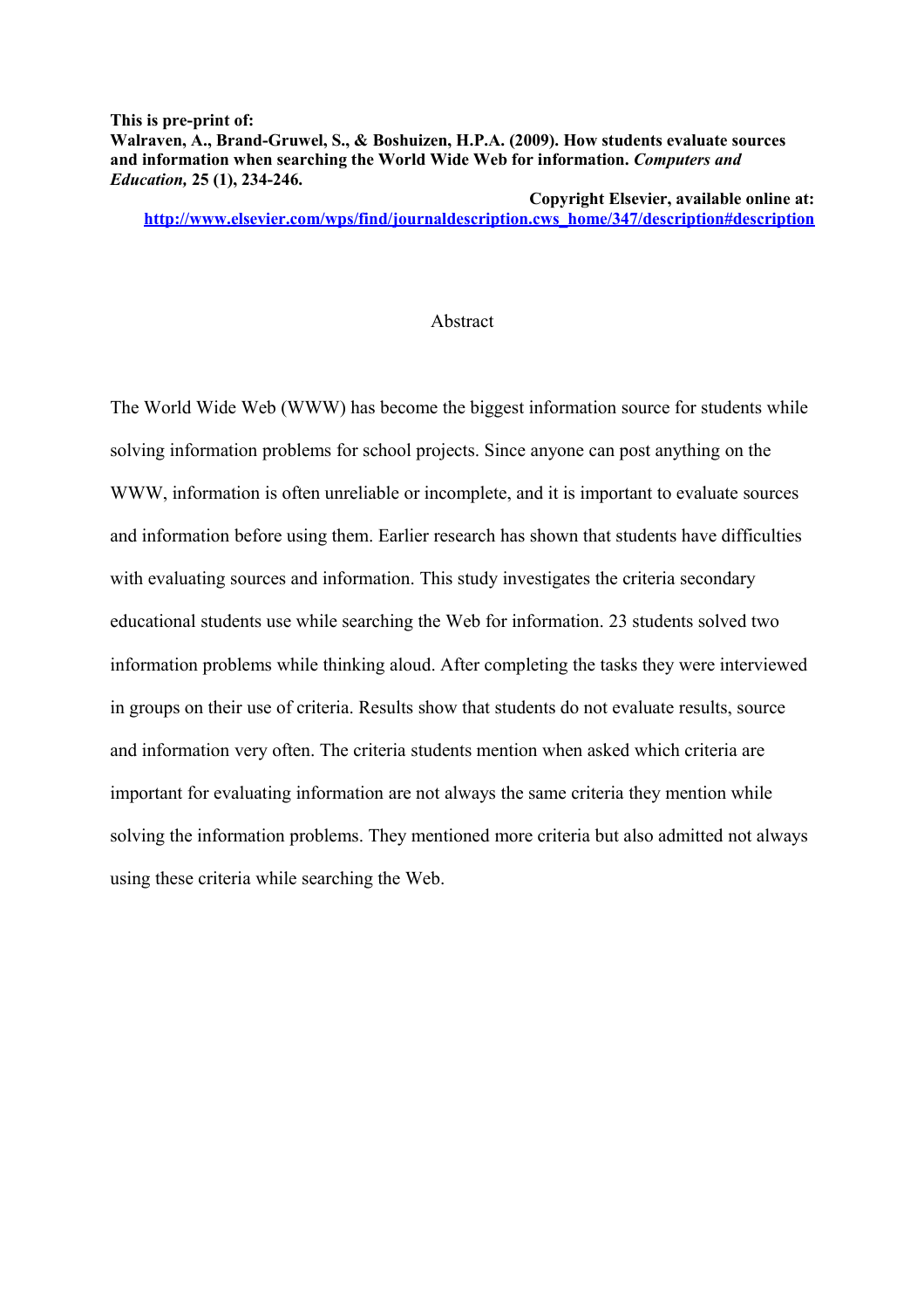How students evaluate sources and information when searching the World Wide Web for information.

In the last decade, the Dutch secondary educational system has undergone major changes. Instead of a system aimed at the reproduction of knowledge, the new learning environment aims at learning outcomes that should be durable, flexible, functional, meaningful and applicable. Active pedagogical methods, in which students learn by doing instead of listening, and teachers have a guiding role, fit this new learning (Simons, Van der Linden & Duffy, 2000). The teacher no longer provides students with information by standing in front of the classroom lecturing, but more and more, students actively and independently have to construct knowledge, collect information, judge information and integrate this with prior knowledge. This educational approach requires that students have a different type of skills than in traditional education. One of these skills is problem solving: a complex higherorder cognitive process that requires the modulation and control of more routine or fundamental skills (Goldstein & Levin, 1987). These routine or fundamental skills are clarifying the description of the problem, analyzing causes, identifying alternatives, assessing each alternative, choosing one, implementing it, and evaluating whether the problem was solved or not. Problem solving, a form of active participation in learning, is more satisfying than passive transfer of information from the teacher to the student and leads to enhanced retention and recall (Bransford, Brown, Cocking, 2000).Problem solving skills call upon regulation- and planning skills, also known as metacognitive skills (Perkins & Salomon, 1989; Van Merriënboer, 1997;1999).

A specific type of problem that can be distinguished is an information-based problem. Solving these kinds of problems is called the process of 'Information Problem Solving' (IPS). Being able to solve information problems means that students can identify information needs, locate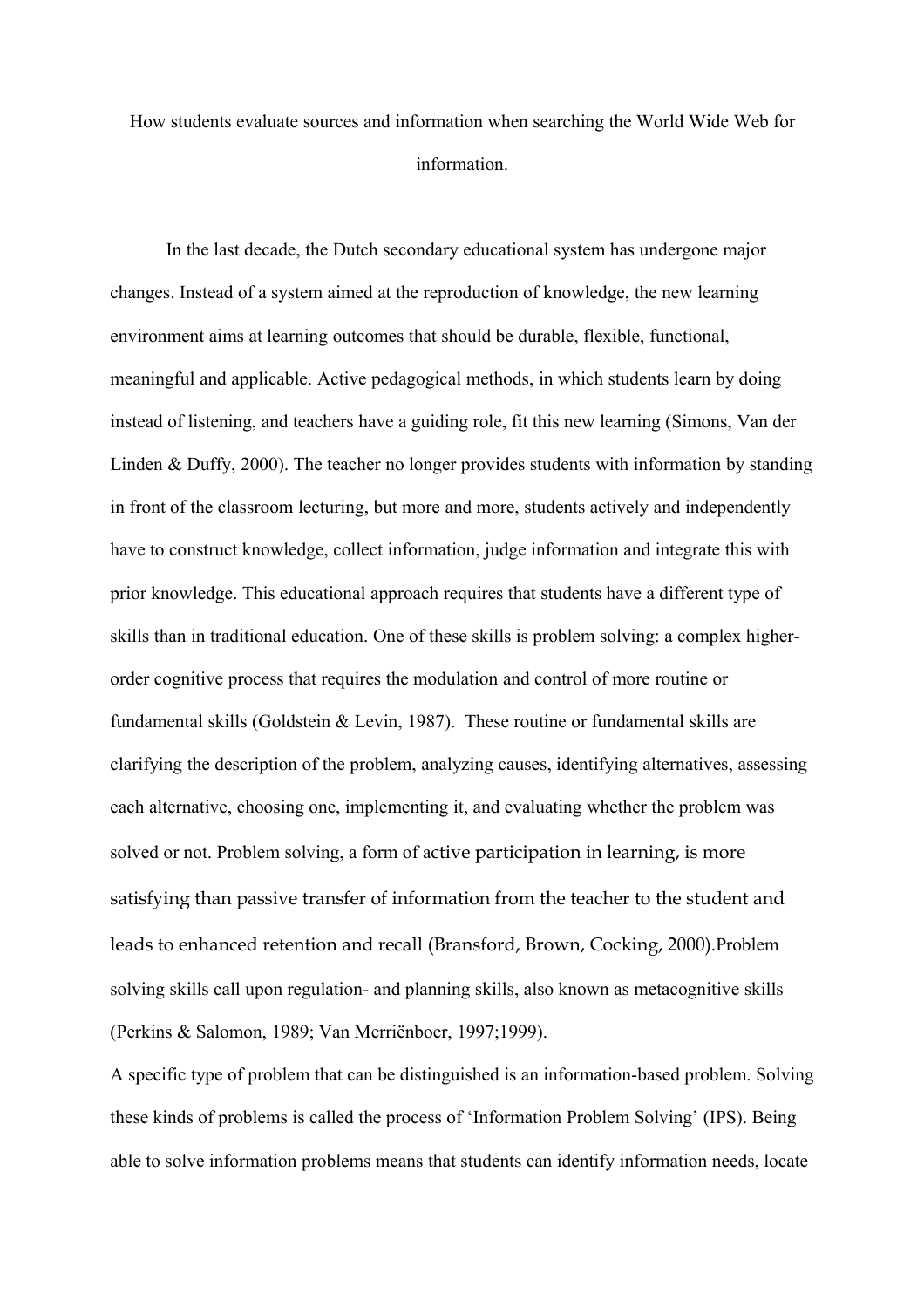information sources, extract and organise information from each source, and synthesise information from a variety of sources (Brand-Gruwel, Wopereis & Vermetten, 2005; Eisenberg & Berkowitz, 1990; Moore, 1995). Within this IPS process evaluation of sources and information is an important sub skill, especially since students often search on the Internet for information while accomplishing learning tasks. The Web is easily accessible and students are seduced to cut and paste the information without evaluating it (Grimes & Boening, 2001; Rothenberg, 1998), resulting in reports that lack quality. A lack of evaluation of results, information and sources can affect students' learning and schoolwork.

The aim of this study is to examine how students in secondary education solve information problems and especially to determine the criteria students use while evaluating search results, sources and information using Internet for finding information while accomplishing an assignment. A description of what an information problem is will be given first.

An information problem arises when a discrepancy occurs between information needed to answer a question and information already known. An example of a simple information problem is: You have to travel from London to Harwich on September 8. You need to arrive at 18.00. At what time does your train leave? This problem can be solved easily by visiting a site of the UK railways. There is probably only one correct answer to this question. The assignment: "Write an essay on the treatment of cancer" is more complex. Solving this problem requires more than visiting only one webpage. There are several forms of cancer for instance and several treatment methods. Hence, more information has to be dealt with in this complex information problem and writing an essay is more difficult than answering one question.

Solving information problems requires several activities and these activities together constitute a process that we refer to as Information Problem Solving (IPS). The process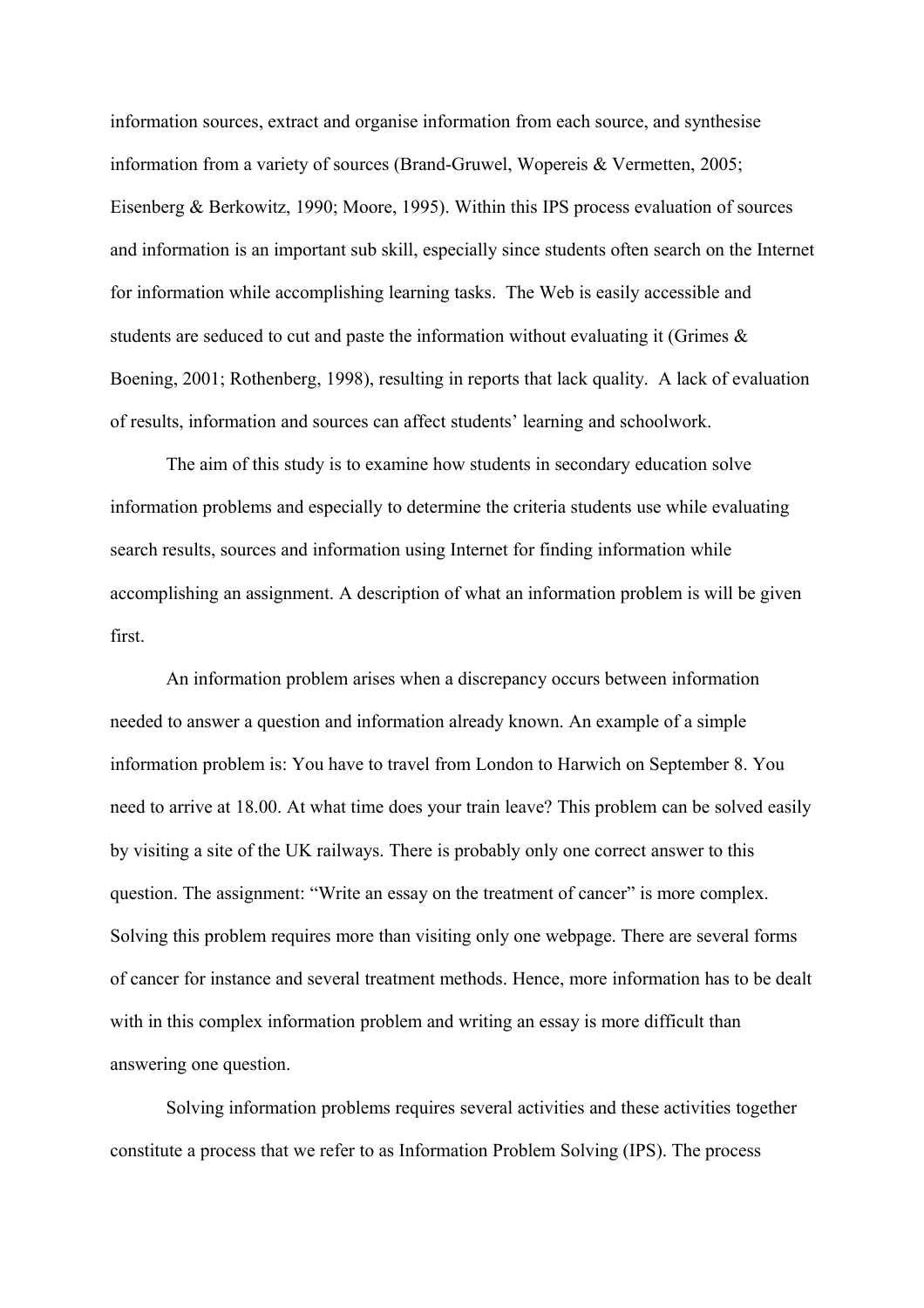consists of the constituent skills *defining the information problem* (i.e. reading the task, activating prior knowledge), *searching information* (i.e. choose search strategy, specify search terms, evaluate search results), *scanning information* (i.e. read information global, evaluate source and information, elaborate on content), *processing information* (i.e. read in depth, evaluate information, store relevant information, elaborate on content) and *organising and presenting the information* (i.e. structure relevant information, realize the product).

Within the IPS process several problem solving processes can be distinguished. In the second phase, search information, one has to choose a search strategy and specify search terms. Choosing a search strategy and specifying search terms can be seen as problem solving processes on their own. What is the best strategy and best search term for the information problem at hand? With regard to the search strategy one could decide to use a depth first or breadth first strategy. Choosing a search term could be solved with the problem solving strategies brainstroming or trial and error, for instance. Another problem solving process within the IPS process, and the process that will be the focus of this article is evaluating sources and information. In the next section the importance of evaluating will be discussed.

Information problems can be solved with information from various sources. In the last decade, the World Wide Web (WWW) has become one of the largest and best accessible sources of information. And although there are many (more reliable) sources to collect information (e.g. the library or an encyclopaedia) the most probable source a student would use is the WWW (Beljaarts, 2006). Searching the Web for information differs from searching a library database or a table of contents. The web does not have an index, the amount of information is enormous and there are no gatekeepers that filter information. Research has shown that young children, university students and adults encounter difficulties when searching for information on the Web (Brand-Gruwel, Wopereis, & Vermetten, 2005; Duijkers, Gulikers-Dinjens, & Boshuizen, 2001; Hirsch, 1999; Kafai & Bates, 1997;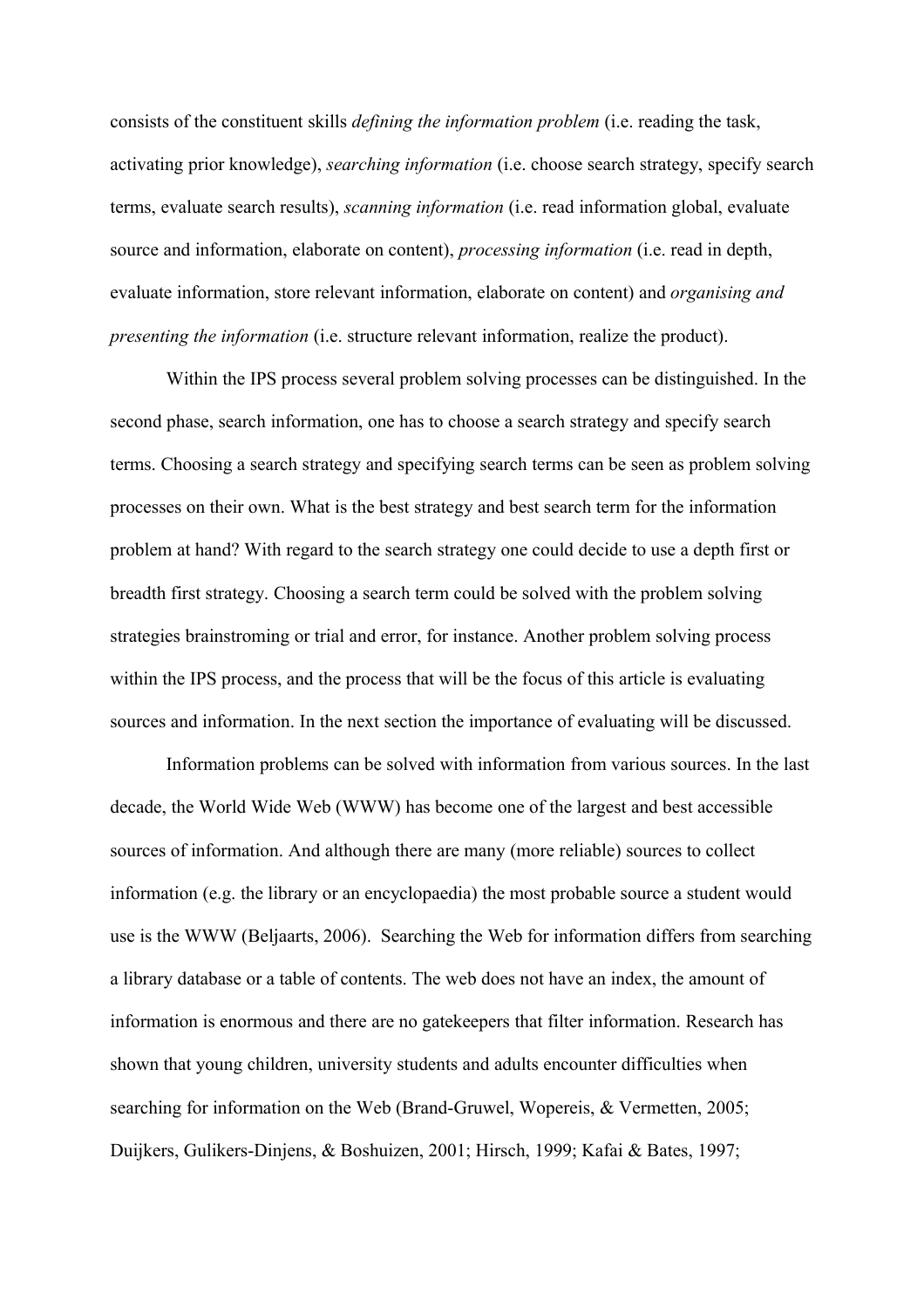MaKinster, Beghetto & Plucker, 2002; Monereo, Fuentes & Sànchez, 2000). A problem for every age group is evaluating search results, and evaluating and selecting sources and information (Duijkers et al., 2001; Fidel, Davies, Douglass, Holder, Hopkins, et al., 1999; Hirsch, 1999; Kafai & Bates, 1997; Koot & Hoveijn, 2005; Lorenzen, 2002; Lyons, Hoffman, Krajcik, & Soloway, 1997; MaKinster et al., 2002; Wallace, Kupperman, Krajcik, & Soloway, 2000).

Evaluating results (which site am I going to open) is mostly done based on titles and summaries provided by the search engine, the number of results and the order of results (Duijkers et al., 2001; Fidel et al., 1999; Hirsch, 1999; Kafai & Bates, 1997; Koot & Hoveijn, 2005; Lyons et al., 1997; Wallace et al., 2000). Students' prior knowledge influences the criteria used to evaluate results. Students with a lot of prior knowledge evaluate results by title, origin, summary, and identifiers in the URL (.edu or .gov) (Makinster, 2002).

Evaluating and selecting sources and information (which information form which site am I going to use?) is not always done based on clear criteria (e.g., I see this is the official website of the National Health Organisation), but on intuition (e.g., I guess it's ok) (Koot & Hoveijn, 2005). Young children tend to believe that everything on the Web is true (Hirsch, 1999; Schacter, Chung & Dorr, 1998), especially when they find the same information on more sites (Koot & Hoveijn, 2005). Teenagers use information that can solve their information problem without thinking about the purpose of a site (Fidel et al., 1999). They also find it hard to express how they evaluate and select information (Lorenzen, 2002), and 82 % of the students admit that they rarely check information (Beljaarts, 2006). An explanation for this lack of evaluating could be that students do not have enough metacognitive skills. As said before, problem solving skills call upon metacognitive skills (Perkins & Salomon, 1989; Van Merriënboer, 1997;1999). Research has indeed shown that

students rarely use metacognitive strategies in the correct way (Bannert, 2004; Gerjets &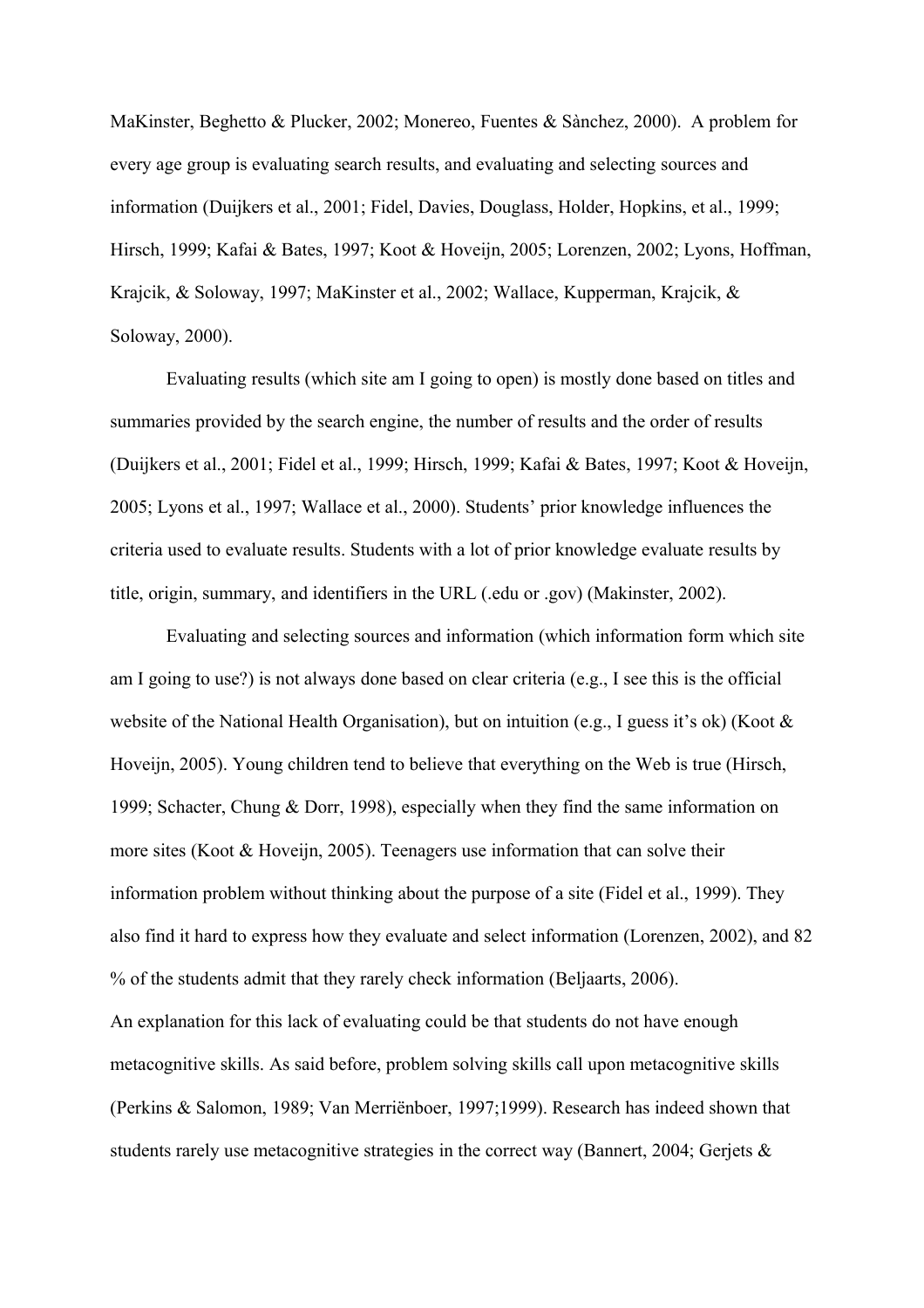Scheiter, 2003; Rouet & Eme, 2002; Stadtler & Bromme, 2004).

So, it can be concluded that students hardly evaluate results, information and sources.

However, little research has been done on criteria students mention while solving information problems and if these criteria depend on the domain of the problem or if they are general. This study tries to fill this gap.

The research question is as follows:

*How do students solve information problems, and what kind of criteria do students use when evaluating sources and information while searching the WWW for information?*

This general question can be divided into several sub questions:

- o How much time do students spend on the constituent skills search, scan, process and organize while searching the World Wide Web and how often to they use these skills?
- o How often do students evaluate their search results, sources, and the information on a website?
- o Which criteria do students use for evaluating search results, sources, and information on a website?
- o Are the criteria general or do they depend on a certain domain?
- o Does students' evaluation behaviour influence task performance?
- o Are students aware of the criteria they use or can use?

### Method

#### *Participants*

Twenty-three students of two schools for secondary education participated in this study. All students (8 boys and 15 girls; mean age  $14.22$ , SD  $0.422$ ) were in the 9<sup>th</sup> grade of secondary education (Dutch: VWO, 6 year program).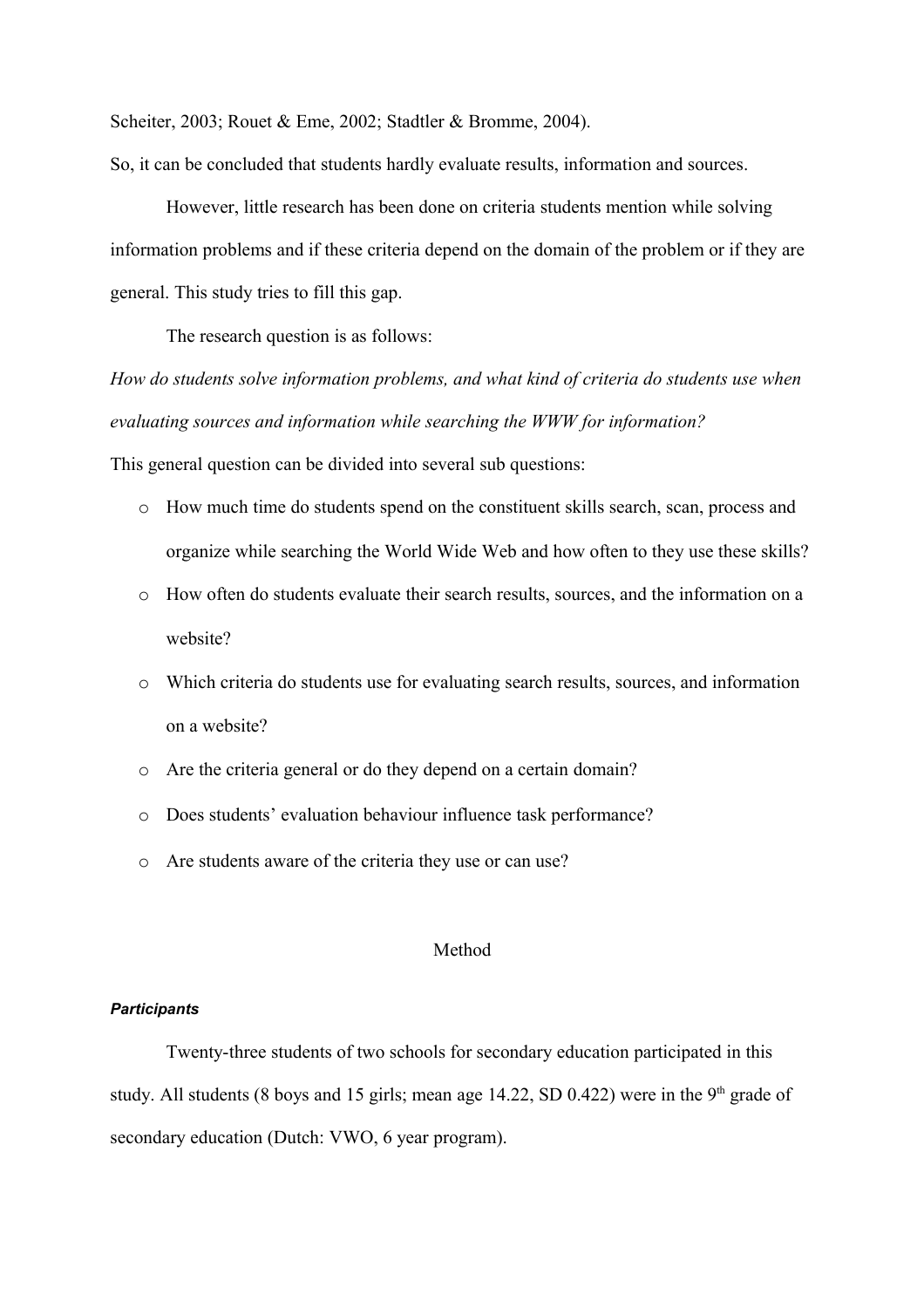#### *Material*

*Tasks*. Teachers of the two participating schools created twelve information problems (4 physics, 4 geographic and 4 language and culture tasks). The problems consisted of a question, which had to be answered with information found on the Web. To answer this question, students had to choose which information to use and evaluate if the information could help solve the problem. To ensure comparability between problems, teachers received instruction on how to design them. For instance, it should not be a fact-finding question, the keywords leading to usable sites should not be mentioned, and solving the problem should require a search on the Web for preferably 30 minutes or more.

Furthermore, to ensure comparability even more, constructs that define the difficulty levels of prose-task processing- type of information requested, type of match, and plausibility of distracters (Mosenthal, 1998) - were controlled for. *Type of information requested* refers to the kind of information that readers must identify. Examples are persons, amounts, goals, cause, effect (or outcome, result), evidence, opinion, explanation, equivalence and difference. Tasks that require the identification of cause, effect, equivalence and difference are more difficult to answer. *Type of match* refers to "the processes used to relate information in a question or directive to corresponding information in a text and to the processes used to select an answer from a range of response options" (Mosenthal, 1998, p.285). Type of match has several levels. The first level (locate tasks) requires students to match one or more features in a question to one or more features in a text. An example of a locate task is "how many Democrats have been president of the United States of America between 1980 and 2007? " This question gives the student information about the answer that is needed, the number of democratic presidents between 1980 and 2007. With tasks of the fourth level (generate tasks) students are required to make inferences, match given information in a question to corresponding information in a text and identify the correct requested information. Not all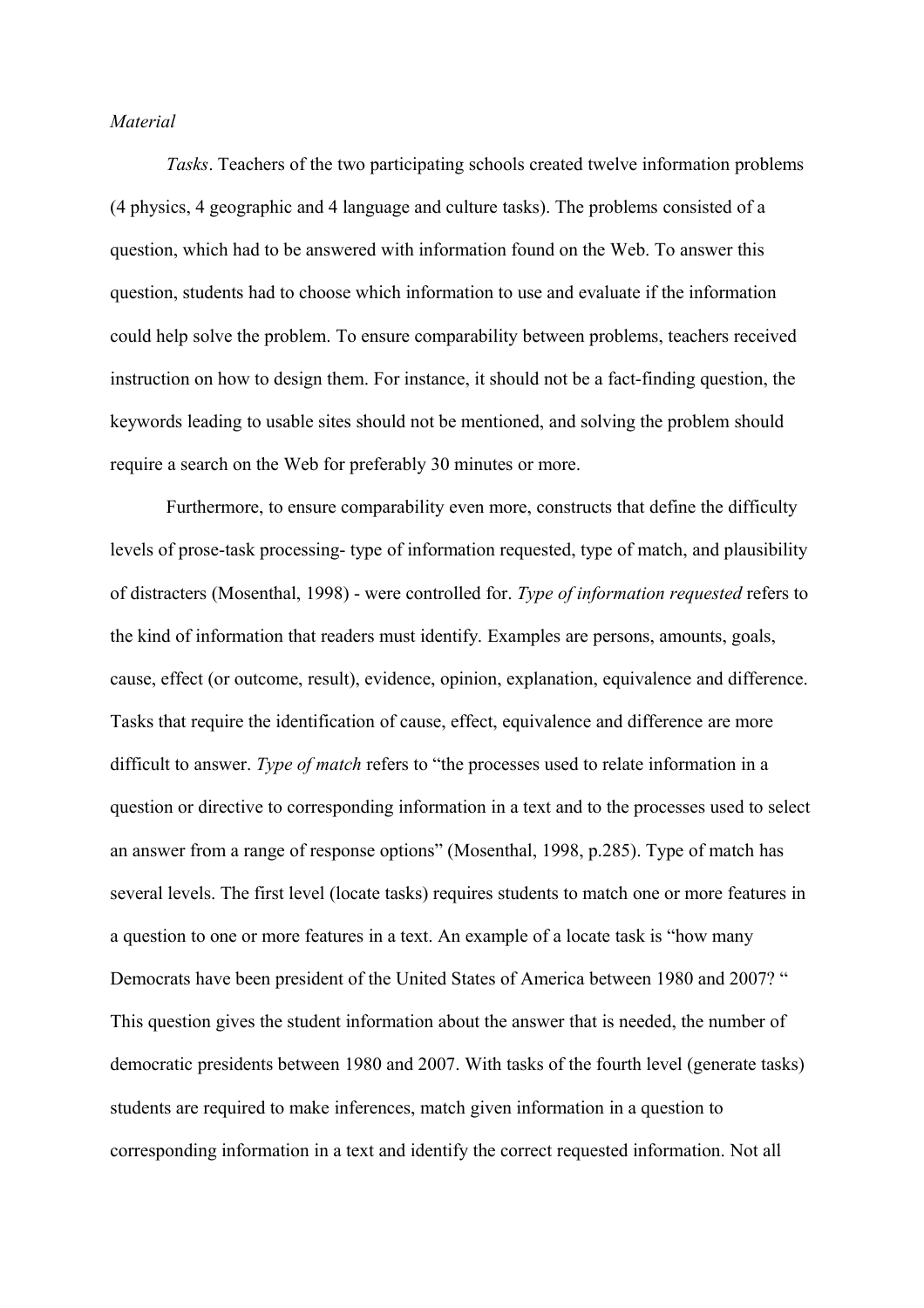information is in the question. An example of a fourth level task is "Discuss whether the title of the article represents a good summary of the article's main point". Students do not know how many points they need to discuss and they have to decided for themselves what the main point of the article is. The tasks used in this study are fourth level tasks: Usable keywords are not mentioned in the tasks and the tasks do not specify the number of responses required. *Plausibility of distracters* refers to possible different interpretations or definitions of features from a question or information. An example: when looking for information on the painter Francis Bacon, you come across a very informative website with information about his life and death. After reading it, you discover that this is a site about Francis Bacon, the philosopher. With a high plausibility of distracters a task becomes more difficult to solve. The tasks in this study were tested by using several keywords. With each keyword a number of sites came up that had the keyword either in the title or the summary but did not include usable information.

After the tasks were designed, a panel of four persons tested them. They solved the problems and filled out a questionnaire after each task, concerning time on task, keywords and websites, and difficulty level. Also the construct 'type of information requested' defined by Mosenthal (1998) was tested by the panel. Panel member 1 solved tasks 1-7, member 2 solved 1-12, member 3 solved 1-6 and member 4 solved 7-12. Table 1 summarizes the results for difficulty level (5-point likert scale: simple to difficult), type of information and time on task and Table 2 shows the mean difficulty level and SD for all tasks and per domain, and the mean and SD of time on task of all tasks and per domain.

### Insert Table1 and 2 about here.

 Table 1 shows some small differences between panel members on time on task and difficulty level, but all panel members agree on type of information requested. Difference in time on task can be explained by differences in prior knowledge of panel members. A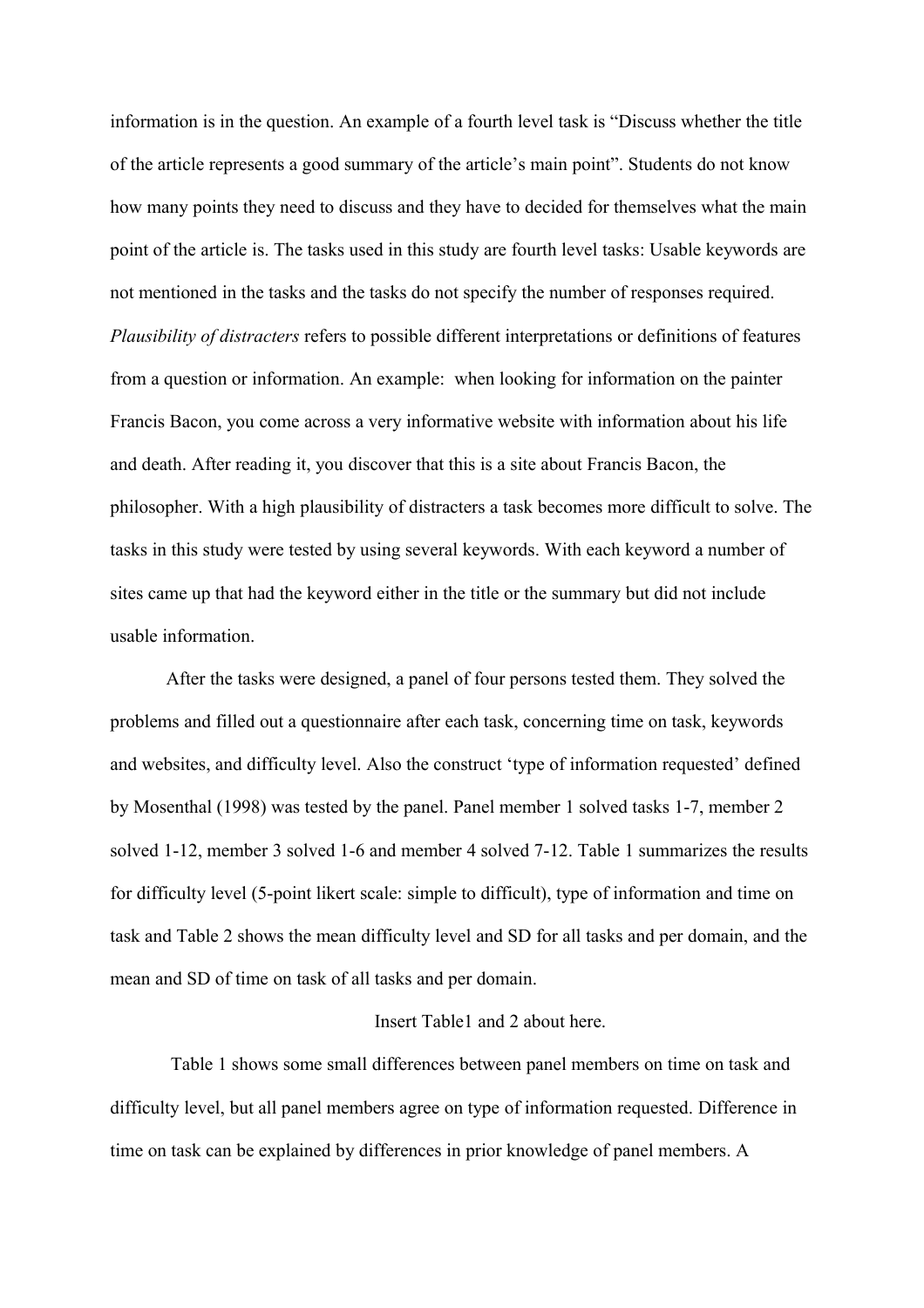univariate analysis of variance on difficulty level and time on task showed no significant differences between the domains. Based on the remarks of the panel, some tasks were adjusted; the task on Britain's colonial history was removed, because it was found unclear and substituted by a task on MSN and SMS.

Table 3 presents the 12 tasks as used in the study. All tasks were preceded by the following text: "In this task you have to answer a question. You can search for information you need to answer the question on the Internet, and you can copy and paste the information in a word-file. Finally, try to answer the question in a few sentences, using the information you found. You have 30 minutes for this task. Think aloud during your search."

### Insert Table 3 about here.

*WWW knowledge Questionnaire.* A questionnaire was used to obtain student's knowledge and conceptions about the WWW. The questionnaire consisted of three parts. The first part obtained additional information on name, age, sex, nationality, grades on Dutch, English, French, physics and geography. In the second part students were asked how much time they spent on the WWW per day, what they used the WWW for, and what their three favourite websites are. The third part consisted of 13 7-point Likert-scale items. Six items asked about the importance and usability of the WWW (e.g., I think it is useful to learn how to work with the Internet),  $\alpha$  = .84. Seven items asked about the expectations about their own knowledge on the WWW (e.g., I am sure I can learn how to work with the Internet),  $\alpha = .87$ .

*Post hoc group interviews.* A day after students completed the tasks, they returned in groups of three. In total there were eight focus groups. These interviews were used to obtain student's knowledge and conceptions on criteria for evaluating sources and information.

#### *Procedure*

During the individual sessions participants first filled out the WWW knowledge questionnaire, and then received an instruction on how to think aloud. After this instruction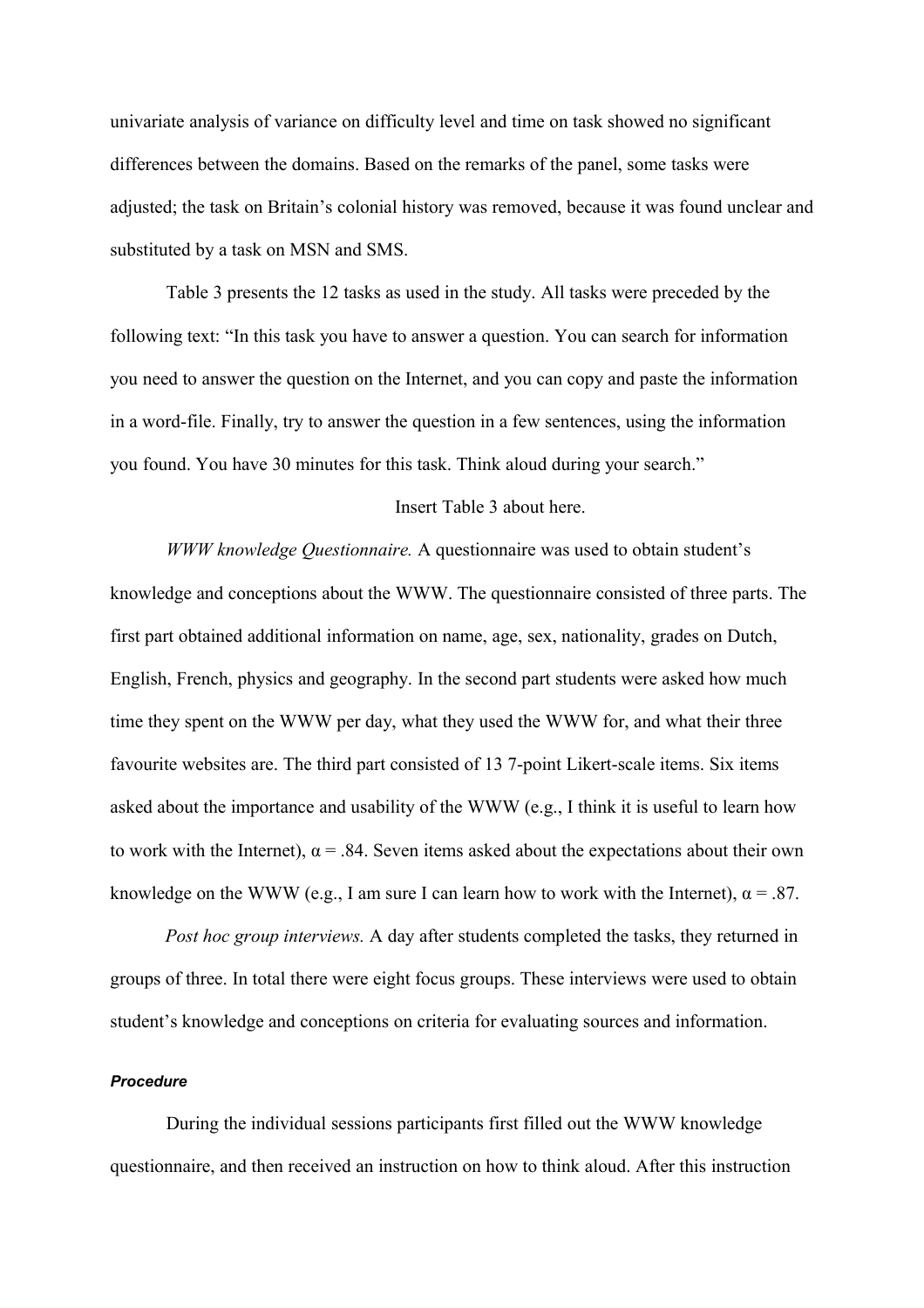each participant conducted two tasks. With 23 students and 12 tasks, this means that -accept for the dialect task- all tasks were made four times. The dialect task was solved only twice. After reading the first task, participants had to write down what they already knew about the topic. Then, while thinking aloud, they searched the WWW for a maximum of 30 minutes to solve the problem. Information found could be stored in a Word-file. The second task followed the same procedure. The images of the computer screen and the audio were recorded on videotape. Extra audio files were created with a laptop and the program Audacity. After finishing the second task, participants were asked to verbalize their search procedure. (E.g. "Could you tell me how you searched to solve this last task?" "Which things did you pay attention to while searching?"). Participants returned in focus groups the next day for approximately one hour. In every group three tasks were discussed (one geography, one physics, one language and culture). This means that two students per group made each task. They received a booklet with screen shots of websites they had opened and had or had not used for their answer. They were asked to write down why they had or had not used the sites. This was followed by a group discussion. First, students were asked what they had written down and what they paid attention to while searching for information. This was done per task. Then a general discussion followed, where students were asked to come up with criteria they found important while searching. If students could not think of more criteria they were given a few criteria and asked whether they thought they could be important. They were also asked if they had paid attention to these criteria while searching the day before or if they ever paid attention to these criteria. Finally, students were asked if the criteria were the same for the courses language and culture, geography and physics. These sessions were also recorded. *Data analysis*

All *think-aloud protocols* were transcribed verbatim. Then, all utterances and actions were coded. The coding scheme to analyse the thinking aloud protocols was developed in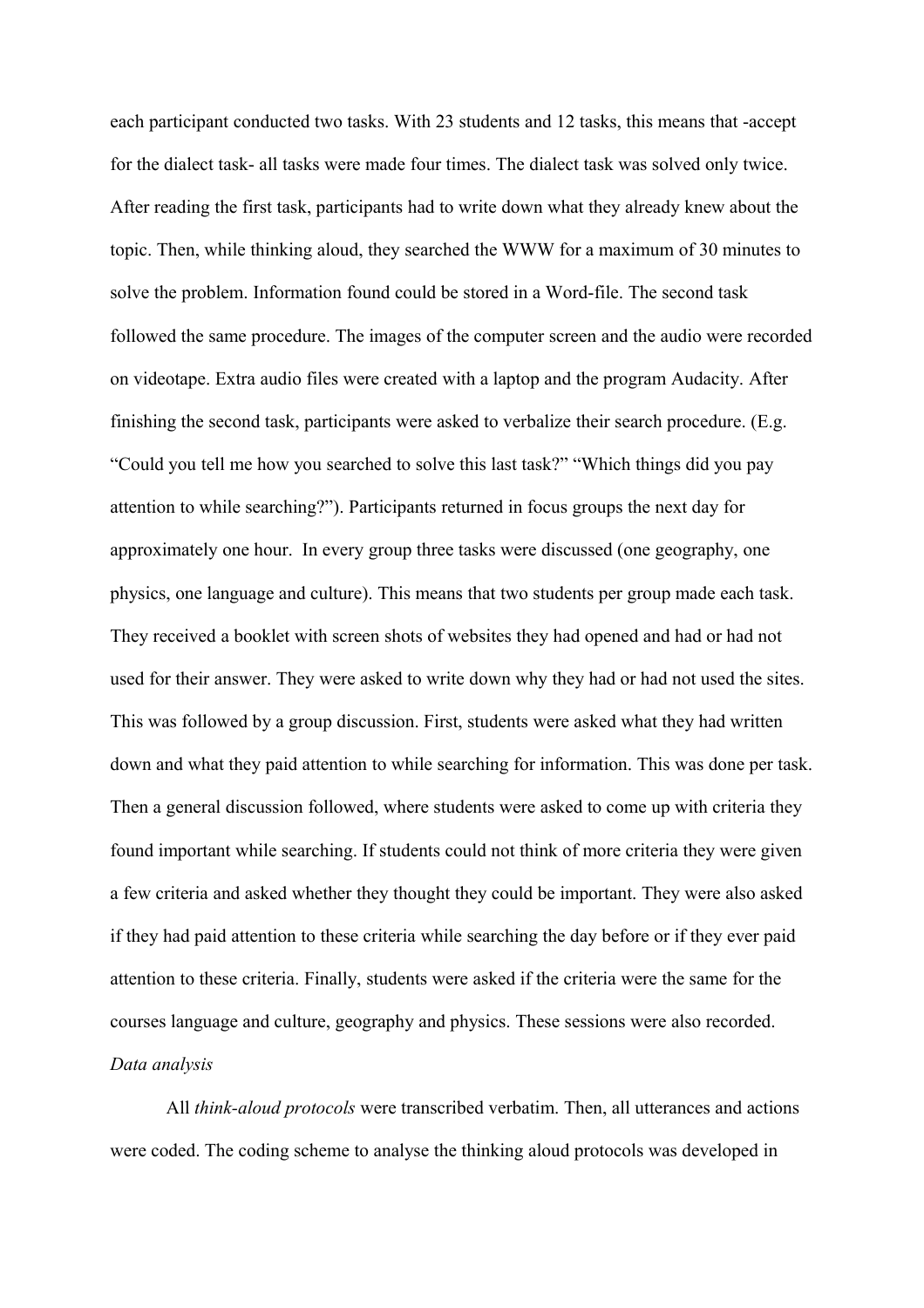earlier studies (Brand-Gruwel et al., 2005; Wopereis & Brand-Gruwel, 2005). An inductivedeductive method was used to develop this system. This means that the coding system has an empirical and theoretical grounding; it has been tested and re-adjusted in a few iterations. For scoring the protocols two kinds of codes were used: descriptive codes and interpretative codes (Miles & Huberman, 1994). Descriptive codes entail little interpretation and can be linked to segments of the text in a straightforward way. Interpretative codes require more interpretation by the rater. The scoring system itself consisted of three types of categories. The first category, the constituent skills, was scored in an exclusive and exhaustive way. Also the time invested in the constituent skills was recorded. The second category consisted of the sub skills of each constituent skill. The third category entailed regulation activities. Overall, the variables measured with this coding system are the constituent and sub skills, and regulation activities of the Information-Problem Solving using Internet Model (IPS-I model) based on Brand-Gruwel et al., (2005). The sub skills evaluate search results, evaluate information and evaluate source were enriched for this study with criteria derived from literature on evaluating websites and information (Barker, 2005; Boekhorst, 2000; Beck, 1997; Ormondroyd, 2004; Kirk, 1996). Table 4 shows the constituent and sub skills and Table 5 shows the evaluation criteria of the coding system. Table 4 mentions all sub skills of the entire IPS process, in this article only the sub skills evaluate search results, evaluate information and evaluate sources are discussed.

#### Insert Table 4 and 5 about here

Two raters individually scored 6 of the 46 protocols. Interrater reliability was calculated. The similarity between the two raters, expressed in Cohen's Kappa was for all the protocols higher  $than 80.$ 

The *task performance* (answer on the question) of the participants was judged based on three criteria: 1) Answer contains information of more than one source. Zero points for only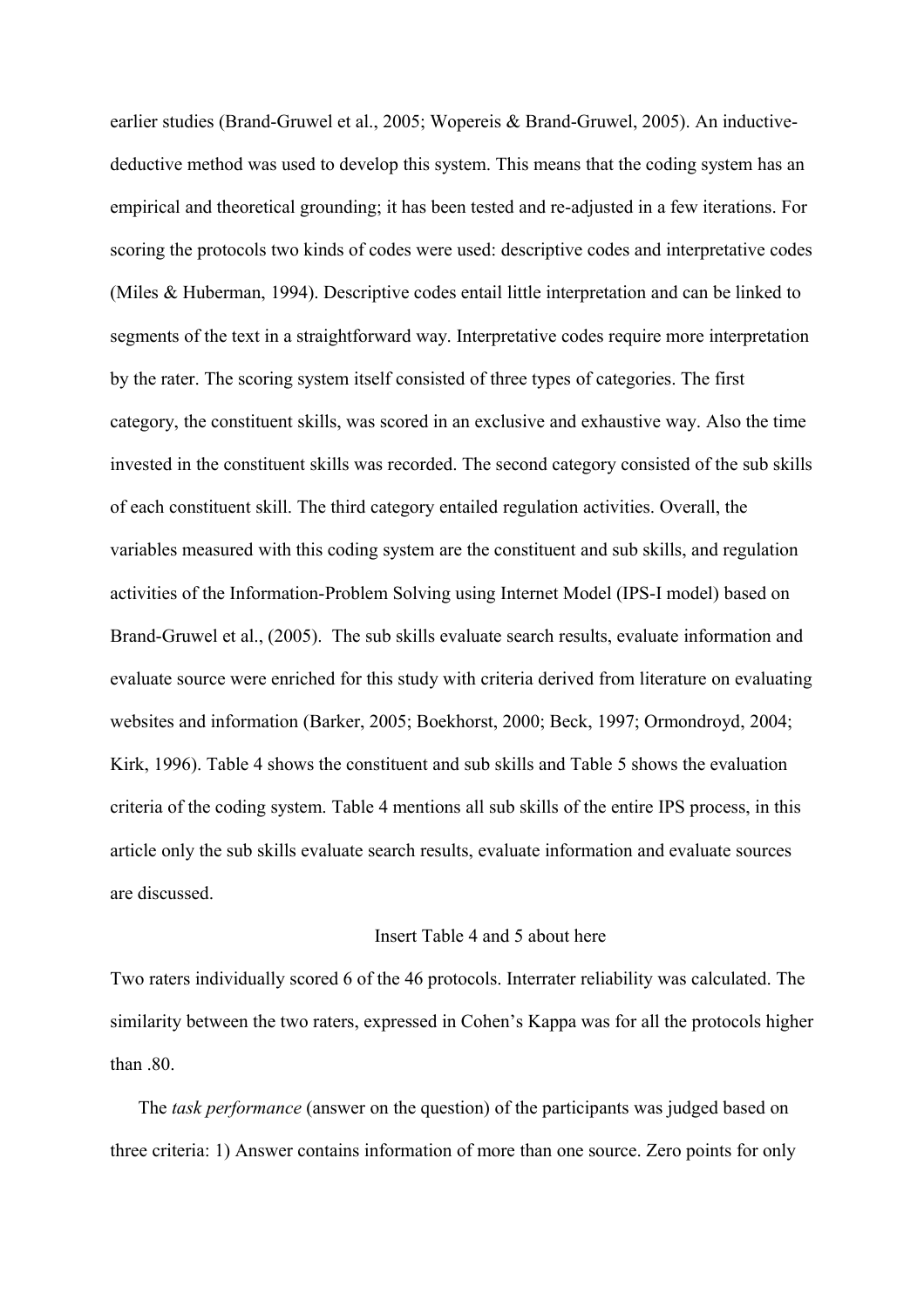one site, one point for more than one site, 2) Quality of the sources is judged based on the judging criteria in Table 4. Quality can be zero to four points, 3) Suitability of information used was determined by identifying content related elements. Suitability can be zero to four points. Maximum score for task performance is nine.

The *post hoc group interviews* were also transcribed verbatim. Criteria mentioned by the students were grouped and labelled, based on the criteria used in the coding system (see Table 5). The criteria were grouped in four categories. The first category consisted of criteria mentioned by students, and the second of students' reactions to criteria mentioned by the researchers. The third category covered students' reactions to the question if the use of criteria differed between domains and the last category consisted of students' reactions to the question about the difference in use of criteria during the tasks and the use of criteria while searching in general.

To answer the research questions one-way ANOVAs were performed to determine if there was a difference in the amount of time spent on constituent skills, the frequencies of the used constituent skills, the frequencies of the sub skills evaluate results, evaluate information and evaluate source between the domains (language and culture, geography and physics). One-way ANOVAs were performed on the evaluation criteria, the total product score, the use of more than one site, the quality of sources, and suitability of information used to test if there was a difference between domains. To control for task order, one way ANOVAs on the amount of time spent on constituent skills, the frequencies of the used constituent skills, the frequencies of the sub skills evaluate results, evaluate information and evaluate source were also performed to determine the difference between the first and second task. These were all not significant. All ANOVAs were performed with an α of .05. The ANOVAs are performed to test separate hypotheses, therefore a Bonferroni correction is not necessary (Tutzauer, 2003).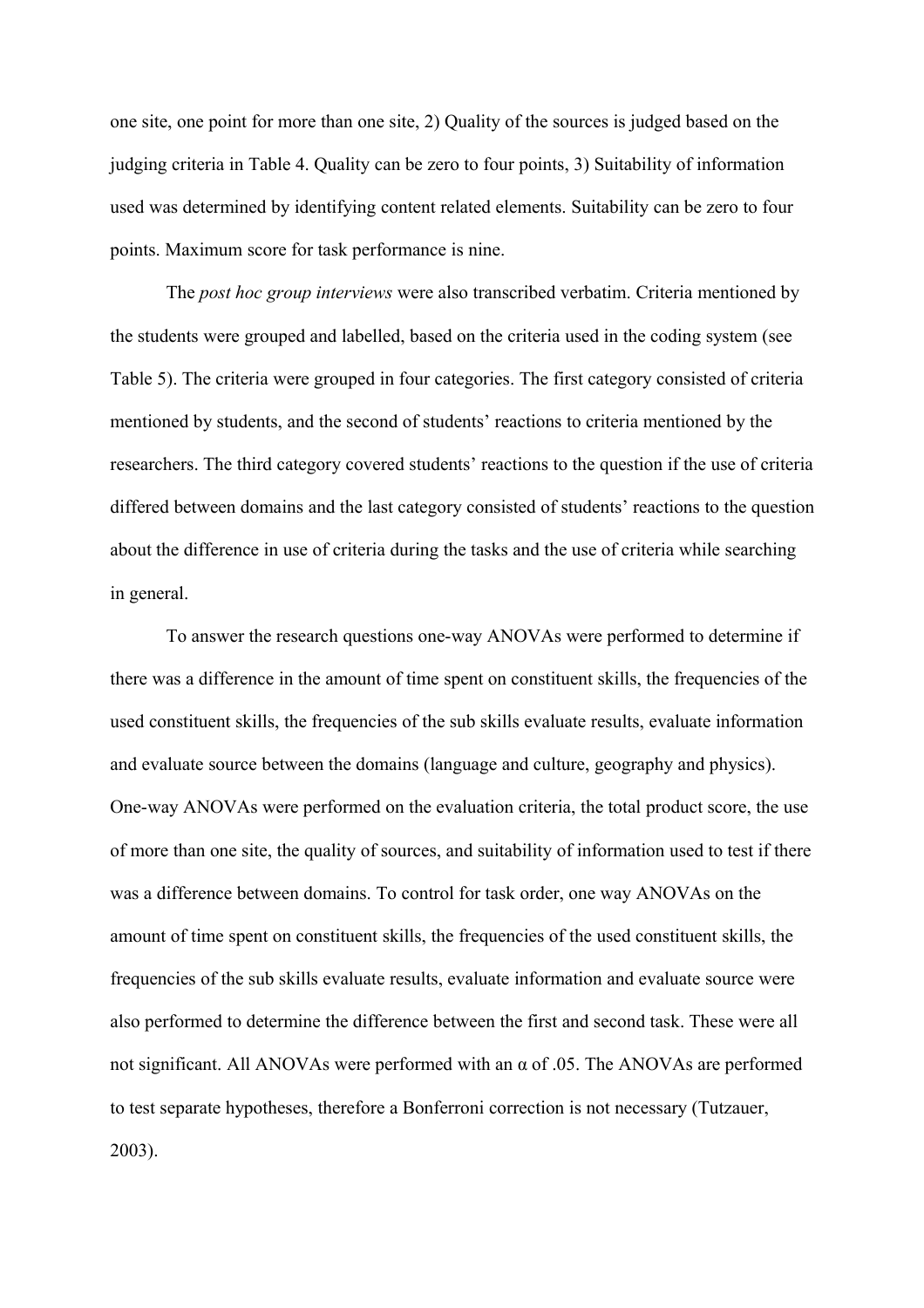#### Results

First analyses were performed to determine whether students were comparable in terms of Internet experience. The majority of the participants (82,6%) spent 1-5 hours a day on the Internet. The other 17,4% spent less than 1 hour a day on the Internet. The mean score on the importance and usability of the WWW was 6.3, SD 0.70 and the mean score on the expectations about their own knowledge on the WWW was 5.5, SD 0.80. This means students find the WWW very usable and important to work with and expect that they know enough about the WWW to be able to work with it.

### *Students' information problem solving processes*

Figure 1 presents the average amount of time (in percentages of total time spent) students spent on searching, scanning, processing and organizing while performing the tasks. The constituent skill "Define information problem" is not included since all students were asked to read the task and write down prior knowledge before starting their search. This prescribed action that can be seen as defining the problem is not scored.

## Insert Figure 1 about here

Figure 1 shows that students spent 44 % of the time on searching, 31 % on scanning, 16% on processing and 9 % on organizing information. Table 6 shows the means and standard deviations per constituent skill for all tasks and for tasks per domain.

### Insert Table 6

Two-way ANOVAs with domain and task order as between factors and time as a within factor with four levels, were performed to test if the amount of time spent on each constituent skill differed within subjects and between geographic, physics and language and culture tasks and between the first en second task. Results showed no significant interaction between task order and domain. There was a significant difference within subjects on the amount of time spent on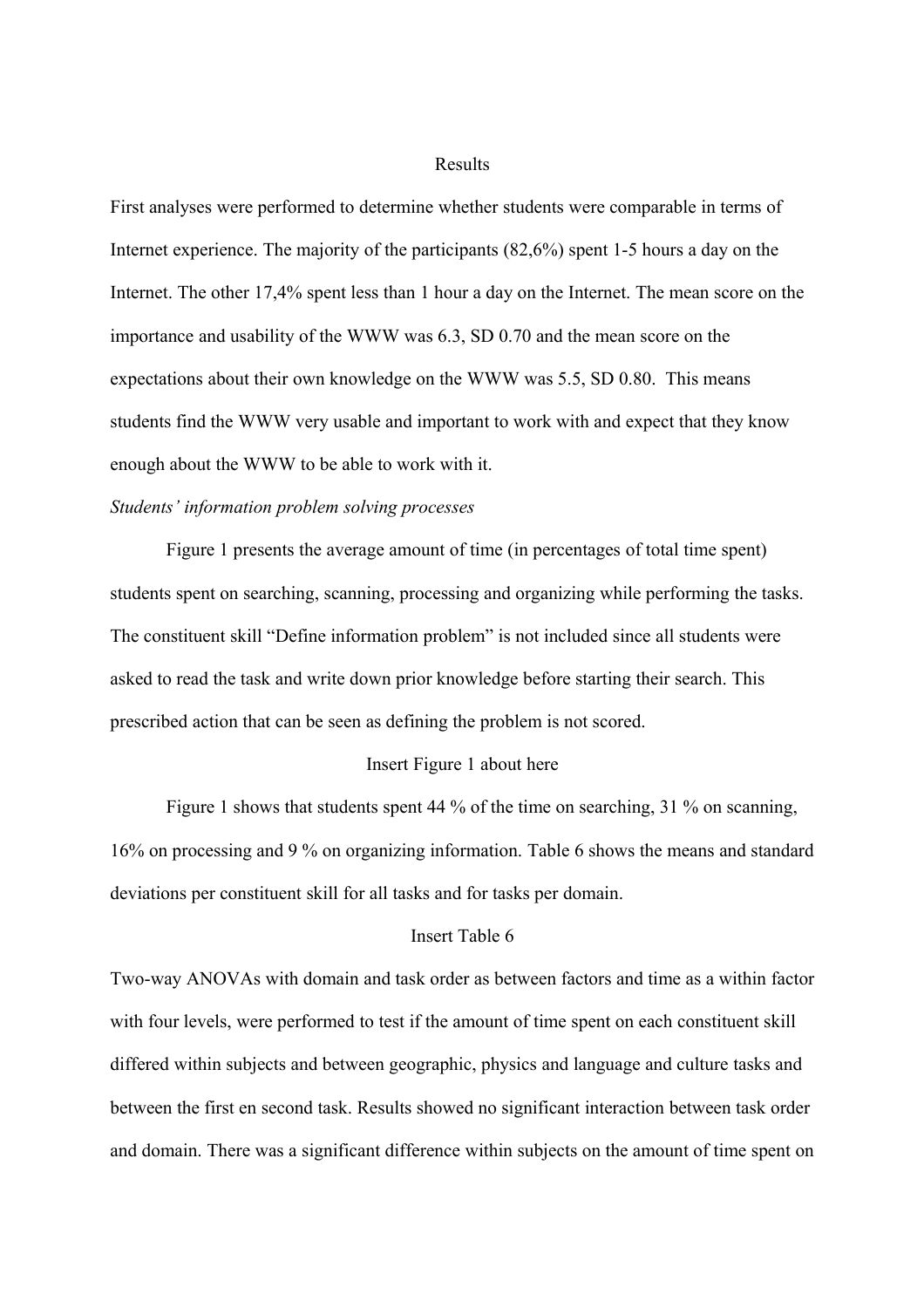each constituent skill,  $F(3,120)=23.51$ ,  $MSE=10796.50$ ,  $p=.00$ ,  $\eta^2=.37$ . Students spent significantly more time on searching than on scanning,  $F(1.40)=5.30$ ,  $MSE=6438.03$ ,  $p=.03$ .  $\eta^2$  = .12. They spent significantly more time on searching than on processing F(1,40)=26.05, MSE=34596.37, *p=.00, η <sup>2</sup>*= .39, and organizing F(1,40)=57.30, MSE=52939.53, *p=.00,*  $\eta$ <sup>2</sup> = .59. Students also spent significantly more time on scanning than on processing  $F(1,40)=10.77$ , MSE=11185.95,  $p=.00$ ,  $\eta^2=.21$ , and organizing  $F(1,40)=46.56$ , MSE=22454.59,  $p = 0.00$ ,  $\eta^2 = 0.54$ . There was no significant difference between the amounts of time spent on the skills process and organize.

The IPS process turned out to be iterative and students switched frequently between the constituent skills. After an initial search, they either selected a site from the hit list, or they adjusted their search term and started another search. This can be seen in Table 7. If participants would follow the cycle search-scan-process-organize-search the frequencies would be equal. Since the frequencies of search and scan are high, it can be assumed that many iterations are made between these processes. Table 7 shows the means and standard deviations of the used constituent skills (frequencies) calculated over all 46 tasks (23 students \* 2 tasks) and on the 4 tasks per domain.

### Insert Table 7 about here

Two-way ANOVAs with domain and task order as between factors and frequencies as a within factor with four levels, were performed to test if the use of constituent skills differed within subjects and between domain and task order. Results showed no significant interaction between task order and domain. There was a significant difference within subjects on the use of each constituent skill, F(3,120)=97,39, MSE=1921.38, *p=.00, η <sup>2</sup>*= .71. Students searched significantly more than scanned  $F(1,40)=19.60$ ,  $MSE=132.07$ ,  $p=.00$ ,  $\eta^2=.33$ , processed  $F(1,40)=116,32$ , MSE=5954.78,  $p=.00$ ,  $\eta^2=.75$ , or organized  $F(1,40)=135.69$ , MSE=7208.01,  $p = 0.00$ ,  $\eta^2 = 0.77$ . Students also scanned significantly more than processed F(1,40)=69.04,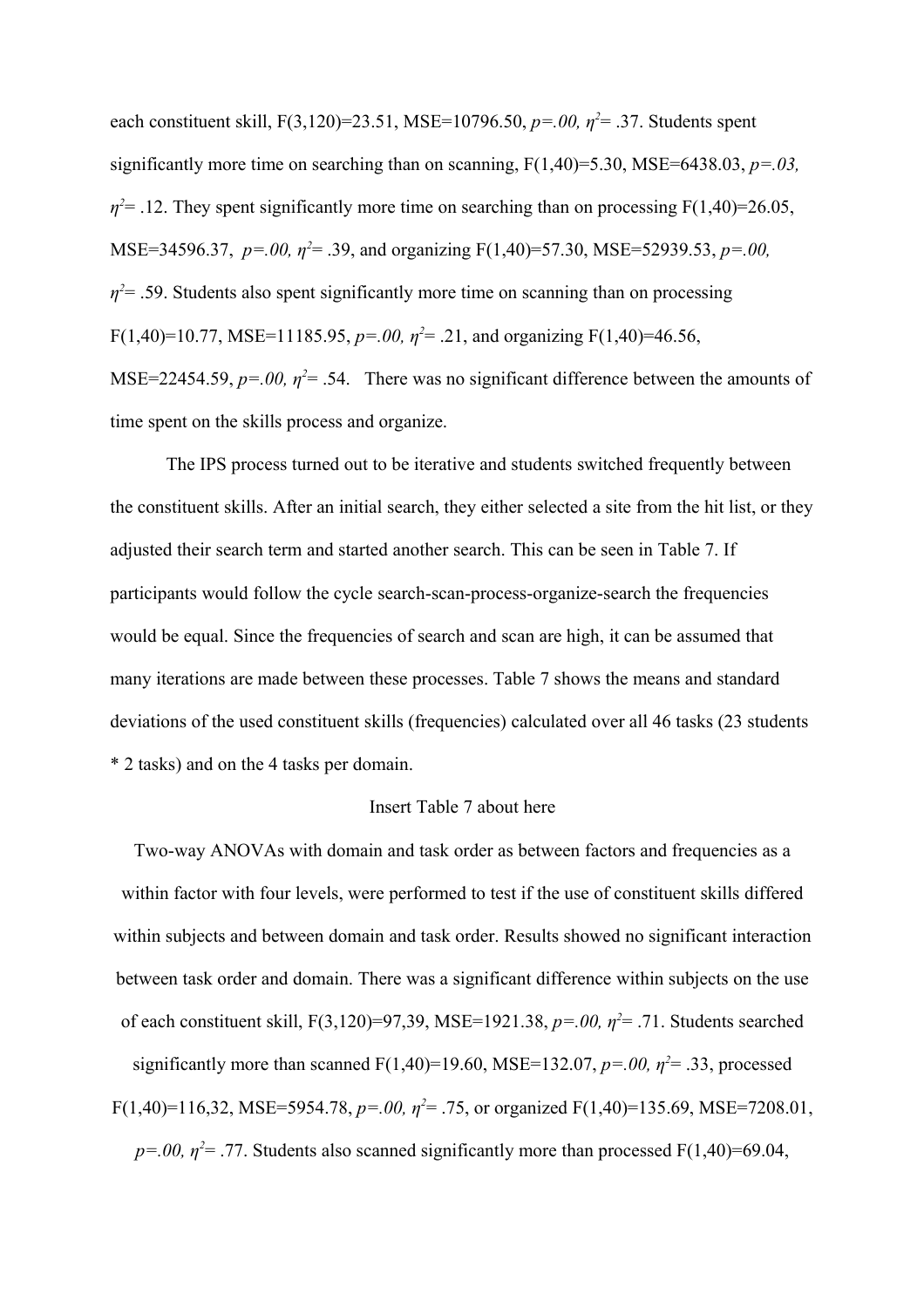MSE=4313.21, *p=.00, η <sup>2</sup>*= .63 or organized F(1,40)=99.81, MSE=5388.70, *p=.00, η <sup>2</sup>*= .71. Finally, students significantly processed more than they organized F(1,40)=6.32, MSE=59.80,

$$
p=.02, \eta^2=.14.
$$

So, it can be concluded that the process is iterative, especially between the search and scan processes. The fact that so many iterations are made between these processes makes it even more interesting to determine the criteria students use while evaluating. How do students decide to select a certain site or to click it away? This process of evaluating occurs quite often, because of the reasonable number of iterations. In the next section results on students' evaluating processes are presented.

#### *Students' evaluating processes*

To answer the research questions how often students evaluate during the IPS process, what criteria they use, and whether these criteria are domain specific, the protocols were analysed in depth. Table 8 shows the means and standard deviations of the frequencies of the sub skills 'evaluate search results' (i.e., evaluate the hit list), 'evaluate information' and 'evaluate source'.

#### Insert Table 8 about here

It should be noted that only the evaluations that were explicitly mentioned were scored. Students also clicked pages away without telling why. It those cases, it would seem they did evaluate the site, but it is not clear on what grounds. These evaluations are not included in Table 8.

It seems that students hardly evaluate sources and information explicitly (neither during scanning the site nor during processing). Especially, sources are hardly evaluated. Evaluating the hit list to select a site that may give an answer to the problem is done most frequently. Furthermore, standard deviations are large, especially on the skills 'evaluate search results'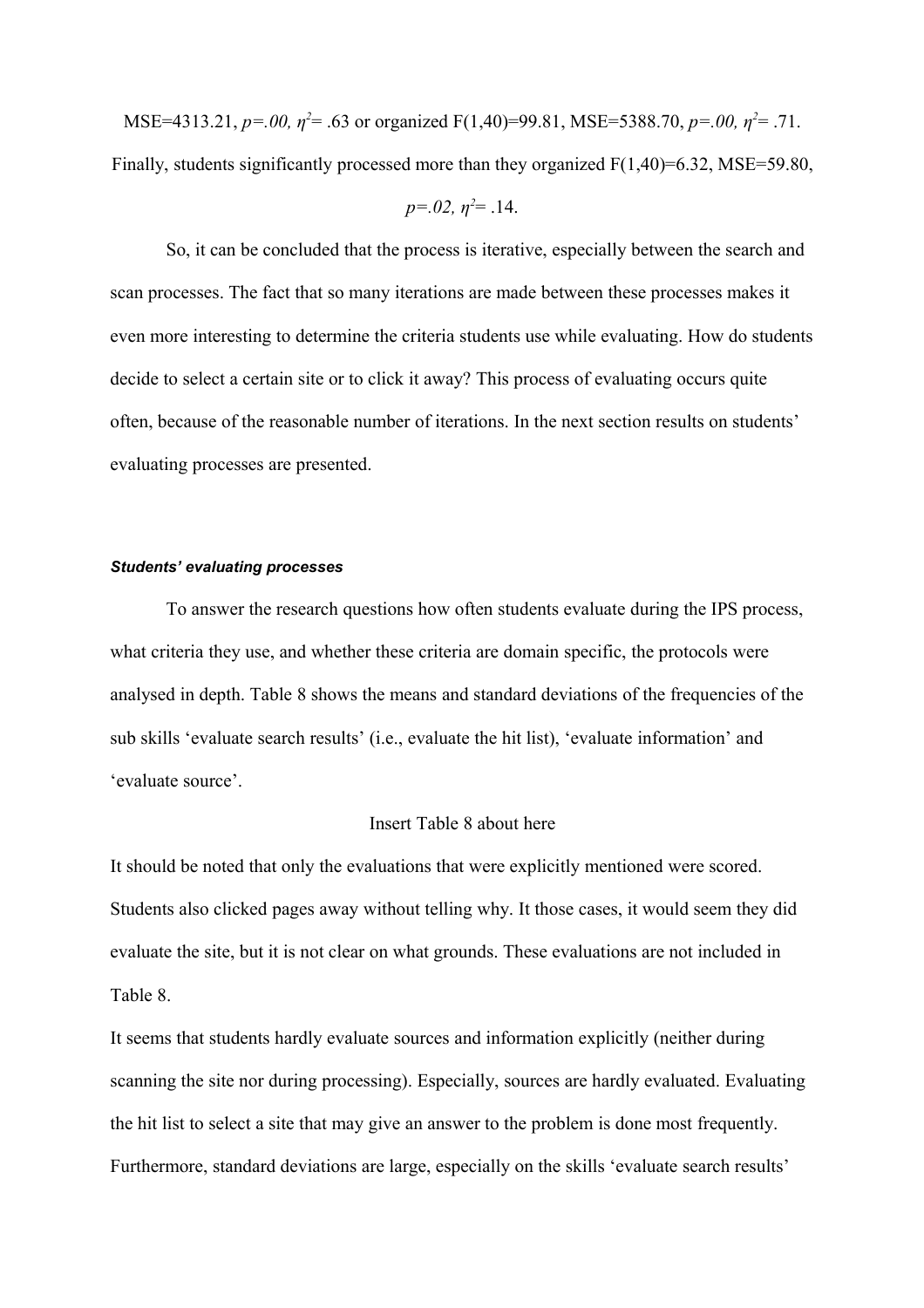and 'evaluate information while scanning sites'. Differences between students are large concerning the execution of these skills.

Two-way ANOVAs with domain and task order as between factors and kind of evaluations as a within factor with five levels were performed to test if the frequencies and kind of evaluations (evaluate search results, evaluate information during scan, evaluate information during process, evaluate source during scan, evaluate source during process) differed within subjects and between domain and task order. Results showed no significant interaction between task order and domain. There was a significant difference within subjects on the use of evaluations,  $F(4,160)=69.54$ ,  $MSE=726.83$ ,  $p=.00$ ,  $p^2=.64$ . Participants significantly more often evaluated search results than information during scanning,  $F(1,40)=34.92$ , MSE=1627.21,  $p=.00$ ,  $\eta^2=.47$  and than source during scanning, F(1,40)=89.51, MSE=4000.79,  $p = 0.0$ ,  $\eta^2 = 0.69$ . Search results were also significantly evaluated more than the information during processing, F(1,40)=77.58, MSE=3293.60, *p=.00, η <sup>2</sup>*= .66, and the source during processing, F(1,40)=91.89, MSE=4139.47, *p=.00,*  $\eta^2$  = .70. Participants significantly more often evaluated information during scanning than the source during scanning,  $F(1,40)=65.93$ ,  $MSE=525.02$ ,  $p=.00$ ,  $\eta^2=.62$ , and information during processing, F(1,40)=35.74, MSE=290.75,  $p=.00$ ,  $\eta^2=.47$  and the source during processing  $F(1,40)=65.46$ , MSE=576.00,  $p=.00$ ,  $\eta^2=.62$ .

Participants significantly more often evaluated source during scanning than the information during processing,  $F(1,40)=13.32$ ,  $MSE=34.36$ ,  $p=.00$ ,  $\eta^2=.25$ , and source during processing, F(1,40)=6.74, MSE=1.18,  $p=.01$ ,  $\eta^2=.14$ . Finally, the information during processing was significantly evaluated more than the source during processing  $F(1,40)=18.57$ , MSE=48.29,  $p=0.00, \eta^2=0.32$ .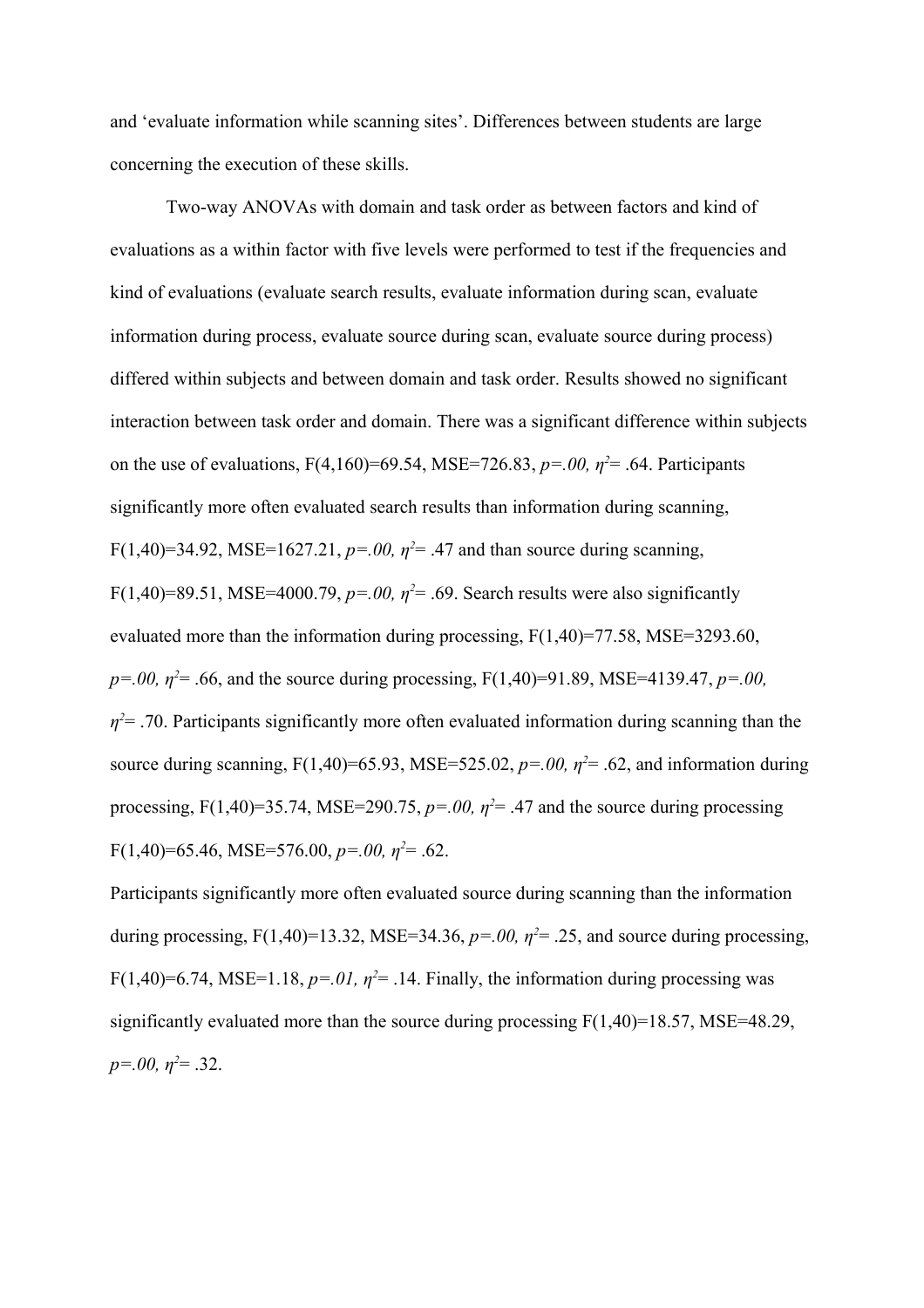#### *Evaluation criteria*

Although students hardly gave expression to their evaluation, it is important to determine which criteria they used when they evaluated results, information and sources. Table 9 shows the criteria as defined in the method section and the frequencies on how often students used these criteria for evaluating results, sources and information.

#### Insert Table 9 about here

The students appeared to use only a few of the possible 29 criteria during information problem solving. They mainly evaluated search results or selected sites in the hit list based on title and summary. They read the title and the summary and decided if the information on the site could help them find an answer on the question and then decided to open the site or not. Only a few times was the rank in the hit list or language used as criteria. In total (46 tasks) the results were viewed 949 times and they were explicitly evaluated 217 times, a percentage of 24 %. The following description gives an impression of students' evaluation behaviour.

*A student has just performed a search with Google, and is looking at the results. He points his mouse to the summary, reads it aloud: "French influence on Dutch dialects" and opens this site.*

The usability of the information found on a site was often evaluated with the criterion '*connection to task'*. This means that students sought for information that could help answer the question, so the criterion was the content. Sometimes the language (foreign, slang, spelling errors) was a reason for determining if information was usable. Criteria of verifiability were hardly used to evaluate information. On two occurrences a student connected the information to prior knowledge. Reliability of information was checked eight times with the criterion '*kind of information'*. Information was evaluated 117 times out of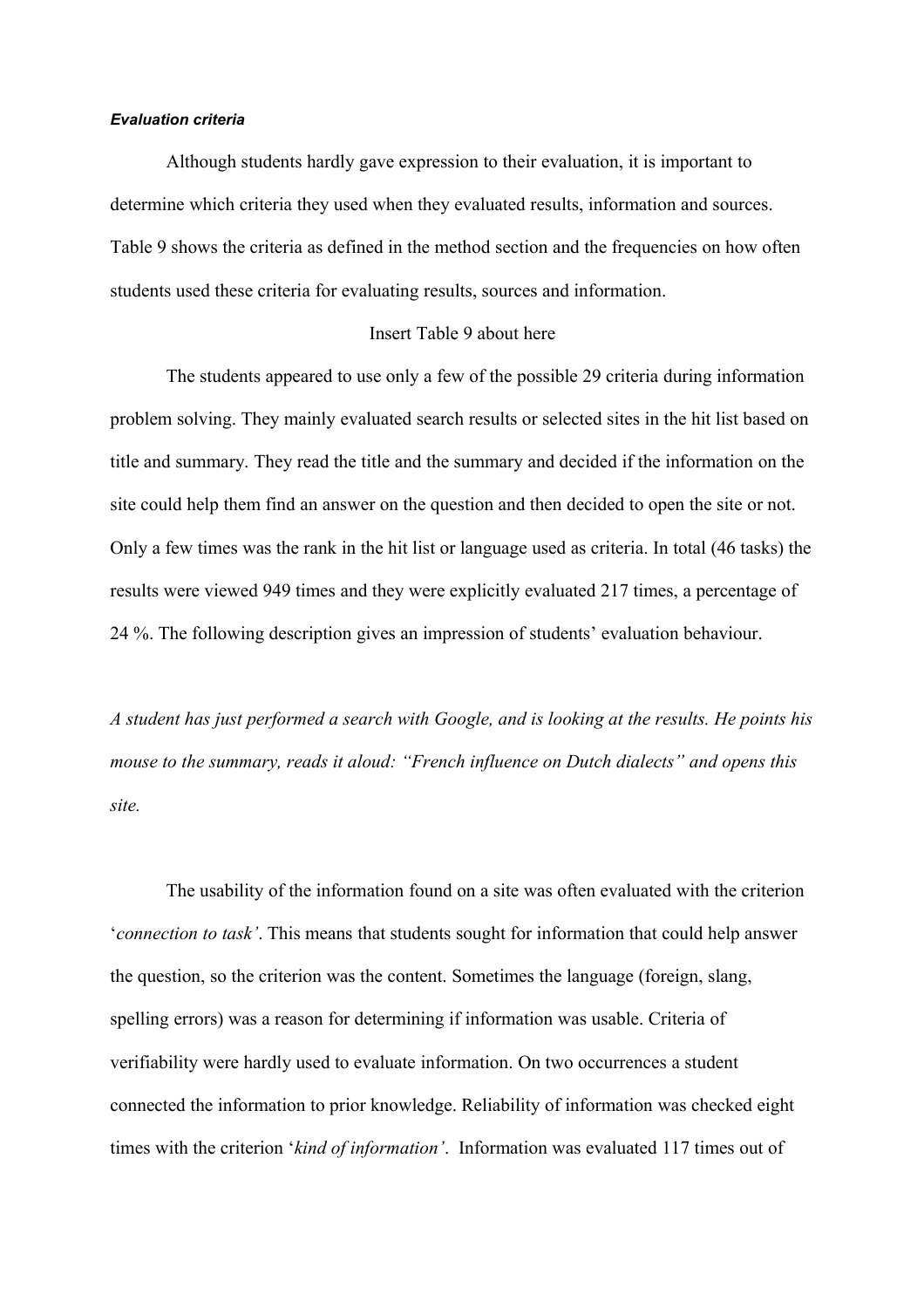780 page views (15 %). The following description gives an impression of students' evaluation behaviour.

*A student is trying to answer a task on French dialects. He opens a page, scans it, and while closing the page, says: "It doesn't say anything here about the dialects".*

The source was evaluated on speed and one time on the kind of source. Only 4 times out of 780 page views the source was judged, a percentage of only 0.5%. The following utterances give an impression of students' evaluation behaviour.

The following description gives an impression of students' evaluation behaviour.

*A student has opened a page and it is loading. After a minute, only the coloured background has appeared. The student says: "This takes too much time" and closes the page.* 

 Students also evaluated results, information and sources without mentioning criteria. Utterances like "these are good results", "this is a nice website", are examples of these kinds of evaluations. In total there were 316 of these undefined evaluations. Since the focus in this article is on criteria mentioned by students, these undefined evaluations are not included in the rest of the result section. We will come back to them in the discussion.

### *Criteria for evaluating: domain specific*

Table 10 presents the means en standard deviations of the used criteria per domain.

### Insert Table 10.

Two-way ANOVAs with domain and task order as between factors and used criteria search results as a within factor with four levels, two-way ANOVAs with domain and task order as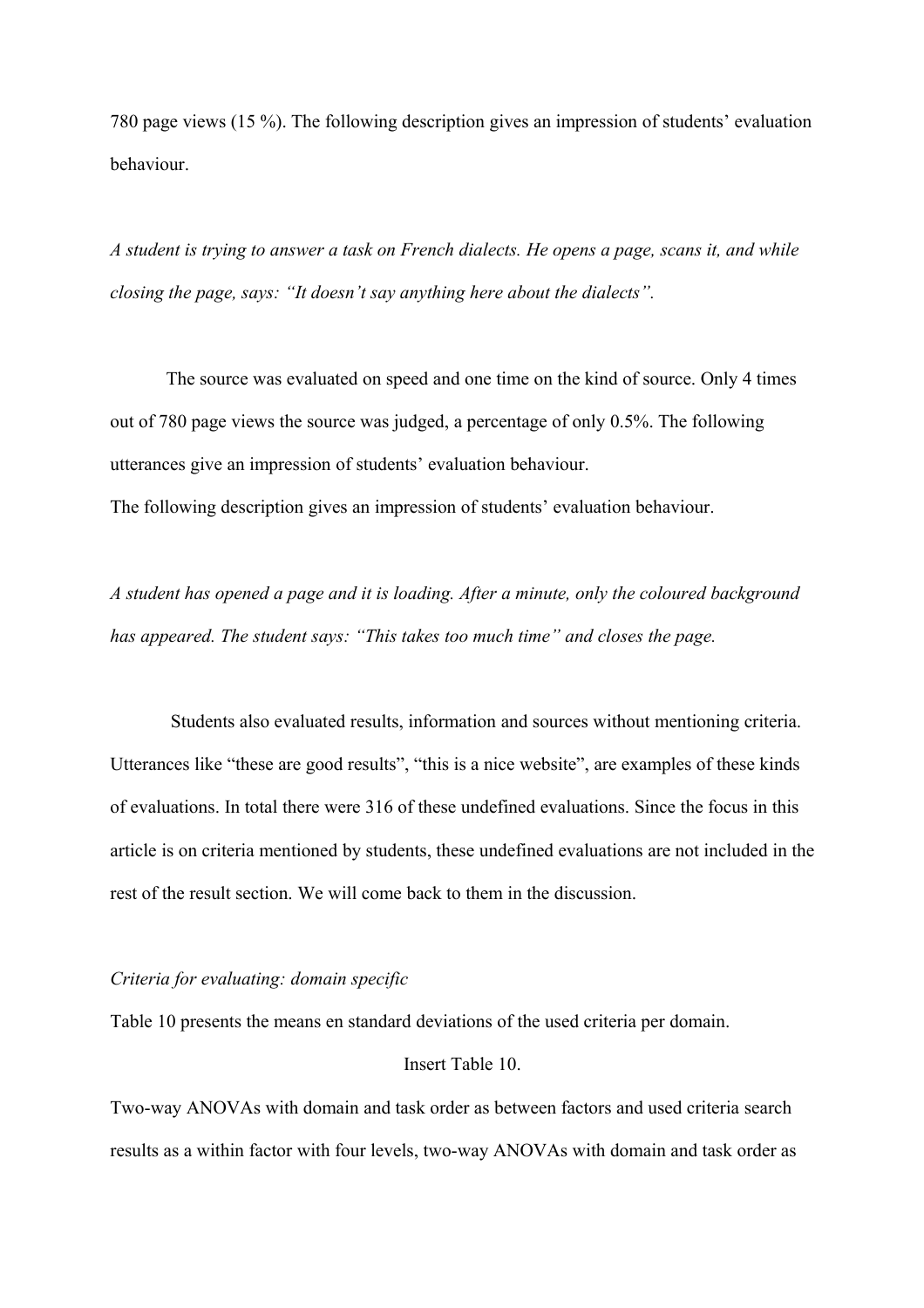between factors and used criteria information as a within factor with six levels and two-way ANOVAs with domain and task order as between factors and used criteria source as a within factor with two levels were performed, to test if the use of criteria differed within subjects and between domain and task order. Results showed no significant interaction between task order and domain. There was a significant difference within subjects on the use of search results criteria, F(3,120)=33.67, MSE=242.88, *p=.00, η <sup>2</sup>*= .46.

The search results were significantly judged more on "*title/summary"* than on "*rank in hit list"*, F(1,40)=33.04, MSE=967.78, *p=.00, η <sup>2</sup>*= .45, "*known to user*", F(1,40)=34.39, MSE=966.68, *p=.00, η <sup>2</sup>*= .46, and "*language*" F(1,40)=33.99, MSE=980.02, *p=.00, η <sup>2</sup>*= .46. There was a significant difference within subjects on the use of information criteria,  $F(5,200)=34.82$ , MSE=25,87,  $p=.00$ ,  $\eta^2=.47$ .

The information was evaluated significantly more on "*connection to task*" than on "*language"* F(1,40)37.33, MSE=137.03, *p=.00, η <sup>2</sup>*= .48, "*amount"* F(1,40)=41.10, MSE=148.53,  $p = .00$ ,  $\eta^2 = .51$ , "*information agrees with prior knowledge*",  $F(1,40) = 43.55$ , MSE=167.79, *p=.00, η <sup>2</sup>*= .52, "*organization"*, F(1,40)=43.45, MSE=171.03, *p=.00, η <sup>2</sup>*= .52 and *"kind of information"*,  $F(1,40)=45.00$ ,  $MSE=144.64$ ,  $p=.00$ ,  $\eta^2=.53$ . Information was also evaluated significantly more on "*amount"* than on "*information agrees with prior knowledge",* F(1,40)=6.79, MSE=0.59, *p=.01, η <sup>2</sup>*= .16, and "*organization"*, F(1,40)=5.00,  $MSE=0.79, p=.03, \eta^2=.11$ . Information was evaluated significantly more on "*language*" than on "*organization*", F(1,40)=5.25, MSE=1.88, *p=.03, η <sup>2</sup>*= .12.

There was no significant difference in the use of criteria to evaluate sources.

#### *Students' products*

Evaluating is crucial when selecting information, since the World Wide Web contains so much information that is incorrect, subjective or biased. If one uses information for an essay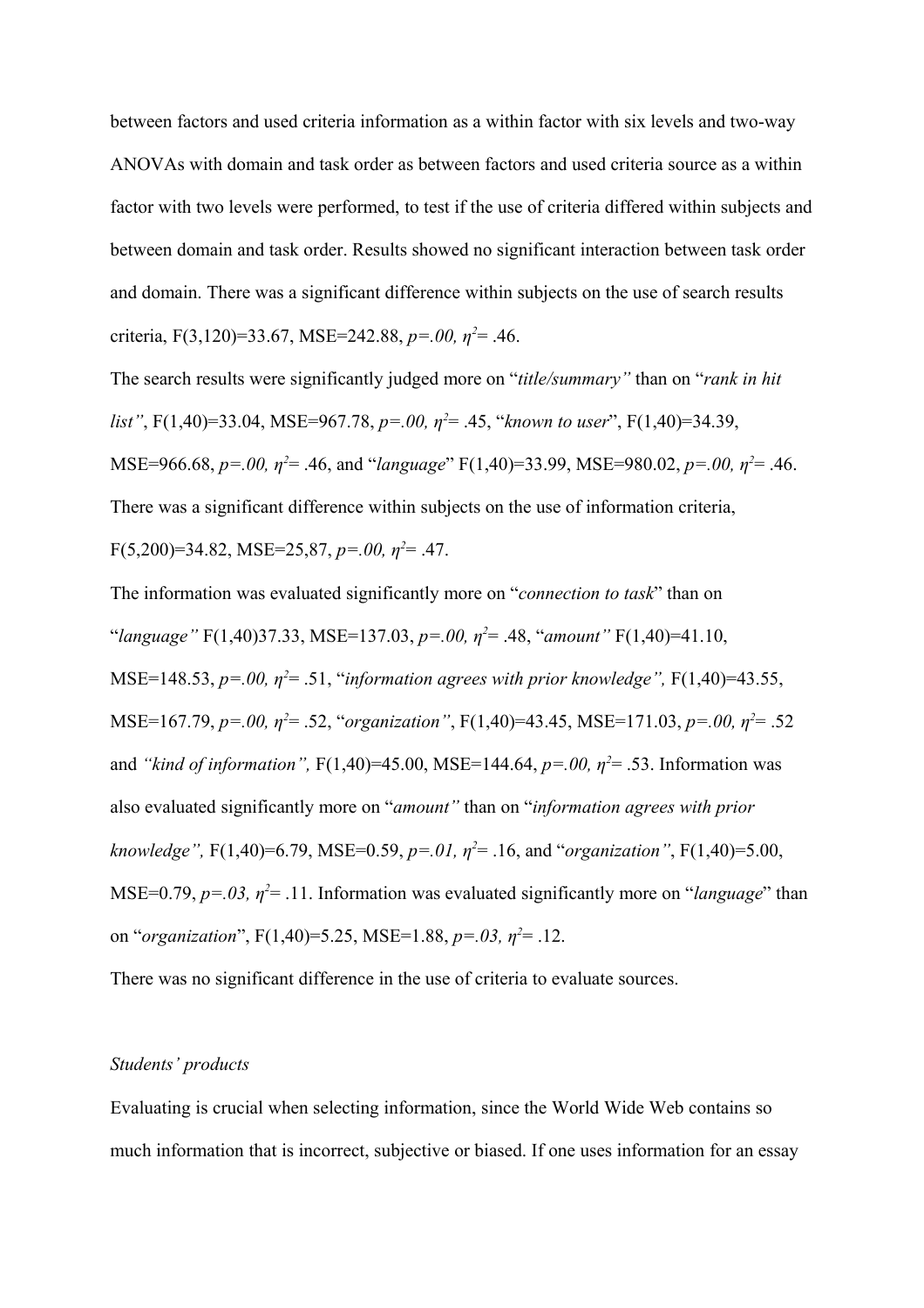or answer to an information problem without questioning the source or considering if the information is correct it is possible that the end product is not optimal. In this section, the quality of the students' answers to the questions asked in the tasks are analysed and related to used criteria.

To answer the questions about the quality of the solved problems and the relation to the used criteria, students' answers were analysed. Table 11 shows the means and standard deviations of the total product score and the scores on quality of sources and suitability of the information.

#### Insert Table 11 about here

The mean scores on all the aspects are low. The maximum possible total product score is 9 and the mean is 4.1. The maximum achieved total score is 7. The maximum (possible and achieved) score on quality of the answer is 4 and the mean is 1.6. Thus, student scores are far from optimal.

A one-way ANOVA shows that the subject area (geography, physics and language and culture) has a significant influence on the total product score,  $F(2,45)=5.23$ , MSE=12.22, *p*=.01, *η*= 0.20 and the suitability of information, F(2,45)=10.23, MSE=9.26, *p*=.00, *η*= 0.32. The four physics tasks resulted in significantly higher scores than the task from other domains. Posthoc analysis showed that there was no significant difference between the four physics tasks. One-way ANOVAs on differences between the quality of the sources and the score on the use of more than one source did not yield significant results.

Regression analyses with the number of evaluations of search results, information and sources as predictors and the total product score and suitability of information as dependent variables were not significant. Regression analyses with the used criteria as predictors and total product score and suitability of information as dependent variables were not significant either.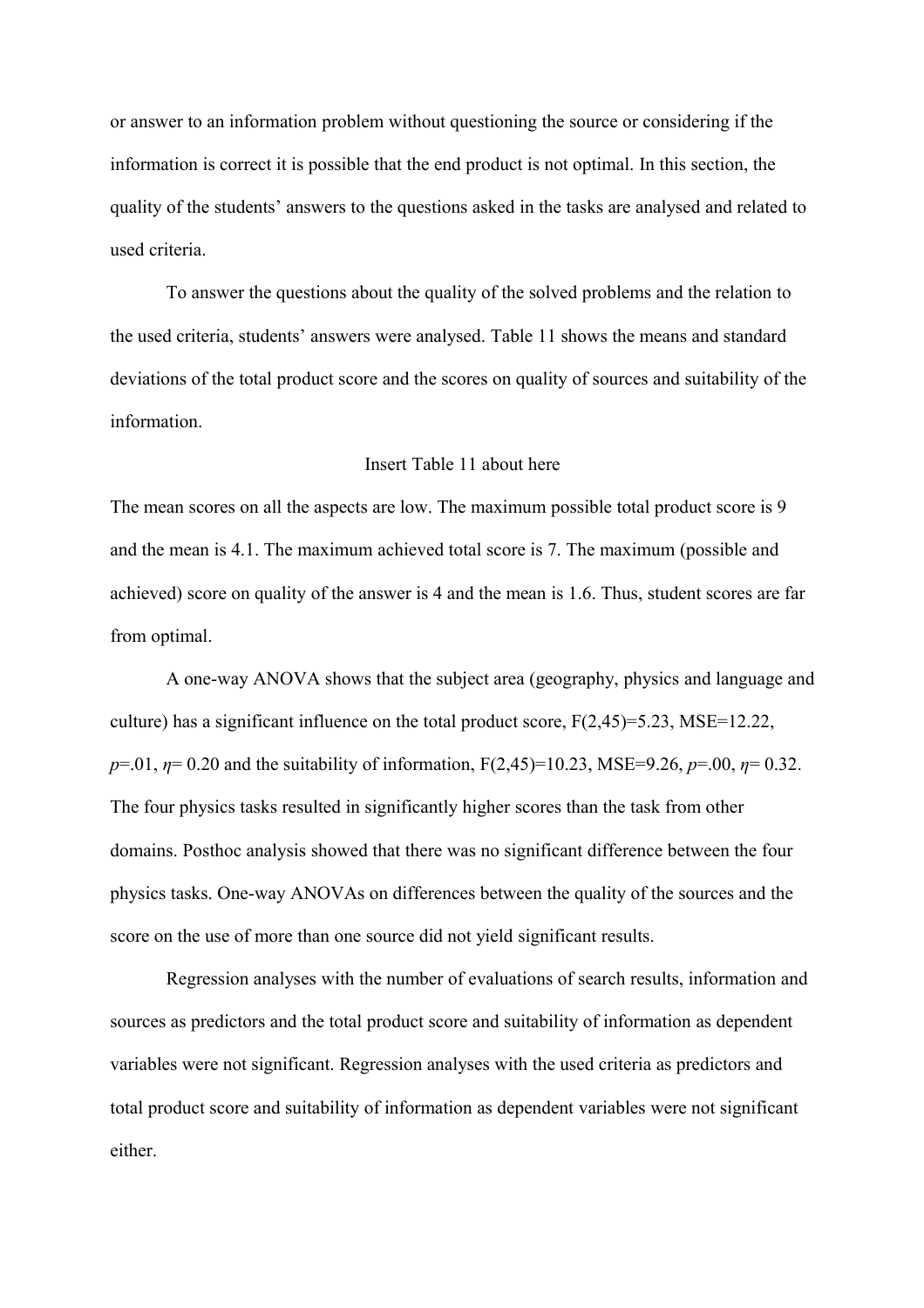#### *Students' awareness of evaluation criteria*

As shown, students do not use a lot of criteria for evaluating results, information and sources. Is that because they are not aware of these criteria or because they do not feel the need to use or explicitly express them? In this paragraph the result of the group interviews will be discussed.

#### Insert Table 12 about here

Table 12 shows the criteria and the number of groups that mentioned these criteria during the group interviews. Only two criteria are mentioned by all eight groups; *connection to task* and *information agrees with more sites*. More than half of the groups mentioned criteria like *title/summary, language* and *appearance.* Four or fewer groups mentioned criteria like *audience*, *author* and *goal*. Comparing Table 12 to Table 9 (the criteria actually used during the tasks) makes it clear that students mentioned more criteria during the group interviews than they explicitly used during the tasks. None of the students mentioned *information agrees with more sites* during the tasks but this criterion is mentioned during all interviews. Criteria like *audience*, *author*, *references* and *goal* are not mentioned while solving the tasks, but are mentioned by some groups. Criteria like *topicality*, *objectivity* and *primary/secondary* are neither used nor mentioned.

The results on students' use of criteria are nuancated by what the students seem to know about criteria when asked about criteria. They seem to know more criteria than they explicitly use. This difference could be explained by the fact that students do not only use criteria they know (and explicitly mention when evaluating) but are sometimes triggered to use a criterion. When triggered to use a criterion students are not always aware of using the criterion, and do not mention it explicitly, but when asked about the criterion later, they do have knowledge about this criterion. For instance the criterion *author* is only important if the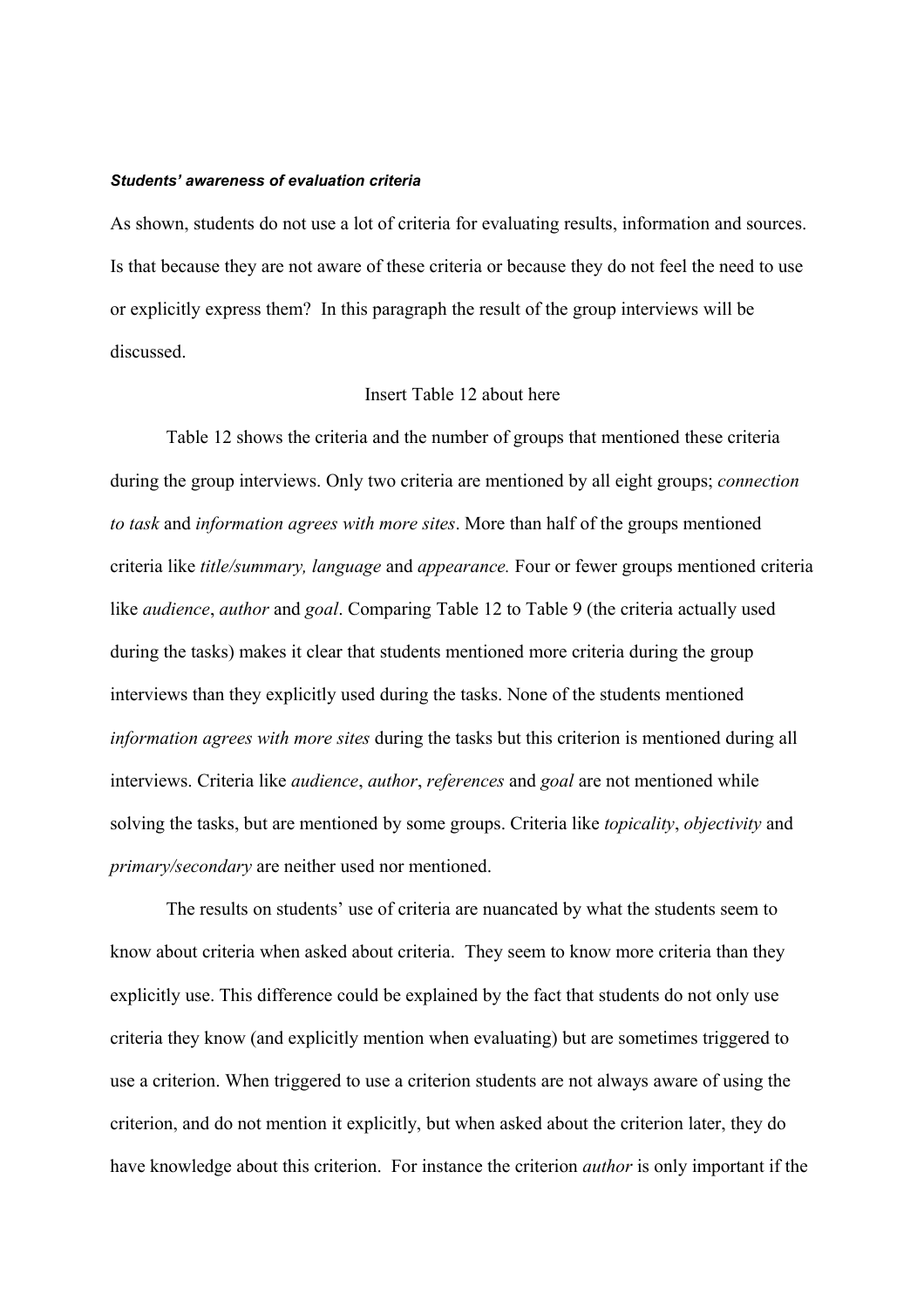author is mentioned on the website. When the author is not mentioned, they do not try to find out who the author is and it is not a reason to doubt the information. This could imply that the criterion author is not a criterion that is used systematically by students, but its use is triggered. However, this triggered use, could lead to use of the criterion based on misconceptions. One student said he did not check for the author because the author was not mentioned and he did not know the website. This implies, that he would only check the author if the author was mentioned. In fact, correct use of the criterion would be to doubt a website that does not mention an author. To some students, the author is not important, as long as they understand the information and the information agrees with more sites.

Their view on the use of the criterion *information agrees with more sites* is rigid. If two sites contain the same information, this information is regarded as true. Of course, this way of using the criterion could lead to the use of false or biased information, since some websites copy content of other sites. If the source is not checked by criteria like author, references and goal, the information could agree with more sites, but may still be false or biased. Students do not always realize this, as shown by the following remark: "They made the effort to build a page, why would they put information on it that is not true?"

Furthermore, students were asked if the criteria they did not mention could be important. The criterion *topicality* was an eye-opener for most students. They admitted they hardly looked at the date a page was last updated. They agreed that *topicality* could be important, depending on the information problem. "If you have to find out where New York is located, that will be the same for a couple of years." The suitability of the other criteria also depended on the task and on the students' perceptions of teachers' expectations. As for the criterion *kind of information*, students admitted that they knew that information from a forum or an opinion of somebody is not always reliable, but if they cannot find anything else they will use the information anyway.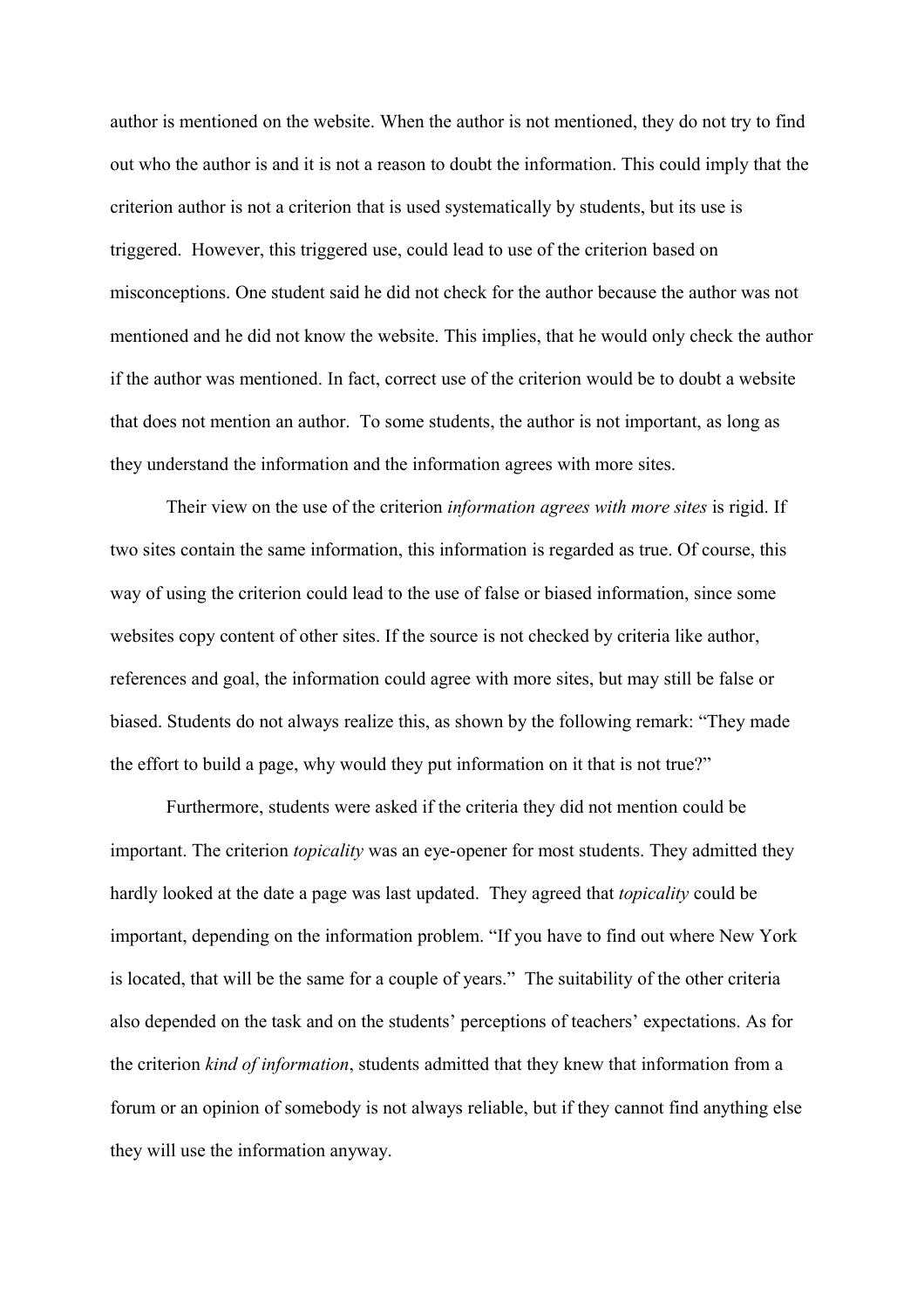All students felt that the basic criteria (*connection to task* and *information agrees with more sites*) were important no matter what the domain was. The other criteria depended on the task, and not really on the domain, in their view.

The overall image created by these group interviews was that the students opened websites based on the summary given by the search engine and checked the information on connection to task. The information had to be easily traceable and had to agree with more sites. The author was not really important; the organization behind a site could be a clue for the reliability. But if the organization was not mentioned, that was no reason to discard the information, especially when the information was found on more sites. Dutch sites were preferred and the information should be understandable.

#### Discussion

The central question of this article is how students solve information problems and what kind of criteria they use when evaluating results, sources and information while searching the WWW for information.

While solving information problems students spent most of their time on searching and scanning and only a small amount of time on processing and organizing information. This finding is in line with results Brand-Gruwel et al. (2005) found. Ph-D-students and freshman also use more time on searching and scanning than on processing. Subjects in their study however, spent a substantial amount of time organizing and presenting the information, but this was due to the fact that they had to deliver an outline for an article.

During the IPS process, students do not very often evaluate results, information and sources. Only 24% of the times that search results are viewed they are evaluated explicitly, information is evaluated in only 15 % of the page views and sources are evaluated only 0.5 %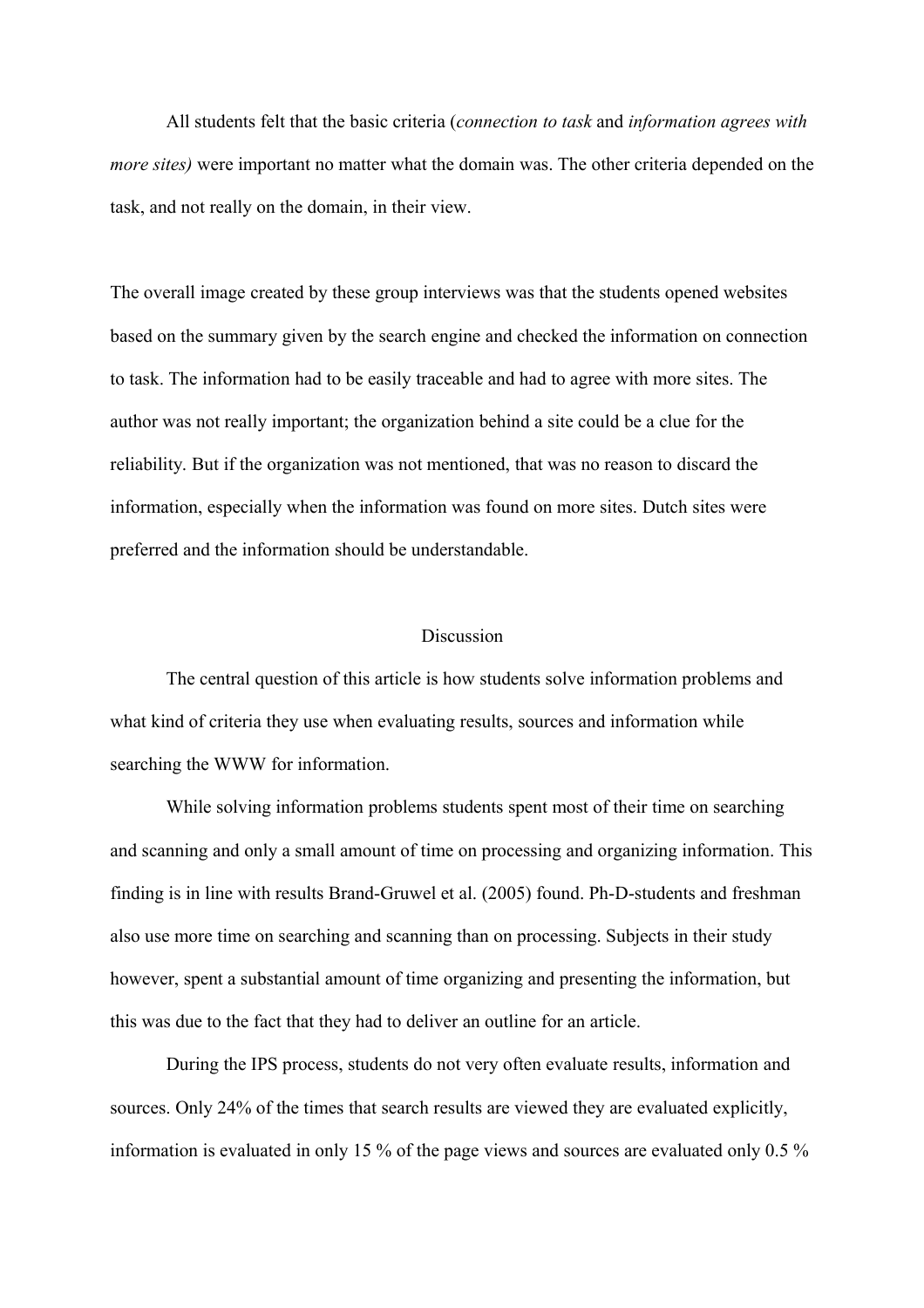of the views. When students evaluate the results of a hit list, they mostly use the title and the given summary. When evaluating information the criterion used most often is if the information is connected to the task. The criteria students mention, when asked which are important for evaluating information, are not always the same criteria they mention while solving the information problems. During the group discussion the criterion if the information can be found on more sites was mentioned as important. They mentioned more criteria but also admitted that they did not always use them while searching the Web. The reasons were time pressure, motivation and convenience.

Furthermore, the students did not mention differences between the domains. All criteria are applicable in the different domains, although type of task can make criteria less or more important.

If students do not evaluate search results, information or sources, one may expect a less optimal product. Results show that students' task performance was far from optimal, and that the quality was rather low. However no relation between evaluation behaviour and task performance could be found. Students who use more criteria do not achieve significantly higher results. However, this could be due to the fact that although they used more criteria, they did not always use the more sophisticated criteria or used the criteria in a correct way.

One of the limitations of this study was the time pressure students felt during the experiment. Some students admitted they did not check information because of the time limit of 30 minutes. They felt they had to come up with an answer and were glad when they found information. They said they would pay more attention to the criteria when they had to write an essay or when they were searching for something they were really interested in. This could mean they would achieve better results in those cases.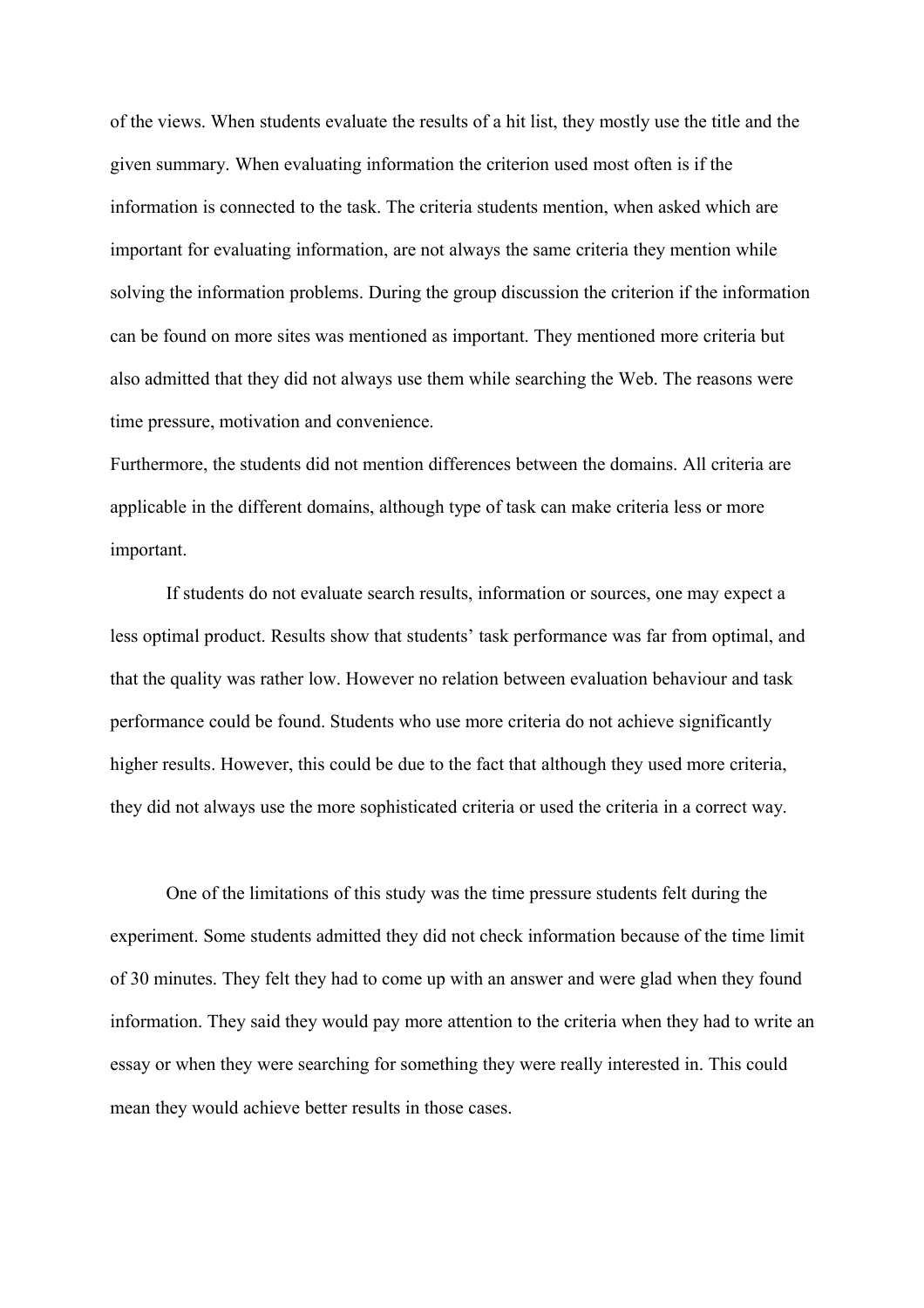However, there is certainly room for improvement, because there are still criteria they had never thought about and it is important to make them aware of their use of criteria. It is not only important for schoolwork, but in every day life as well. Most striking was the fact that students expected to find an answer on one single website, preferably in the first couple of sentences. They did not bother to combine information or check on things. If the author of the site was not mentioned they did not try to find out who the author was. Students wanted the information served on a silver platter and did not want to do a lot of work themselves.

Another factor that may have influenced the results is the data collection procedure. Thinking aloud is not always easy for students. They discarded sites without explaining why and as mentioned before there were 316 utterances with undefined criteria. This could be an explanation for the difference between the used criteria and the criteria mentioned in de focus groups. Research by van Gog, Paas, Van Merrienboer and Witte (2005) showed that cued retrospective reporting (the original task and a record of eye movements is used as a cue for retrospection) worked better than concurrent and retrospective reporting while trouble shooting with electrical circuits. Participants provided more action information, 'how' information and metacognitive information. Perhaps this method could also work for investigating information problem solving processes and the use of criteria. The search could be discussed in retrospect with the students and students could see the eye movement data to remember what they were looking at. Perhaps this would result in a better explanation of why they discarded some sites in only a few seconds.

The results of this study agree with earlier studies in this field. Students have trouble evaluating information and do not have a critical attitude towards information on the WWW. Koot and Hoveijn (2005) also used think aloud sessions and interviews in their study of 11-year olds. Their focus was also on the children's view on the reliability of information. These young children approached the Web the same way as the high school students in our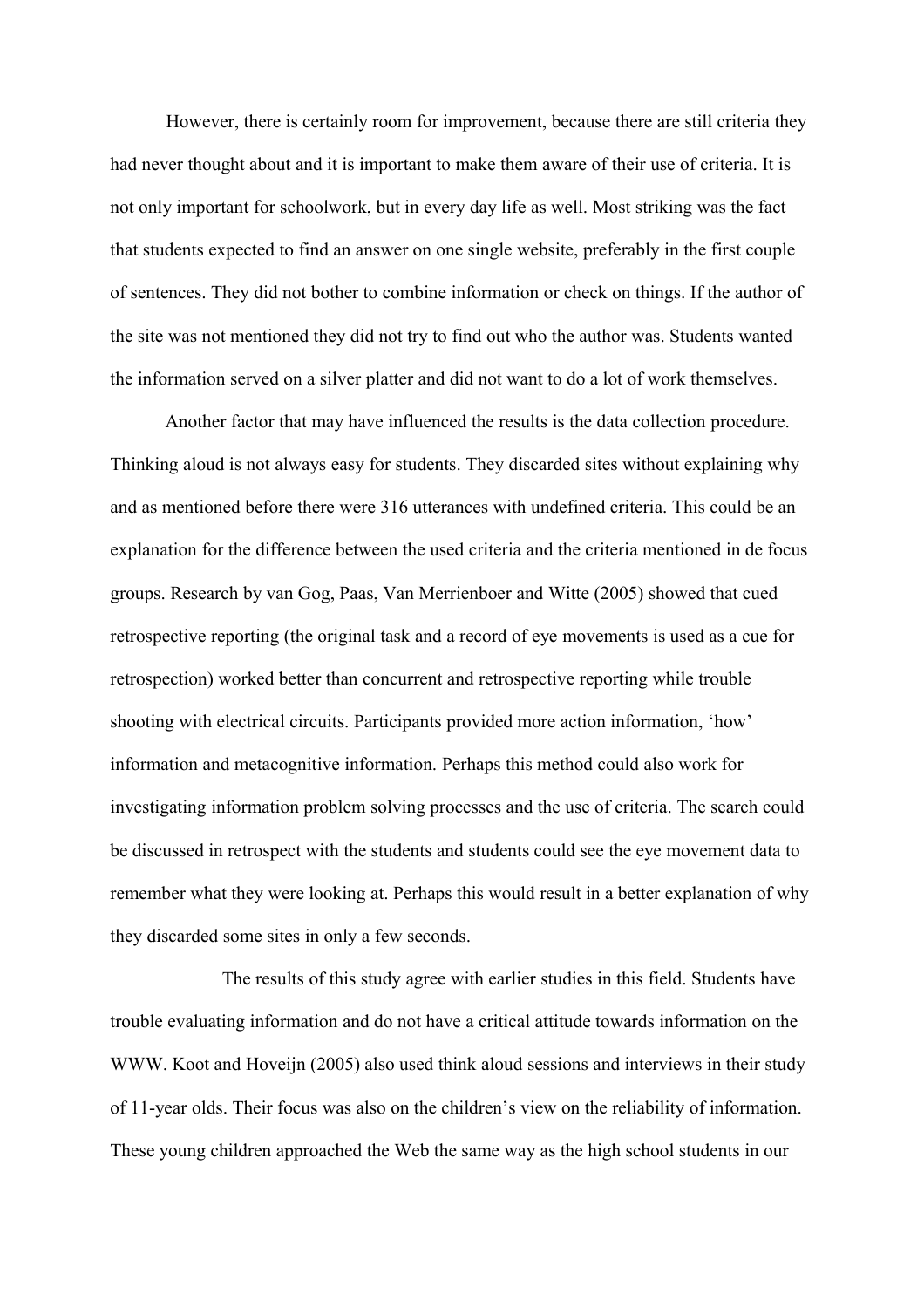study. They also hardly evaluated results, sources and information. They were aware that not all information on the Web is reliable, but seemed to forget this while searching. And just like our students, there was a discrepancy between what they did and what they reported. When asked, they were capable of mentioning rational arguments why information was reliable, but when searching they based their evaluations more on intuition. Lorenzen (2002) interviewed high school students about how they used the World Wide Web to find information for school assignments, how they went about finding information and how they knew if the information they found on the Web was scholarly or factual. Students admitted that they were not really sure how they could distinguish between good and bad information. They tended to trust institutional pages, knew to check spelling, bibliography and web pages author. However, they seemed to forget that the authors name on a site does not mean this person is real or has actually written the information on a site. It is also possible that a site may look like an institutional page, but it is not. A big problem was that students evaluated a site based on how elaborate it looks: "if a web site looks good, appears to be professional, and has a lot of detail on it, many of the students will accept it as a good web site for information. Clearly, this method of evaluation is weak and not really helpful" (Lorenzen, 2002, p. 161). The students in the study by Lorenzen (2002) seemed to approach the web in the same way our students did.

 Finally, a poll by a research company (Beljaarts, 2006) also showed that students felt they could trust the Internet and hardly checked their information. The students in our study were not different from students in other age groups or students of their own age.

This attitude (not evaluating information critically) can cause problems in school and everyday life. It is important to make students aware of their evaluation behaviour, the misconceptions they may have and point them to the criteria they can use to evaluate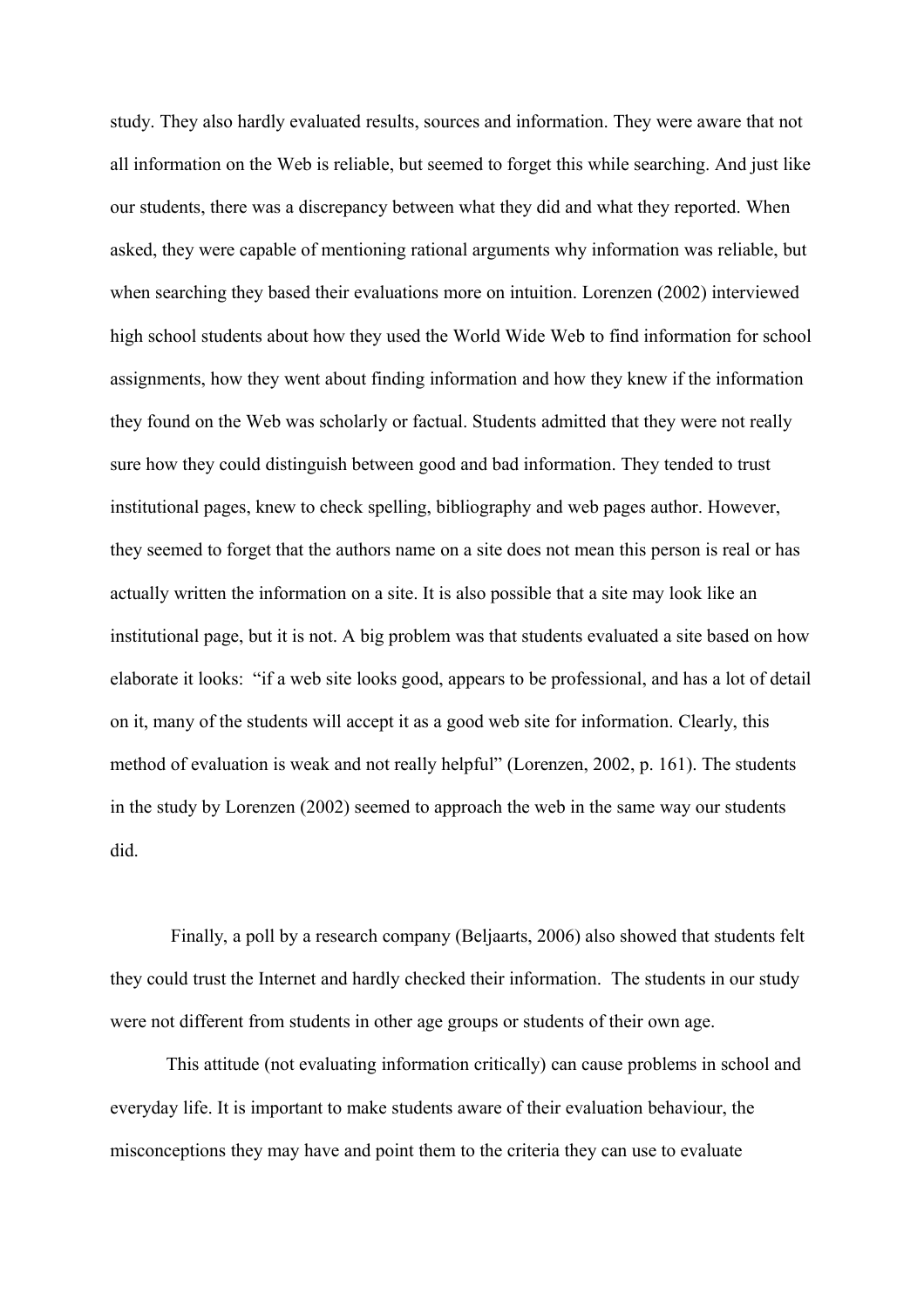information. This will help them achieve better results in school. Future research should aim on developing instruction in IPS, focusing on evaluating and selecting. Since IPS is a complex cognitive skill, the students should work on whole tasks, which are authentic and comprehensive. These tasks require from students to perform all the constituent skills that make up the whole complex skill during task performance (van Merrienboer, 1997). And since IPS is important throughout life, instruction should also focus on the transfer of the skill to multiple domains, tasks and situations.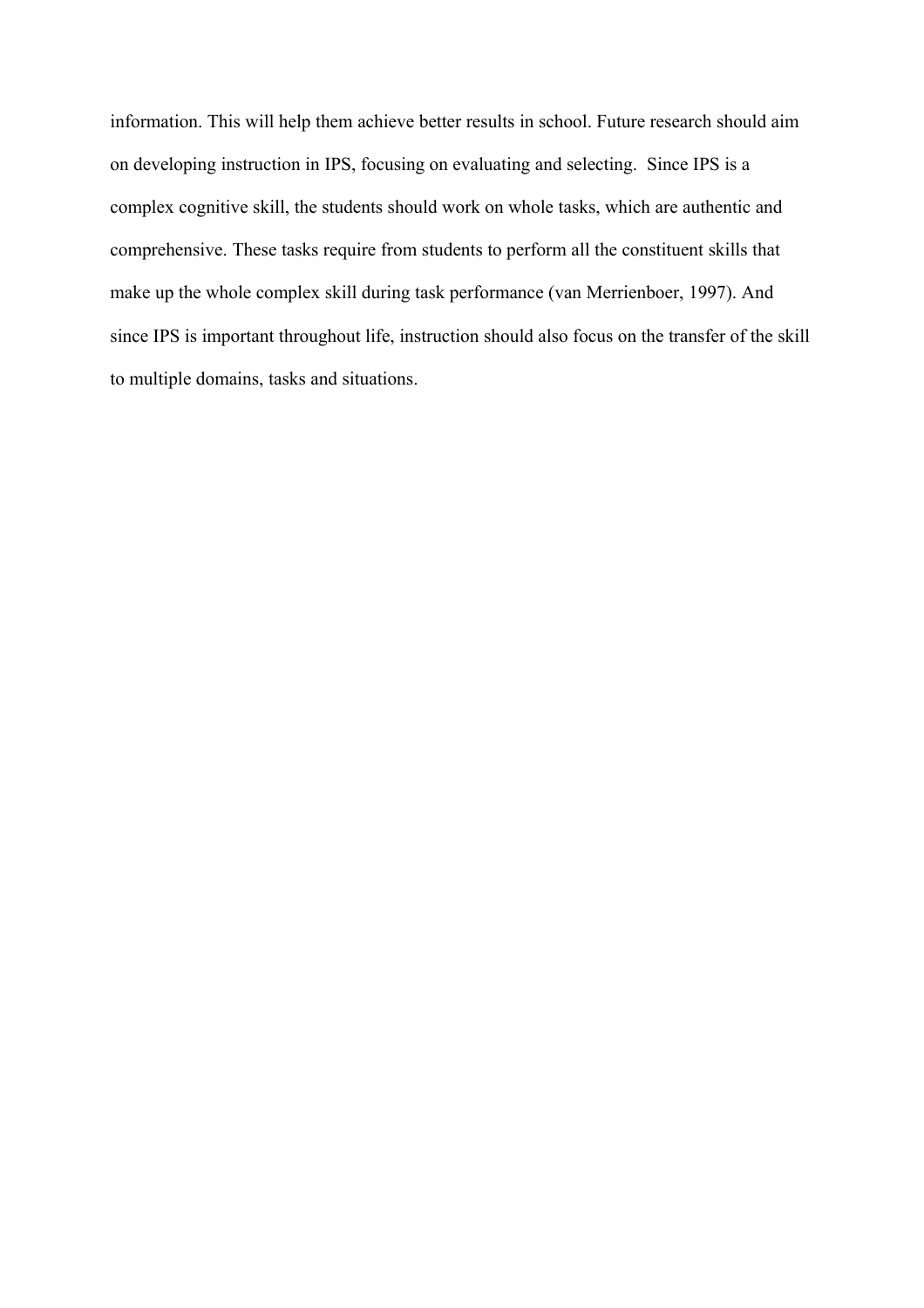#### References

Bannert, M. (2004). Designing metacognitive support for hypermedia learning. In H. Niegemann, D. Leutner & R. Brünken (Eds.), *Instructional Design for Multimedia-Learning.* (pp. 19-30). Münster: Waxmann.

Barker, J. (2005). *Critical evaluation of resources.* Retrieved May, 16, 2006, from UC Berkeley Library Web site<http://www.lib.berkeley.edu/TeachingLib/Guides/Evaluation.html>

Beck, S*. "Evaluation Criteria." The Good, The Bad & The Ugly: or, Why It's a Good Idea to Evaluate Web Sources*. (1997). Retrieved May 10, 2006, from <http://lib.nmsu.edu/instruction/evalcrit.html>

Beljaarts, M. (2006). *Internet, een populair medium voor het zoeken van informatie bij schoolopdrachten [Internet, a popular medium for searching information for school assignments].* 's-Hertogenbosch: Malmberg.

Boekhorst, A. K. (2000). *Informatievaardig worden in het onderwijs, een informatiewetenschappelijk perspectief: Een vergelijkende gevallenstudie in Nederland en Zuid-Afrika [Becoming information literate in education, an information science perspective: a comparative case study in The Netherlands and South Africa]*. Unpublished dissertation. Retrieved May 10, 2006 from [http://cf.hum.uva.nl/akb/publicaties/prom-akb-tot.pdf](http://www.hum.uva.nl/~albert/public/prom-akb-tot.pdf)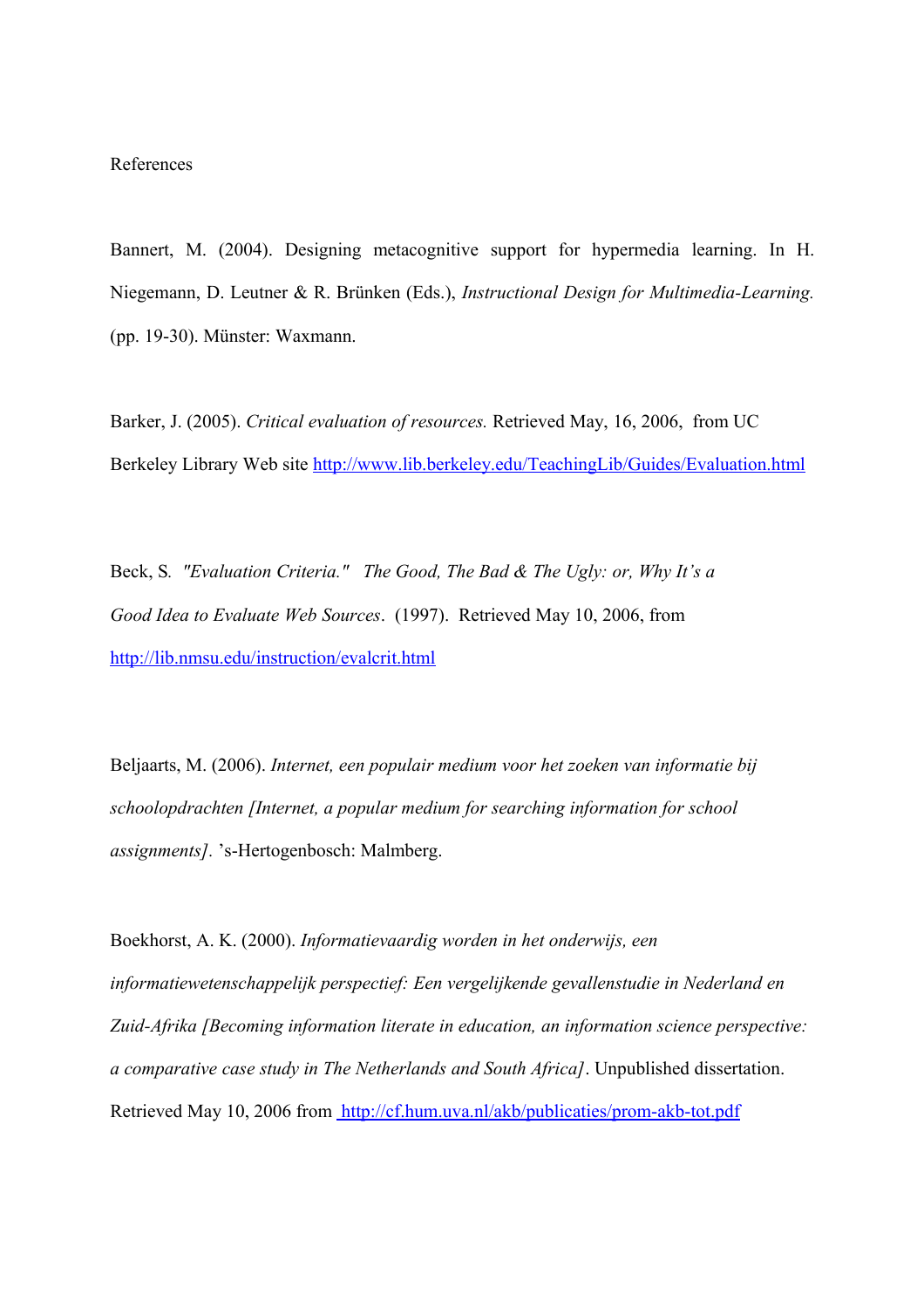Brand-Gruwel, S., Wopereis, I., & Vermetten, Y. (2005). Information problem solving: Analysis of a complex cognitive skill. *Computers in Human Behavior 21,* 487-508.

Bransford JD, Brown AL, Cocking RR (Eds.) (2000) *How People Learn: Brain Mind, Experience, and School.* National Academy of Sciences. National Academy Press, Washington, D.C.

Duijkers, H. M., Gulikers-Dinjens, M. T. H., & Boshuizen, H. P. A. (2001). Begeleiden van leerlingen bij het zoeken, selecteren en beoordelen van informatie. [Supporting students when searching, selecting and judging information] In: J. Ahlers, T. Hoogbergen, P. Leenheer, & J. de Vos (Eds.), *Handboek Studiehuis Tweede Fase*. Alphen a/d Rijn: Samsom.

Eisenberg, M. B., & Berkowitz, R. E. (1990). *Information problem-solving: The big six skills approach to library and information skills instruction.* Norwood, NJ: Ablex.

Fidel, R., Davies, R. K., Douglass, M. H., Holder, J. K., Hopkins, C. J., Kushner, E. J., Miyagishima, B. K., & Toney, C. D. (1999). A visit to the information mall: web searching behavior of high school students. *Journal of the American Society of Information Science, 50* (1), 24-37.

Gerjets, P., & Scheiter, K. (2003). Goal configurations and processing strategies as moderators between instructional design and cognitive load: Evidence from hypertext-based instruction. *Educational Psychologist*, 38, 33-41.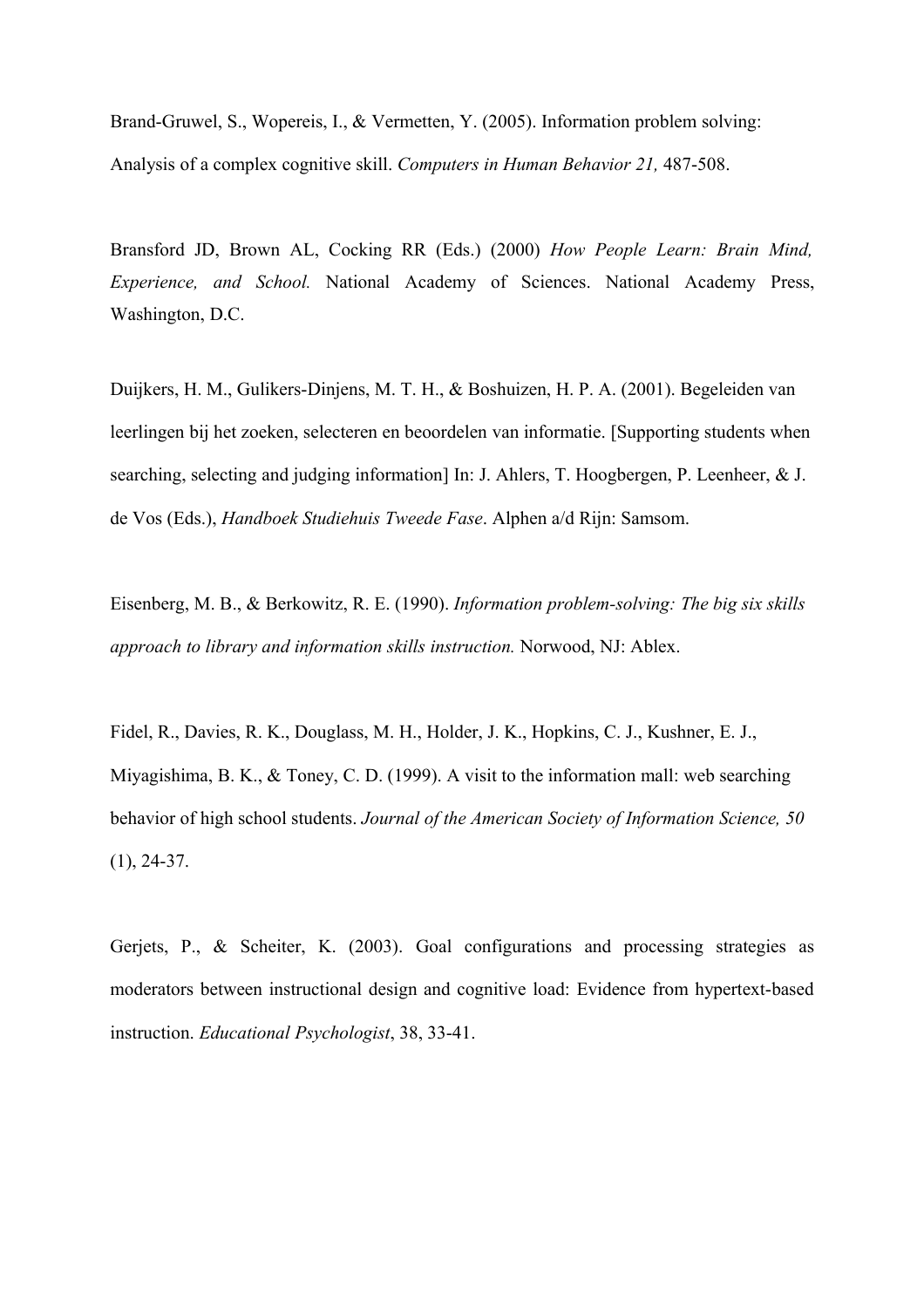Goldstein F. C., & Levin H. S. (1987). Disorders of reasoning and problem-solving ability. In M. Meier, A. Benton, & L. Diller (Eds.), *Neuropsychological rehabilitation*. London: Taylor & Francis Group.

Grimes, D. J., & Boening, C. H. (2001). Worries with the Web: A look at student use of Web resources. *College and Research Libraries, 62*(1), 11-23.

Hirsch, S. G. (1999). Children's relevance criteria and information seeking on electronic resources. *Journal of the American Society for Information Science*, *50* (14), 1265-1283.

Kafai, Y., & Bates, M. J. (1997). Internet web-searching instruction in the elementary classroom: building a foundation for information literacy. *School Library Media Quarterly, 25* (2), 103-111.

Kirk, E. E. (1996). *Evaluating information found in the Internet.* Retrieved May, 10, 2006 from Johns Hopkins University, the Sheridan Libraries Web site <http://www.library.jhu.edu/researchhelp/general/evaluating/index.html>

Koot, U., & Hoveijn, M. (2005). Google, de magische antwoordmachine. [Google, the magical answermachine] *Pedagogiek in Praktijk, 11* (28), 18-22.

Lorenzen, M. (2002). The land of confusion? – High school students and their use of the World Wide Web for research. *Research strategies, 18* (2), 151-163.

Lyons, D., Hoffman, J., Krajcik, J., & Soloway, E. (1997). *An investigation of the use of the*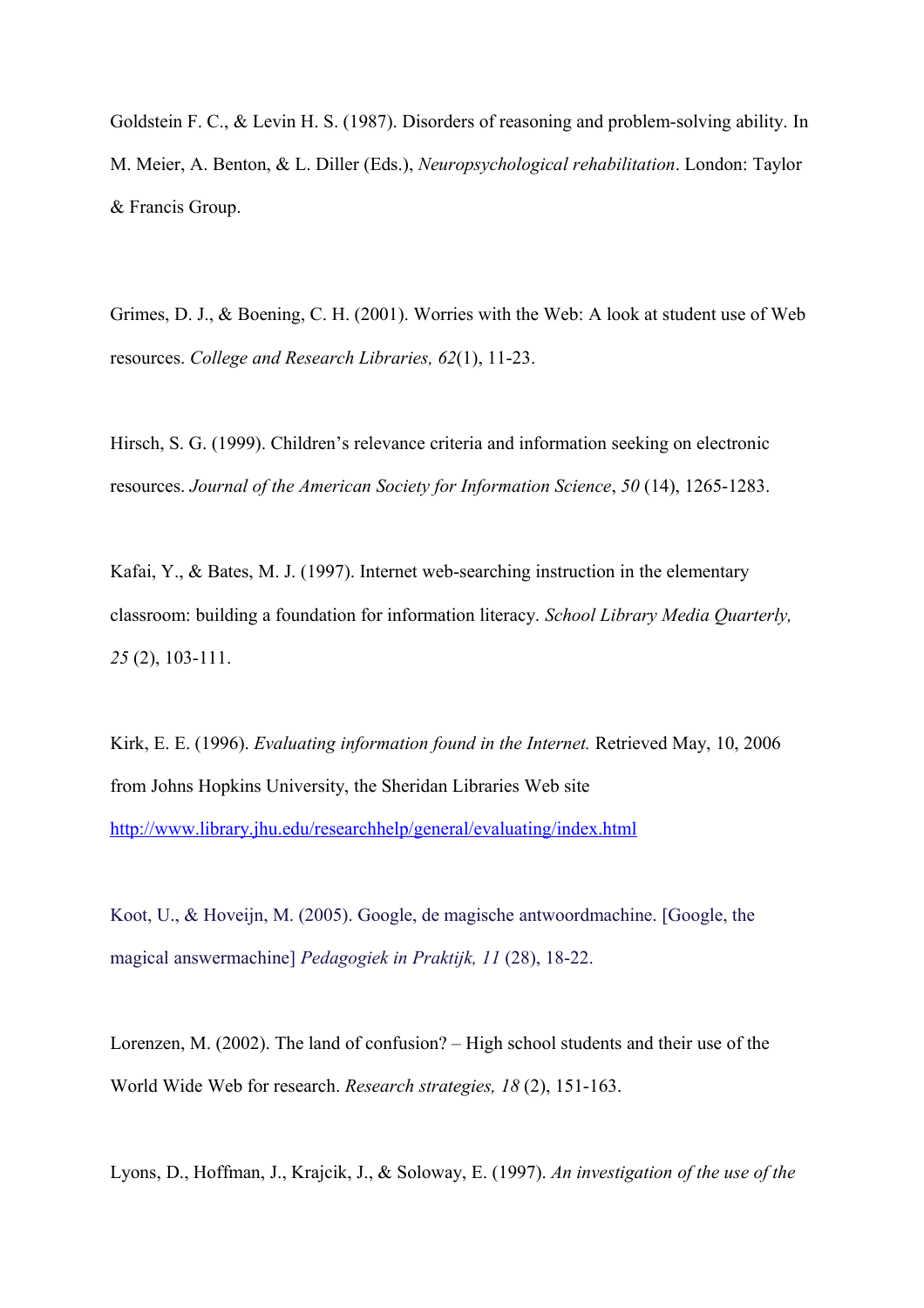*World Wide Web for on-line inquiry in a science classroom.* Paper presented at the meeting of the National Association for Research in Science Teaching, Chicago, IL.

MaKinster, J. G., Beghetto, R. A., & Plucker, J. A. (2002). Why can't I find Newton's third law? Case studies of students'use of the web as a science resource. *Journal of Science Education and Technology, 11* (2), 155-172.

Monereo, C., Fuentes, M., & Sànchez, S. (2000). Internet search and navigation strategies used by experts and beginners. *Interactive Educational Multimedia,* 1, 24-34.

Moore, P. (1995). Information problem solving: a wider view of library skills. *Contemporary Educational Psychology*, 20, 1-31.

Rouet, J.-F., & Eme, E. (2002). The role of metatextual knowledge in text comprehension. In P. Chambres & M. Izaute (Eds.), *Metacognition: Process, function and use* (pp. 121-133). Kluwer Academic Publishers.

Ormondroyd, J. (2004). *Critically analysing information sources.* Retrieved May 10, 2006, from Cornell University Library, Reference Department, Instruction, Research, and Information Services (IRIS), Ithaca, NY, USA Web site

<http://www.library.cornell.edu/olinuris/ref/research/skill26.htm>

Perkins, D. N., & Salomon, G. (1989). Are cognitive skills context-bound? *Educational Researcher,18,* 16-25.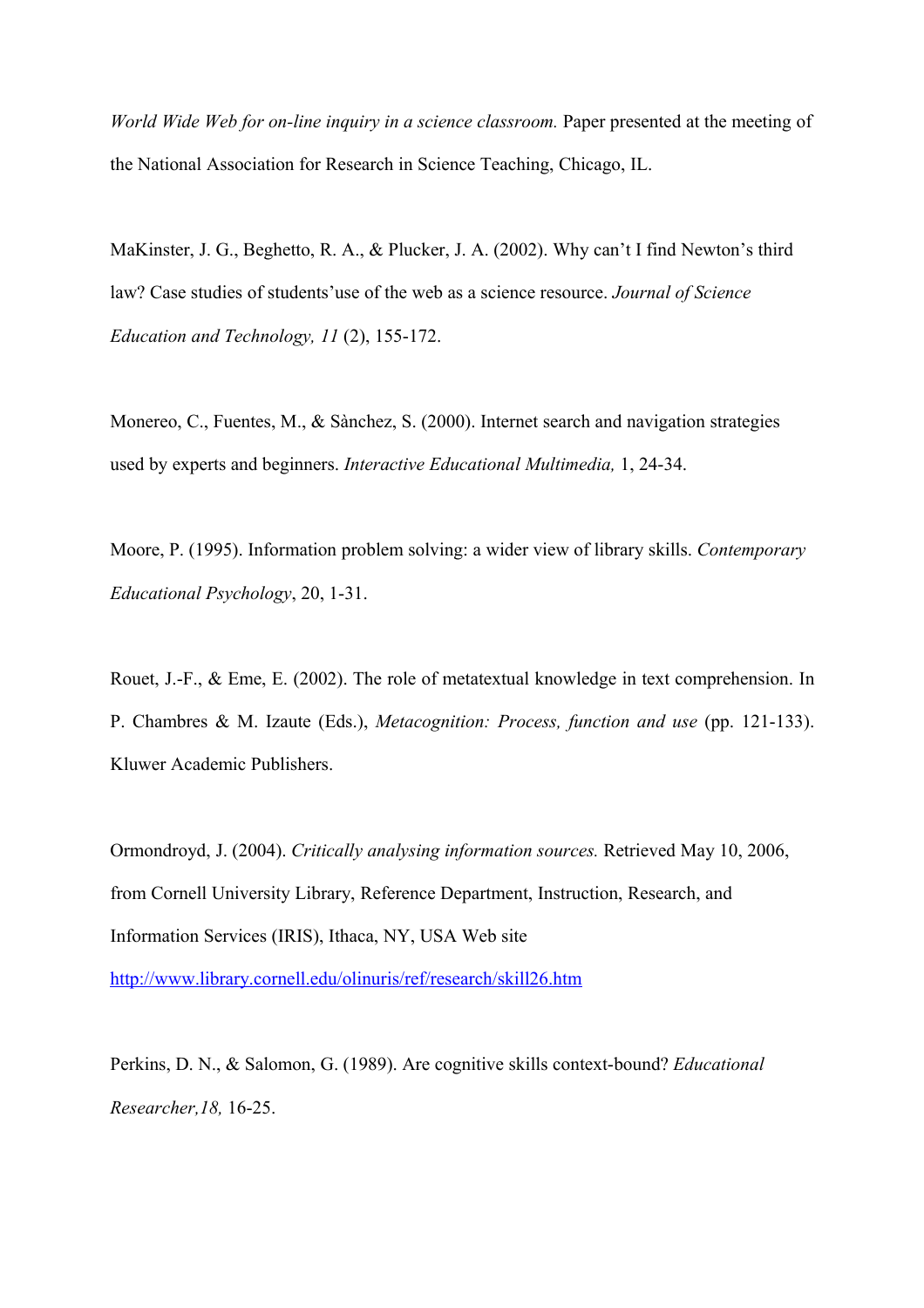Rothenberg, D. (1998). How the Web Destroys Student Research Papers. *Education Digest 63*, 59-61.

Schacter, J., Chung, G. K. W. K., & Dorr, A. (1998). Children's Internet searching on complex problems: performance and process analyses. *Journal of the American Society for Information Science, 49* (9), 840-849.

Simons, R.J., Van der Linden, J., & Duffy, T. (2000). New learning: three ways to learn in a new balance. In: R.J. Simons, J. Van der Linden & T. Duffy, (Eds.). *New learning* (pp 1 – 20). Dordrecht: Kluwer.

Stadtler, M., & Bromme, R. (2004). Laypersons searching for medical information on the web: The role of metacognition. In K. Forbus, D. Gentner, & T. Regier (Eds.). *Proceedings of the 26th Annual Conference of the Cognitive Science Society*, (p. 1638), Mahwah, NJ: Erlbaum.

Tutzauer, F. (2003). On the sensible application of familywise alpha adjustment. *Human Communication Research, 29*(3)*,* 455-463.

Van Gog, T., Paas, F., Van Merriënboer, J. J. G., & Witte, P. (2005). Uncovering the problem-solving process: Cued retrospective reporting versus concurrent and retrospective reporting. *Journal of Experimental Psychology: Applied*, *11*, 237–244.

Van Merriënboer, J. J. G. (1997). *Training complex cognitive skills*. Englewood Cliffs, NJ: Educational Technology.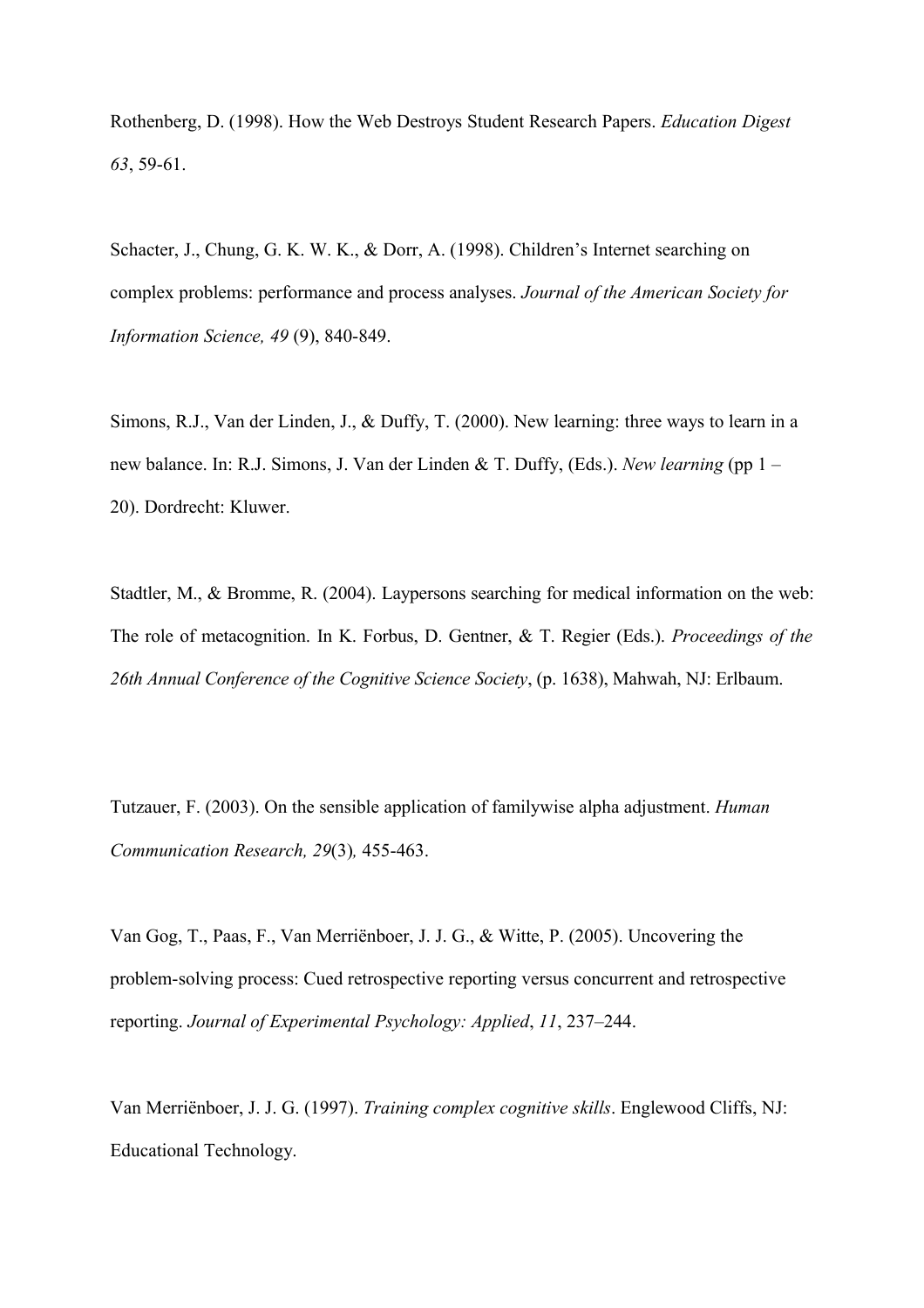Van Merriënboer, J.J.G (1999). *Cognition and Multimedia Design*. Inaugural address. Open University of the Netherlands.

Wallace, R. M., Kupperman, J., Krajcik, J. & Soloway, E. (2000). Science on the web: students online in a sixth-grade classroom. *The journal of the learning sciences, 9*(1), 75-104.

Wopereis, I, Brand-Gruwel, S. & Vermetten, Y. (2005, August). The effect of embedded instruction on solving information problems. Paper presented at the 11<sup>th</sup> European Conference for Research on Learning and Instruction (EARLI), Nicosia, Cyprus.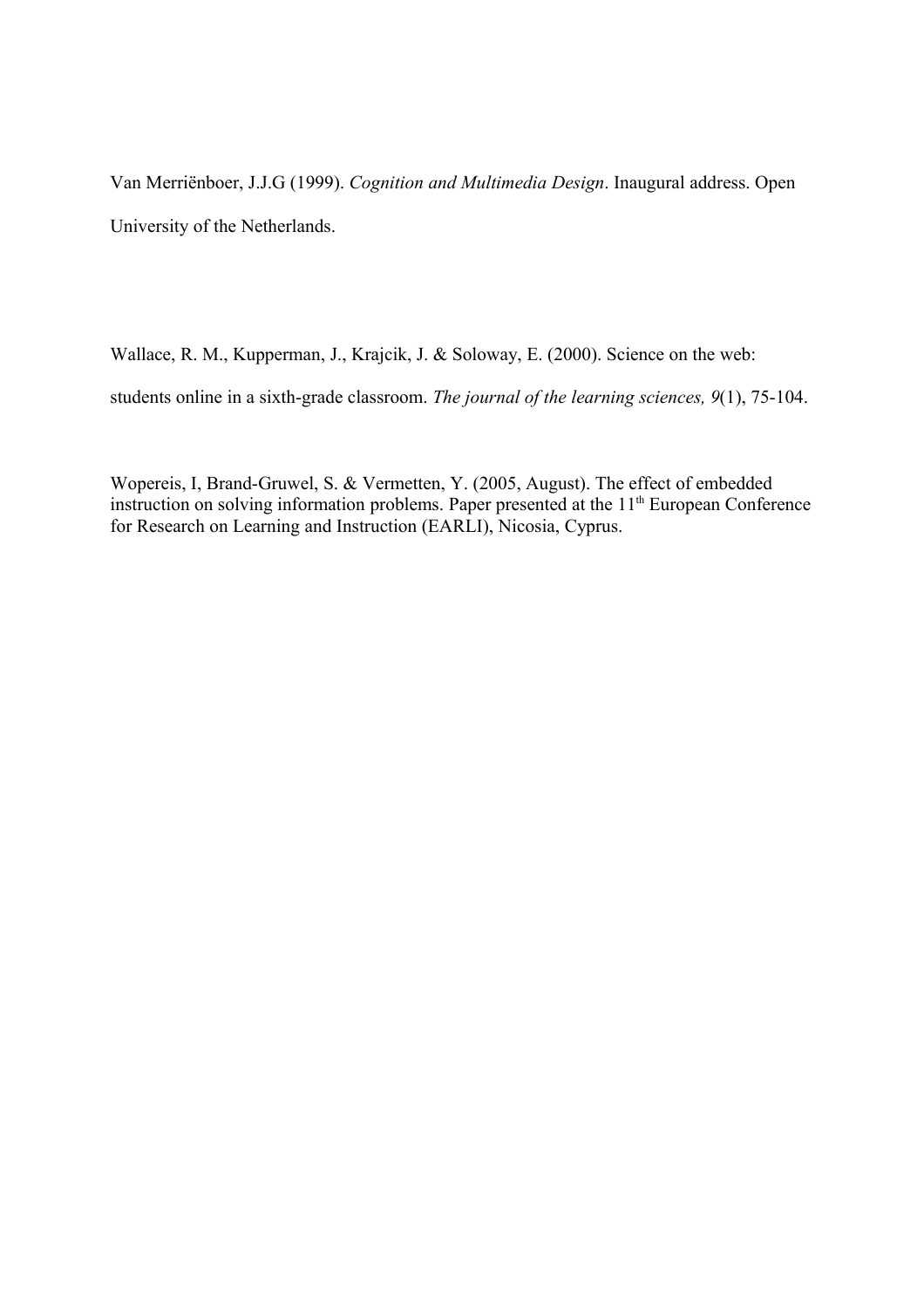## *Results of the Test Panel concerning Difficulty Level, Type of Information Requested and*

*Time on Task* 

| Task (domain)            | Panel<br>member | Difficulty level        | Type of<br>information<br>requested | Time on task<br>(minutes) |
|--------------------------|-----------------|-------------------------|-------------------------------------|---------------------------|
| 1 Kyoto (geography)      | $\mathbf{1}$    | Difficult               | D                                   | 30                        |
|                          | $\overline{2}$  | Fairly difficult        | D                                   | 15                        |
|                          | 3               | Fairly difficult        | D                                   | 9                         |
| 2 French dialects        | $\mathbf{1}$    | Fairly simple           | B/D                                 | 21                        |
| (language and culture)   | $\overline{2}$  | Fairly simple           | D                                   | 20                        |
|                          | 3               | Fairly simple           | A/D                                 | 12                        |
| 3 Great Britain colonial | $\overline{1}$  | Difficult               | D                                   | 30                        |
| history (language and    | $\overline{2}$  | Difficult               | D                                   | 30                        |
| culture)                 | 3               | Fairly difficult        | D                                   | 11                        |
| 4 Road reflection        | $\mathbf{1}$    | Easy                    | D                                   | 30                        |
| (Physics)                | $\overline{c}$  | Easy                    | D                                   | 5                         |
|                          | $\overline{3}$  | <b>Fairly Difficult</b> | D                                   | 14                        |
| 5 Coal (geography)       | $\overline{1}$  | Difficult               | D/E                                 | 30                        |
|                          | $\overline{c}$  | Difficult               | D                                   | 25                        |
|                          | 3               | Easy                    | D                                   | 10                        |
| 6 Resemblance English    | $\mathbf{1}$    | Fairly difficult        | D                                   | 30                        |
| and French language      | $\overline{c}$  | Fairly difficult        | D                                   | 20                        |
| (language and culture)   | 3               | Easy                    | D                                   | 5                         |
| 7 Hail (Physics)         | $\mathbf{1}$    | Simple                  | D/B                                 | 30                        |
|                          | $\overline{2}$  | Easy                    | D                                   | 15                        |
|                          | $\overline{4}$  | Fairly difficult        | D                                   | 10                        |
| 8 Missing children       | $\overline{2}$  | Difficult               | $\overline{D}$                      | 30                        |
| (language and culture)   | $\overline{4}$  | Difficult               | D/C                                 | 20                        |
| 9 Electron (Physics)     | $\overline{2}$  | Easy                    | D                                   | 10                        |
|                          | $\overline{4}$  | Easy                    | D                                   | 11                        |
| 10 Pollution and water   | $\overline{2}$  | Fairly simple           | D                                   | 15                        |
| (geography)              | 4               | Fairly difficult        | D                                   | 28                        |
| 11 City patterns         | $\overline{2}$  | Fairly difficult        | D                                   | 30                        |
| (geography)              | $\overline{4}$  | Difficult               | D                                   | 17                        |
| 12 Snow (Physics)        | $\overline{2}$  | Fairly difficult        | D                                   | 25                        |
|                          | $\overline{4}$  | Difficult               | D                                   | 10                        |

Note: Type of information requested:

 $A =$  Identification of person, group, location or object

B = Identification of amount, time, attribute, species, actions, locations or procedures

C = Identification of goal, function, alternative, attempt, condition, order, verification or problem

D = Identification of cause, effect, result, evidence, opinion or explanation

 $E =$  Identification of equivalence, difference, theme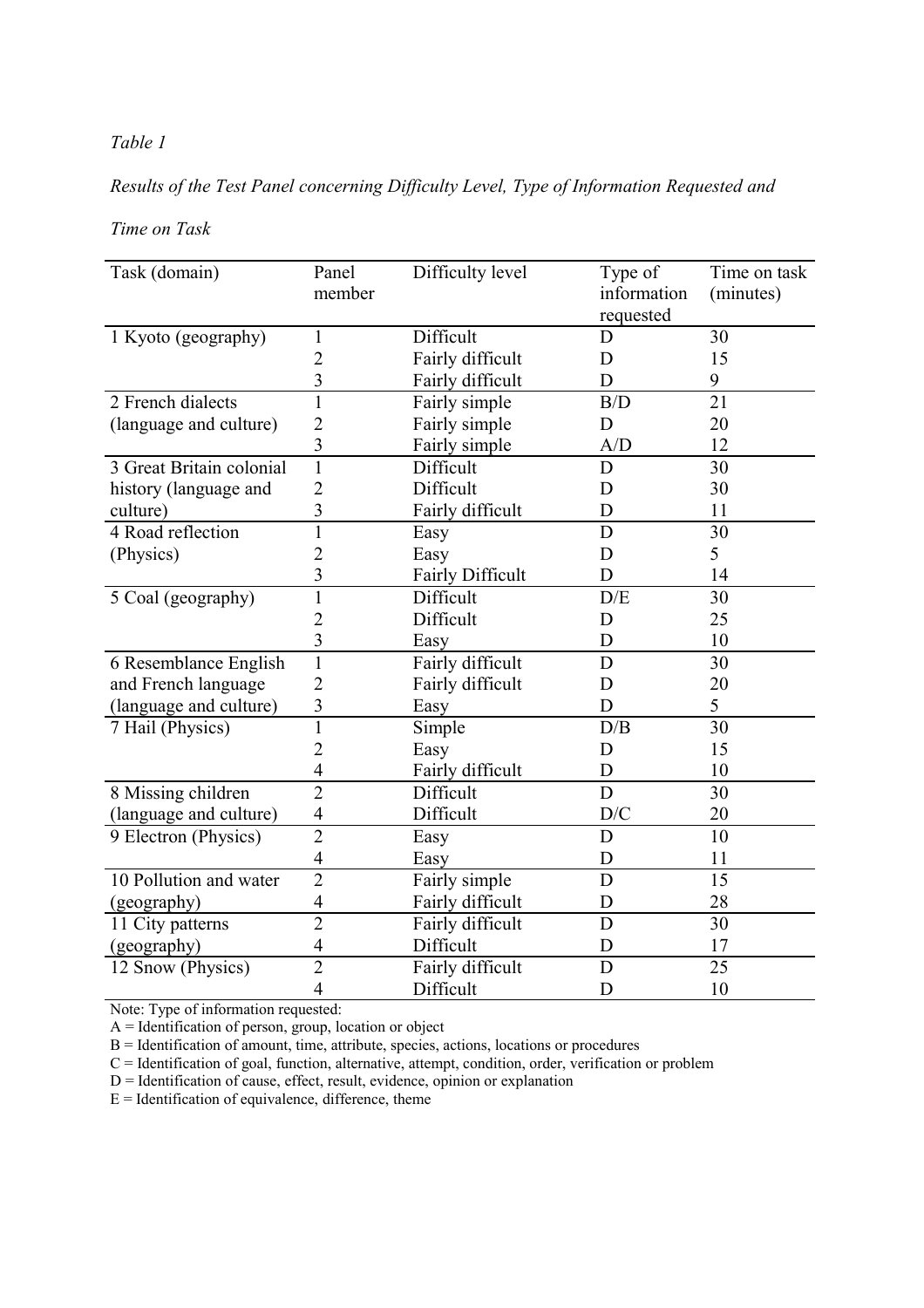*Means and Standard Deviations of difficulty level and time on task*

| <b>Tasks</b> | N  | Difficulty  | Time on task |
|--------------|----|-------------|--------------|
|              |    | level       | Mean $(SD)$  |
|              |    | Mean $(SD)$ |              |
| A11          | 12 | 3.8(0.9)    | 19.3(4.0)    |
| Geography    | 4  | 4.0(0.7)    | 21.2(2.3)    |
| Physics      |    | 3.4(0.8)    | 15.7(3.5)    |
| Language     |    | 3.8(1.3)    | 21.2(3.7)    |
| and culture  |    |             |              |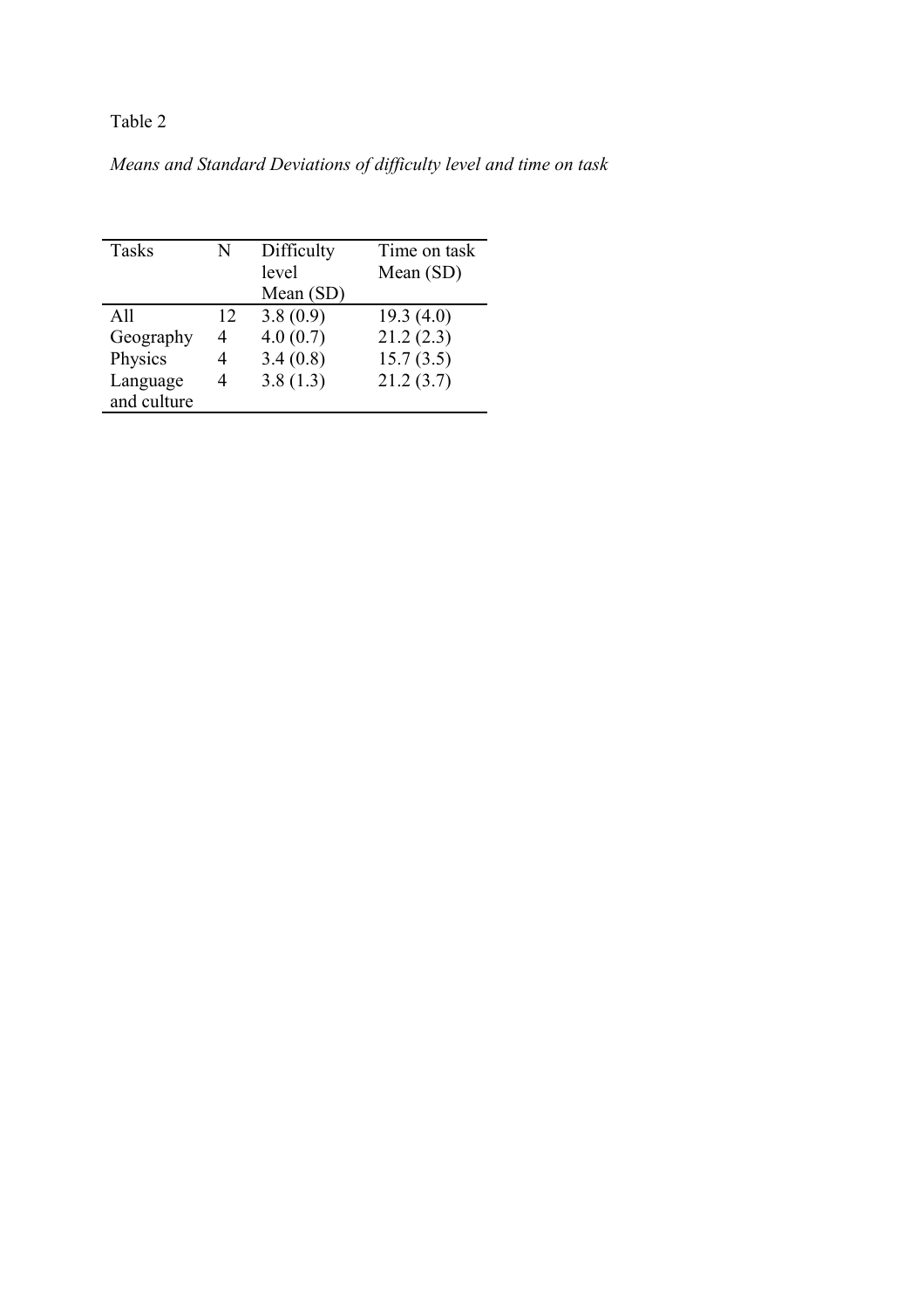## *The Tasks used in the Study*

| Number Title   |                       | Course                         | Task (translated from Dutch)                                                                                                                                                                                                       |
|----------------|-----------------------|--------------------------------|------------------------------------------------------------------------------------------------------------------------------------------------------------------------------------------------------------------------------------|
|                | Kyoto                 | Geography                      | Ecological changes have become clearly<br>visible during the last years. The snowline<br>of the Kilimanjaro is moving and the ice of<br>the polar caps is melting. Can all this be<br>prevented if the Kyoto protocol is followed? |
| $\overline{2}$ | Dialect               | Language and Culture           | There are several dialects within the French<br>language. Which dialects exist and what are<br>the differences between these dialects?                                                                                             |
| $\overline{3}$ |                       | MSN & SMS Language and Culture | Young people used msn and sms a lot. Does<br>this affect their Dutch?                                                                                                                                                              |
| $\overline{4}$ | Road<br>reflection    | Physics                        | Under which circumstances does the road<br>reflect like a mirror in the distance?                                                                                                                                                  |
| 5              | Coal                  | Geography                      | Why does the Netherlands have charcoal<br>layers of 1-2 metres thick, situated far<br>below the ground, while the USA has layers<br>40 metres thick situated near the surface of<br>the earth?                                     |
| 6              | French and<br>English | Language and Culture           | How can the equivalences between the<br>English and French vocabulary be<br>explained?                                                                                                                                             |
| $\overline{7}$ | Hail                  | Physics                        | Why are hailstones sometimes small and<br>sometimes big?                                                                                                                                                                           |
| 8              | Missing<br>children   | Language and Culture           | How effective is searching for missing<br>children by placing their pictures on milk<br>cartons?                                                                                                                                   |
| 9              | Electron              | Physics                        | An electron has a charge, but what is this<br>charge exactly?                                                                                                                                                                      |
| 10             | Pollution             | Geography                      | What is the effect of pollution on the quality<br>of tap water?                                                                                                                                                                    |
| 11<br>12       | City patterns         | Geography                      | You have probably never thought about it,<br>but many cities have certain city patterns.<br>European cities are built different that cities<br>in the USA. What are the differences in city<br>patterns?                           |
|                | Snow                  | Physics                        | Why is there so much air in a snowflake?                                                                                                                                                                                           |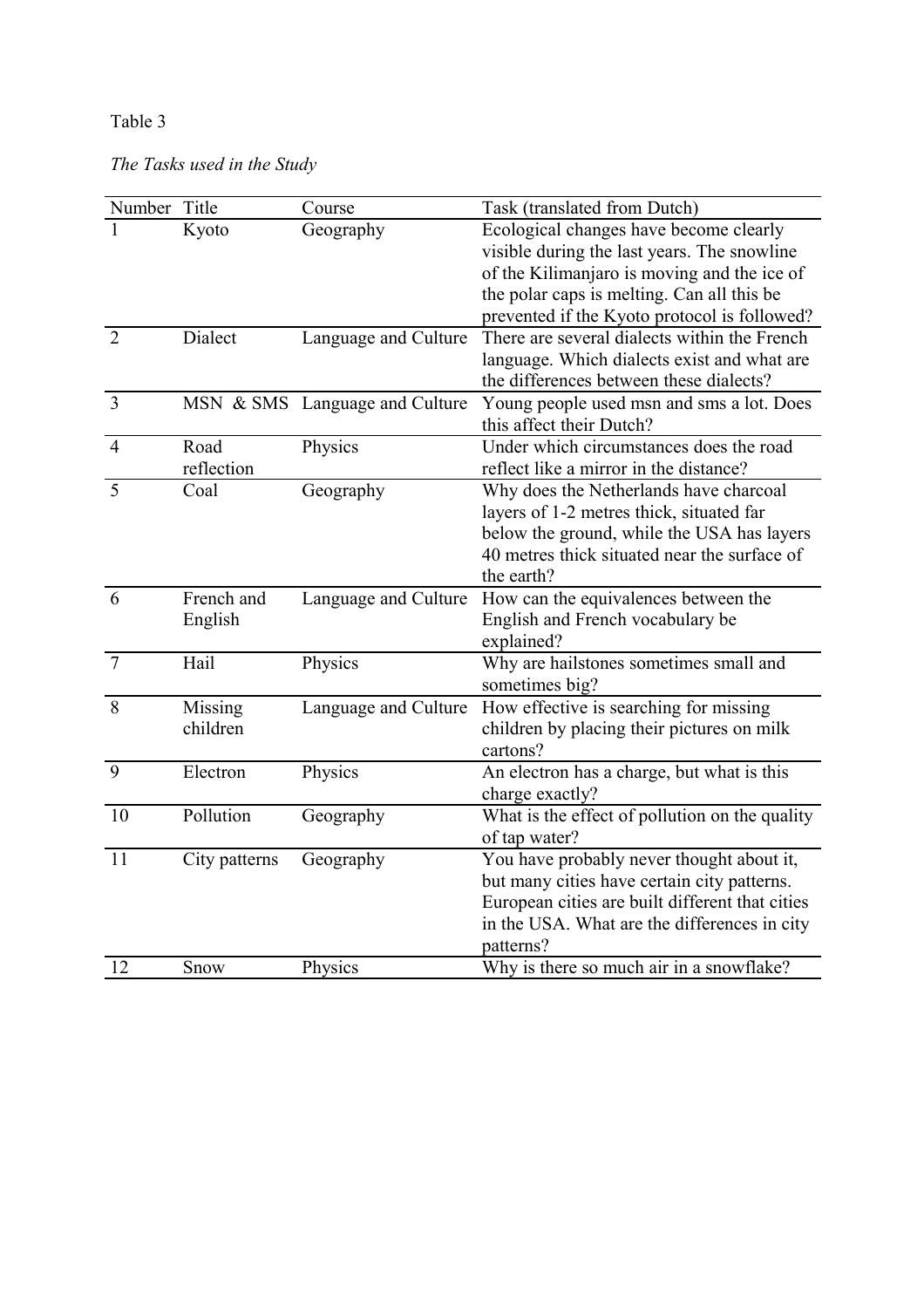*Thinking Aloud Protocols: Constituent and Sub Skills Scored* 

| Constituent skill          | Sub skills                              |
|----------------------------|-----------------------------------------|
| Define information problem | read task                               |
|                            | formulate questions<br>-                |
|                            | activate prior knowledge                |
|                            | clarify task requirements               |
|                            | determine needed info                   |
| Search information         | select search strategy                  |
|                            | specify search terms                    |
|                            | evaluate search results                 |
| Scan information           | read information global                 |
|                            | evaluate source and scanned information |
|                            | store relevant information              |
|                            | elaborate on content                    |
| Process information        | read in depth                           |
|                            | evaluate processed information          |
|                            | store relevant information              |
|                            | elaborate on content                    |
| Organize and present       | formulate problem<br>-                  |
| information                | structure relevant information          |
|                            | outline the product                     |
|                            | realize the product<br>-                |
|                            | elaborate on content                    |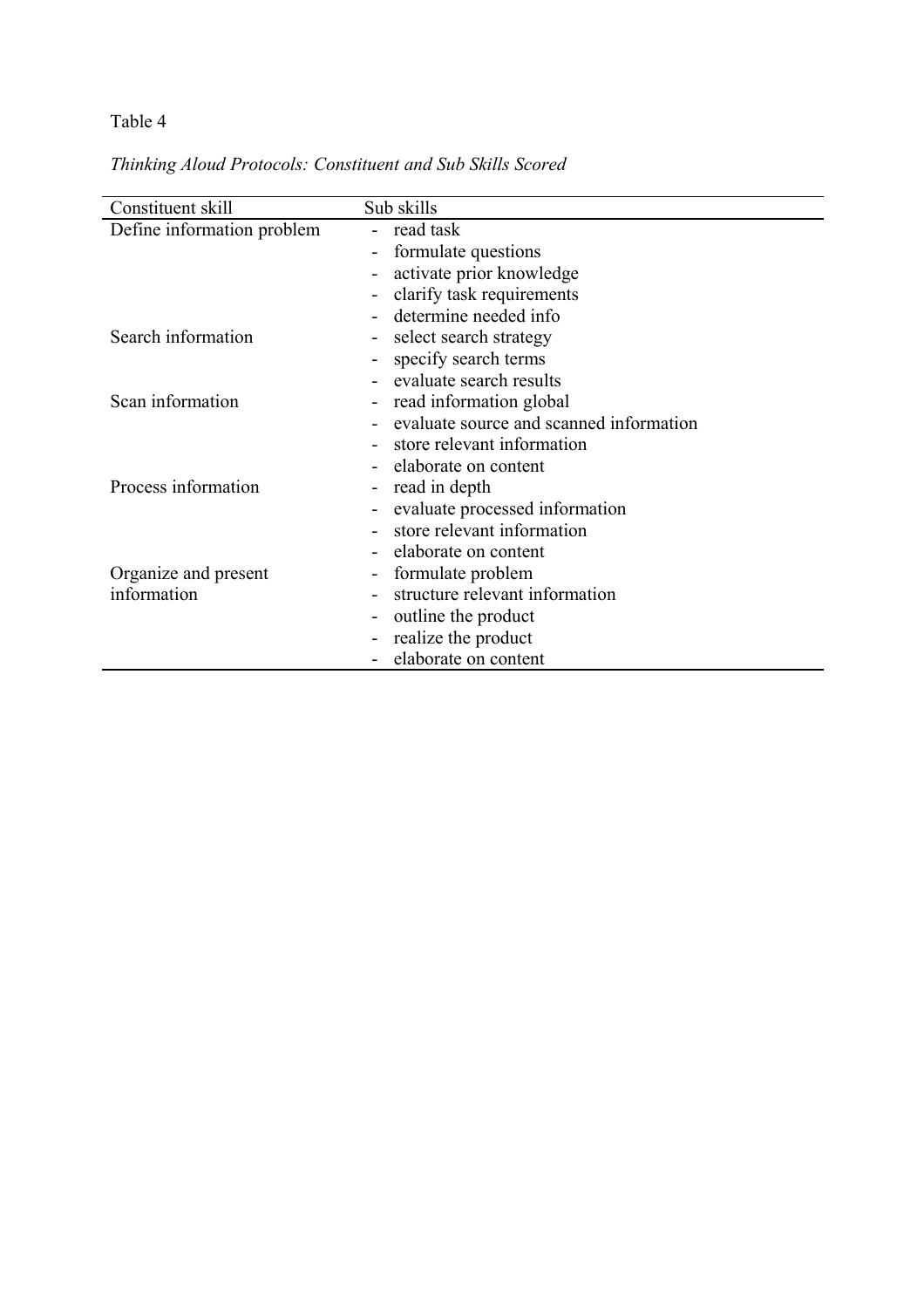| Sub skill       | Criteria                              |                                                       |
|-----------------|---------------------------------------|-------------------------------------------------------|
| Evaluate search | 1.Title/Summary                       | What is the title given by the                        |
| results         |                                       | search engine and what is the                         |
|                 |                                       | contents of the summary?                              |
|                 | 2.Kind (site/PDF/)                    | What kind of source is it, a                          |
|                 |                                       | website, a word document, a                           |
|                 |                                       | PDF file?                                             |
|                 | 3.Address                             | What is the address? Is it a<br>.com or .org address? |
|                 | 4. Rank in hit list                   | How many results are there in                         |
|                 |                                       | total and what is the rank of the                     |
|                 |                                       | result I am evaluating?                               |
|                 | 5. Known to user                      | Have I used this site before, or                      |
|                 |                                       | have I heard good or bad things                       |
|                 |                                       | about it?                                             |
|                 | 6.Language                            | Is the site in a language I prefer                    |
|                 |                                       | and/or understand?                                    |
| Evaluate        | <b>A Usability</b>                    |                                                       |
| information     | 1. Language                           | In what language is the                               |
|                 |                                       | information written? Are there                        |
|                 |                                       | many grammatical or type                              |
|                 |                                       | errors? Is it filled with domain                      |
|                 |                                       | specific language?                                    |
|                 | 2. Connection to task                 | Does the information answer                           |
|                 |                                       | (part of) the information                             |
|                 |                                       | problem?                                              |
|                 |                                       |                                                       |
|                 | 3. Audience                           | Is the information aimed at a                         |
|                 |                                       | specific group of readers?                            |
|                 | 4. Topicality                         | Is the information up to date?                        |
|                 | 5. Amount                             | Is there enough information on                        |
|                 |                                       | the page? Or only a part of the                       |
|                 |                                       | information I'm looking for?                          |
|                 | <b>B</b> Verifiability                |                                                       |
|                 | 1. Author                             | Who has written the                                   |
|                 |                                       | information? Can I contact                            |
|                 |                                       | him/her?                                              |
|                 | 2. References                         | Are there references on the                           |
|                 |                                       | page to used sources? Or links                        |
|                 |                                       | to more websites on the same                          |
|                 |                                       | subject?                                              |
|                 | 3. Information agrees with more sites | Can I find the same                                   |
|                 |                                       | information on more pages or                          |
|                 |                                       | is this information only                              |
|                 |                                       | available on this site?                               |

*Thinking Aloud Protocols: Scored Evaluation Criteria*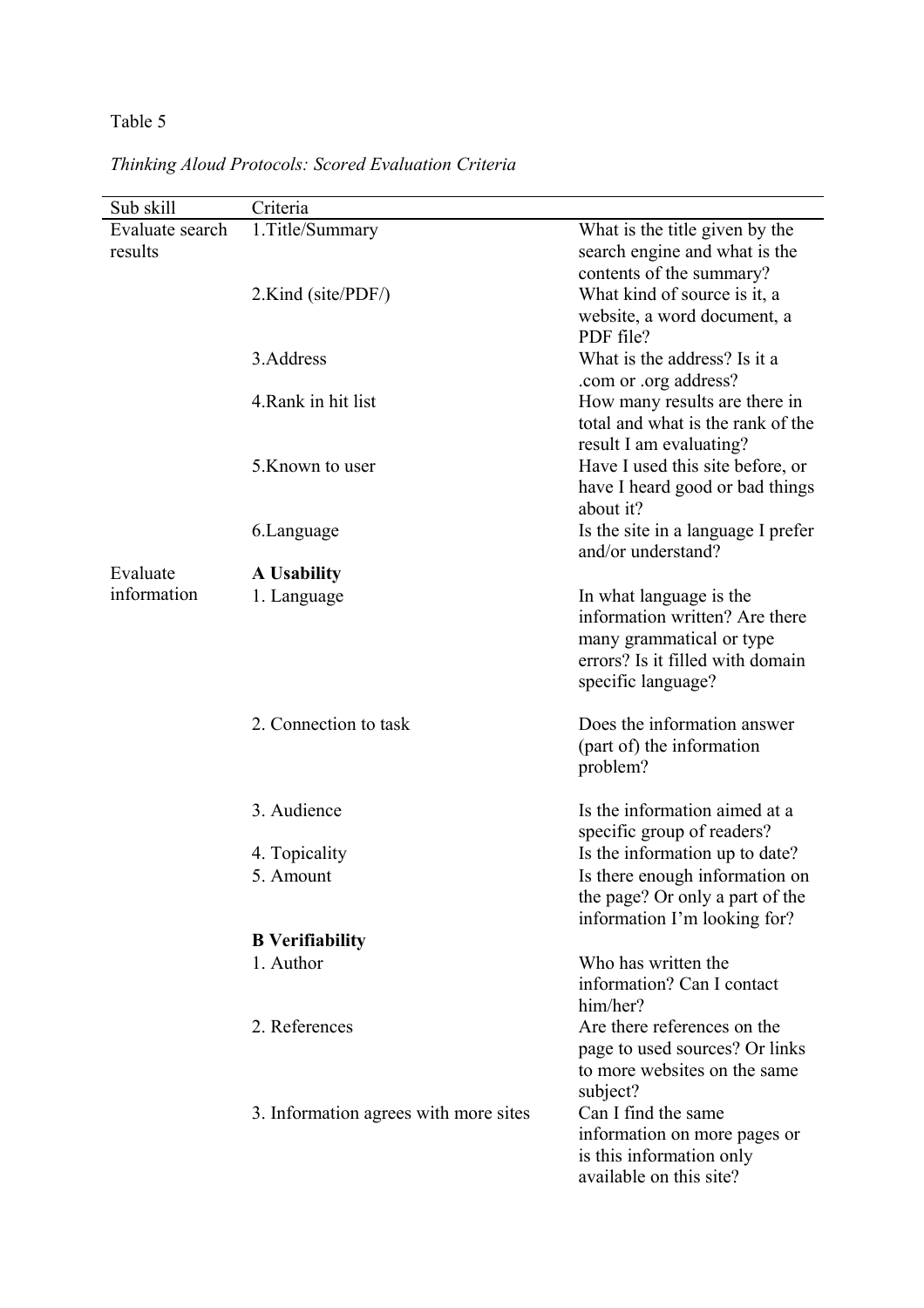|                 | 4. Information agrees with prior<br>knowledge<br>5. Organization | Does the information confirm<br>what I already know?<br>Which organization is behind<br>the information? A<br>governmental organization or a<br>health organization? Can I find<br>their logo on this site? |
|-----------------|------------------------------------------------------------------|-------------------------------------------------------------------------------------------------------------------------------------------------------------------------------------------------------------|
|                 | <b>C.</b> Reliability                                            |                                                                                                                                                                                                             |
|                 | 1. Kind of information                                           | What kind of information is it?<br>A newspaper article or a<br>forum? Is it an opinion or<br>results from research?                                                                                         |
|                 | 2. Objectivity                                                   | Is the information objective or<br>coloured by a certain point of<br>view? Are there a lot of<br>advertisements on the page?                                                                                |
|                 | 3. Primary/Secondary                                             | Is the information first hand or<br>is it someone telling about<br>someone who did something?                                                                                                               |
|                 | 4. Goal                                                          | What does the (author of)<br>information want to achieve.<br>Sell something? Convince me<br>of something or just inform<br>me?                                                                              |
| Evaluate source | <b>A</b> Technical                                               |                                                                                                                                                                                                             |
|                 | 1. Appearance                                                    | Does the site appeal to me?<br>Does it have pictures or only<br>text?                                                                                                                                       |
|                 | 2. Speed                                                         | Does it take a lot of time to<br>load the page?                                                                                                                                                             |
|                 | <b>B</b> Usability                                               |                                                                                                                                                                                                             |
|                 | 1. Language                                                      | In what language is the site<br>written? Are there many<br>grammatical or type errors?                                                                                                                      |
|                 | 2. Connection to task                                            | Does the site have a connection<br>to (part of) my information<br>problem?                                                                                                                                  |
|                 | 3. Audience                                                      | For who is the site meant?<br>Who are its visitors?                                                                                                                                                         |
|                 | 4. Topicality<br><b>C</b> Verifiability                          | Is the site updated regularly?                                                                                                                                                                              |
|                 | 1. Reputation                                                    | Is this site famous or infamous<br>for something? Does it have a<br>good/bad reputation?                                                                                                                    |
|                 | D. Reliability                                                   |                                                                                                                                                                                                             |
|                 | 1. Kind (site/PDF)                                               | What kind of source is it, a<br>website, a word document, a<br>PDF file?                                                                                                                                    |
|                 | 2. Primary/secondary                                             | Is the site an original source or<br>a site telling about what is                                                                                                                                           |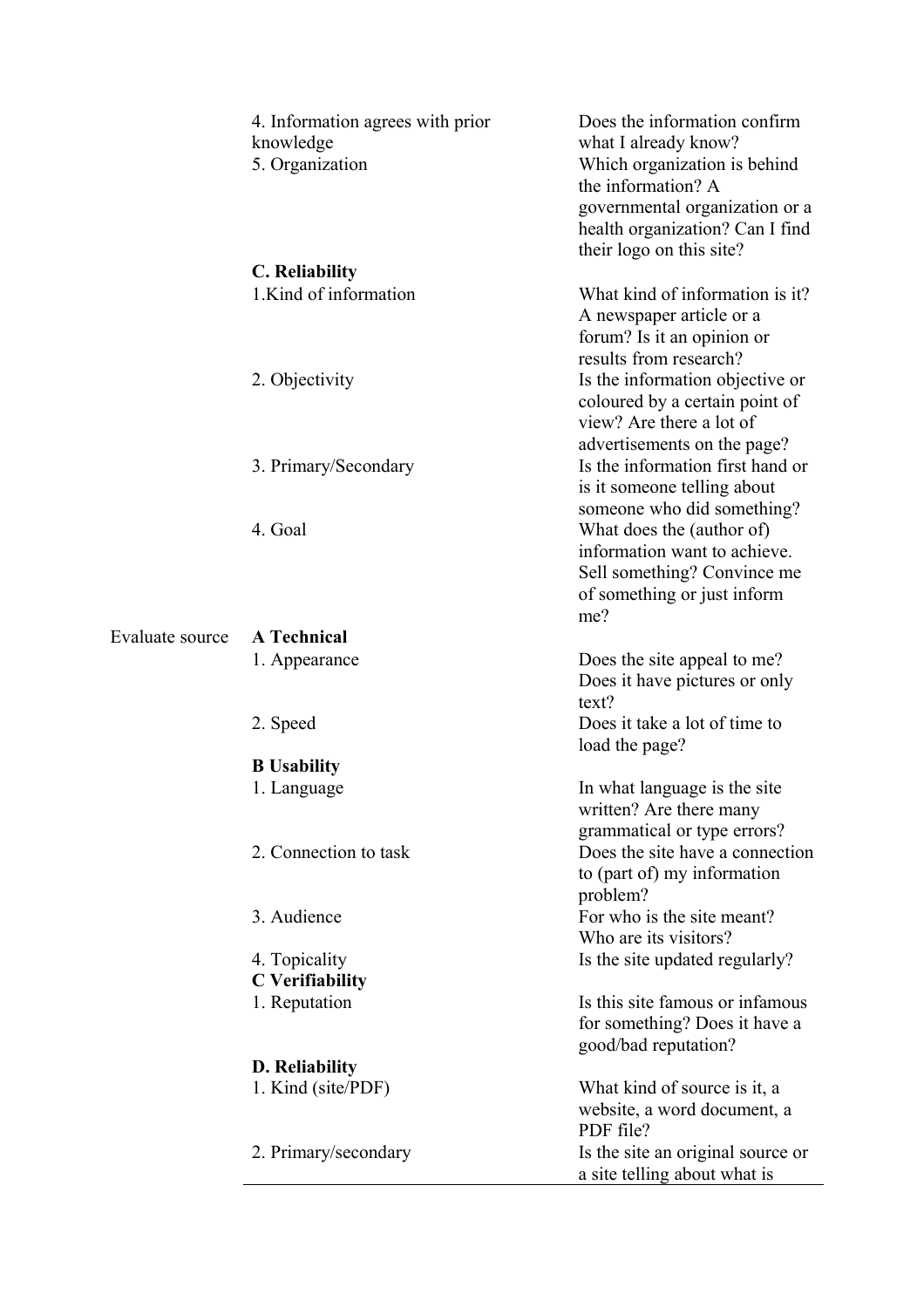written somewhere else?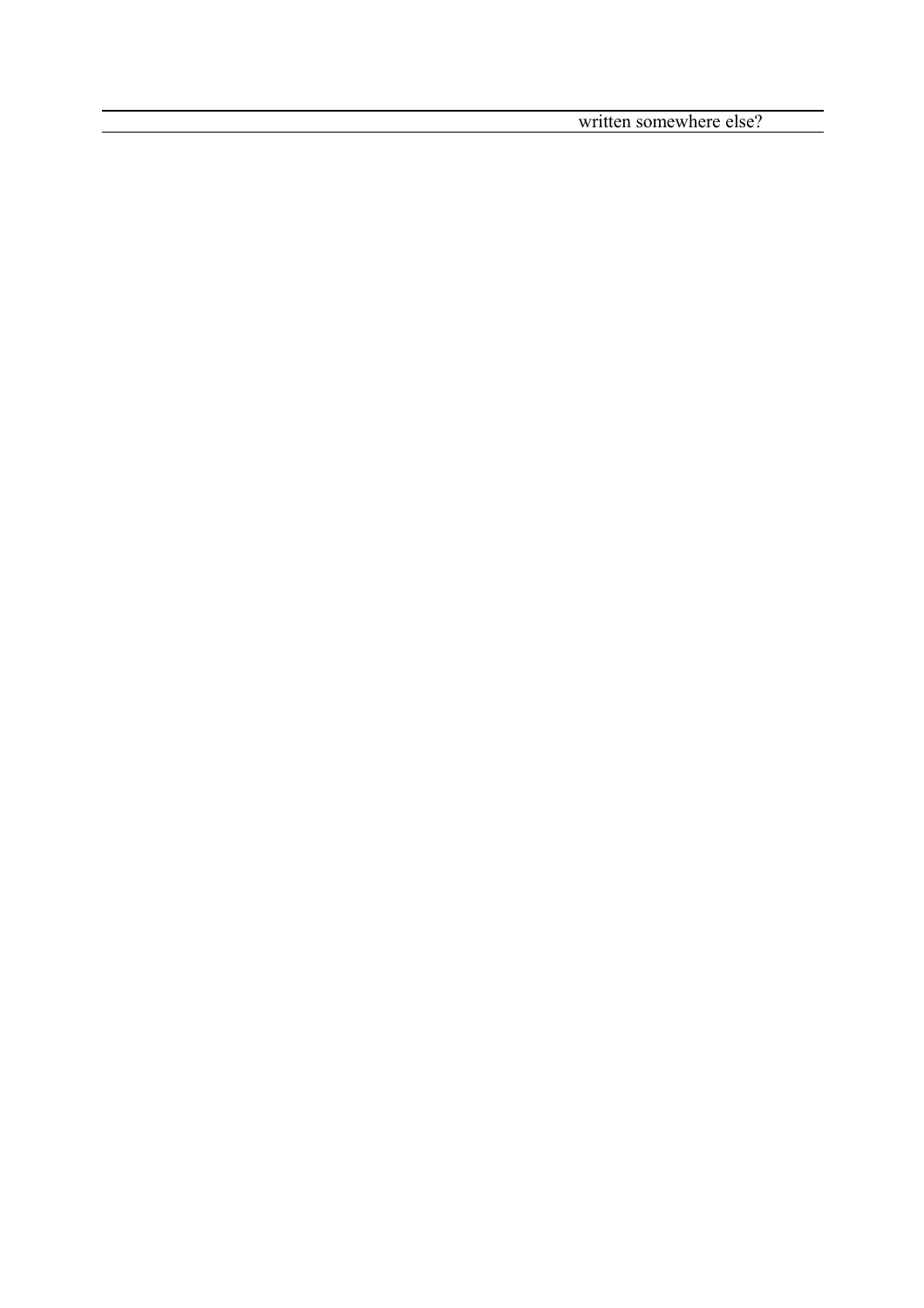*Means and Standard Deviations of time spent on constituent skills*

| <b>Tasks</b> | N  | Search      | Scan      | Process   | Organize  | <b>Total Mean</b> |
|--------------|----|-------------|-----------|-----------|-----------|-------------------|
|              |    | Mean $(SD)$ | Mean (SD) | Mean (SD) | Mean (SD) | (SD)              |
| All          | 46 | 10.7(6.7)   | 7.0(4.1)  | 3.9(4.8)  | 1.7(2.1)  | 23.9(7.1)         |
| Geography    | 16 | 11.3(6.1)   | 8.2(3.9)  | 4.2(5.4)  | 2.2(2.5)  | 26.5(4.2)         |
| Physics      | 16 | 9.4(7.4)    | 4.8(2.8)  | 4.3(4.9)  | 1.4(2.0)  | 20.4(8.9)         |
| Language     | 14 | 11.6(7.0)   | 8.4(4.7)  | 3.1(4.1)  | 1.4(1.6)  | 25.1(6.1)         |
| and culture  |    |             |           |           |           |                   |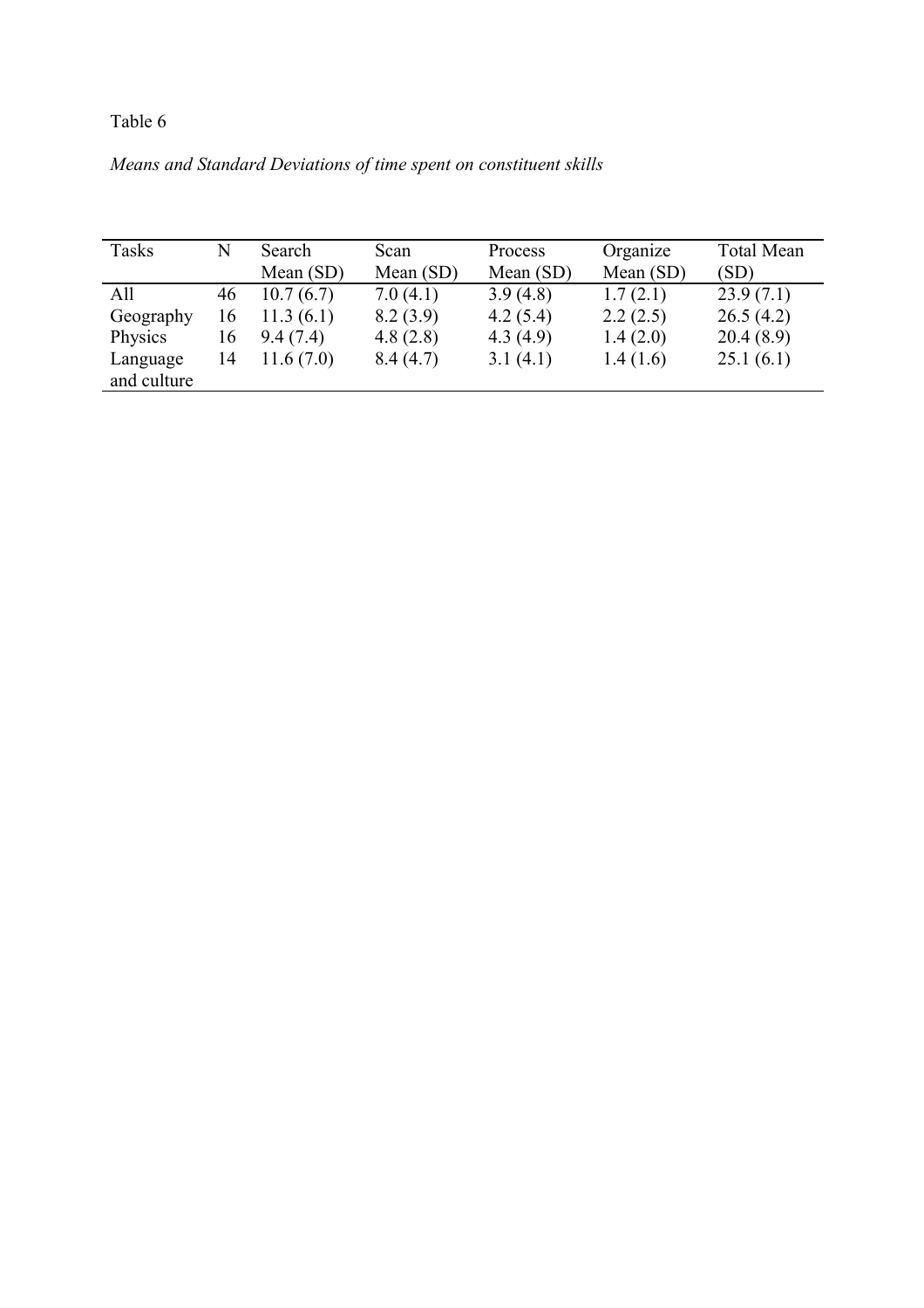| Tasks        | N  | Search       | Scan        | Process   | Organize    |
|--------------|----|--------------|-------------|-----------|-------------|
|              |    | Mean $(SD)$  | Mean $(SD)$ | Mean (SD) | Mean $(SD)$ |
| All          | 46 | 14.5 $(6.8)$ | 12.8(6.9)   | 2.9(2.9)  | 1.6(1.8)    |
| Geography    | 16 | 16.6(7.5)    | 15.1(8.7)   | 2.9(3.0)  | 1.4(1.4)    |
| Physics      | 16 | 14.4(7.4)    | 12.4(6.3)   | 3.6(3.4)  | 1.5(2.1)    |
| Language and | 14 | 12.2(4.8)    | 10.5(4.2)   | 2.1(2.1)  | 2.0(1.9)    |
| culture      |    |              |             |           |             |

*Frequencies of Constituent Skills*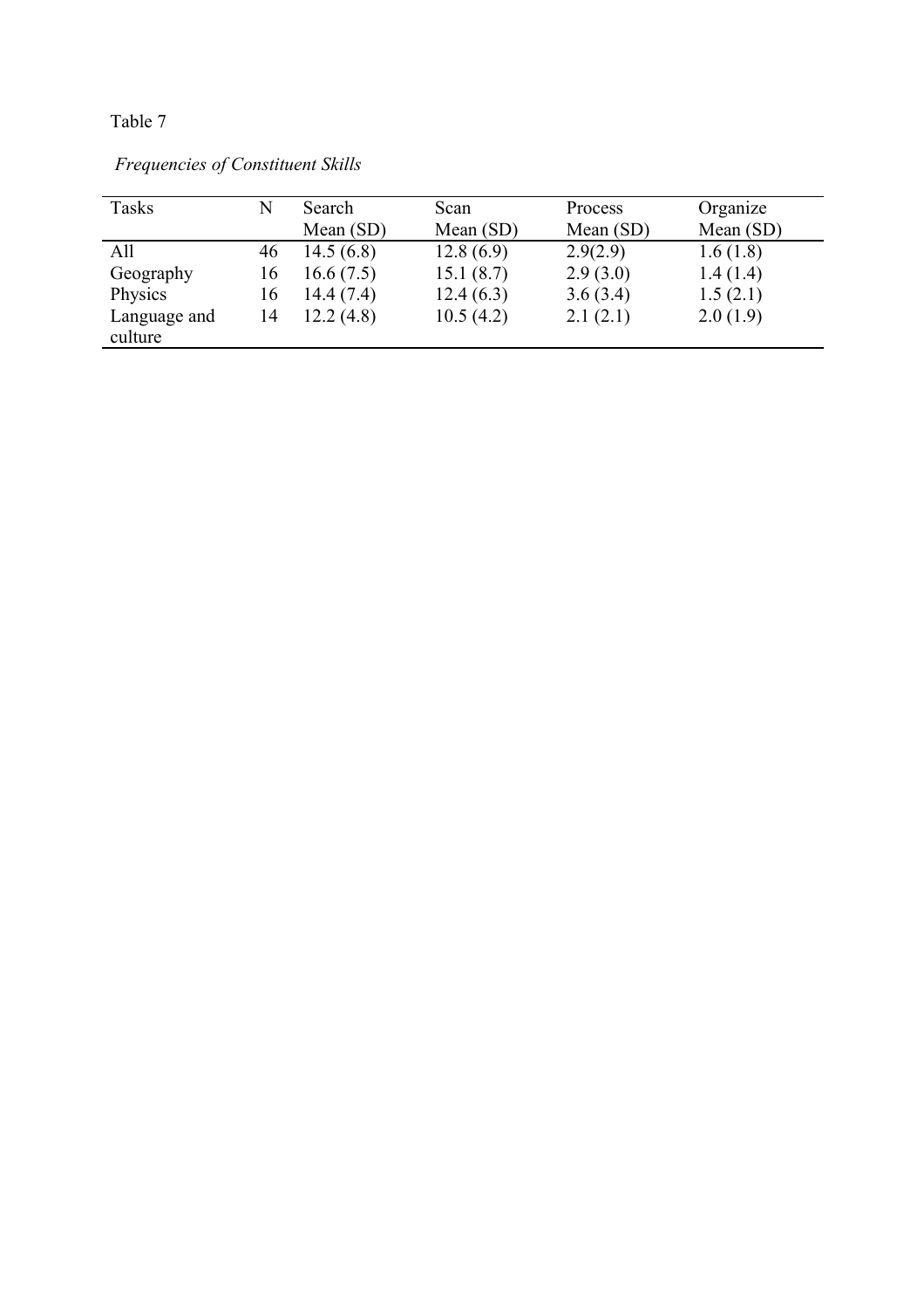*Frequencies of Evaluating Search Results, Sources and Information per Task per Constituent*

| Tasks       | N  | Evaluate    | Evaluate    | Evaluate    | Evaluate    | Evaluate  |
|-------------|----|-------------|-------------|-------------|-------------|-----------|
|             |    | results     | information | source      | information | source    |
|             |    | during      | during scan | during scan | during      | during    |
|             |    | search      | Mean $(SD)$ | Mean $(SD)$ | process     | process   |
|             |    | Mean $(SD)$ |             |             | Mean $(SD)$ | Mean (SD) |
| All         | 46 | 9.5(6.6)    | 3.5(3.2)    | 0.2(0.5)    | 1.1(1.7)    | 0.0(0.2)  |
| Geography   | 16 | 10.3(6.8)   | 4.3(3.7)    | 0.2(0.4)    | 1.3(1.7)    | 0.0(0.0)  |
| Physics     | 16 | 9.6(7.3)    | 3.3(3.1)    | 0.2(0.5)    | 1.4(2.0)    | 0.1(0.3)  |
| Language    | 14 | 8.6(6.0)    | 2.9(2.8)    | 0.2(0.4)    | 0.5(0.9)    | 0.0(0.0)  |
| and culture |    |             |             |             |             |           |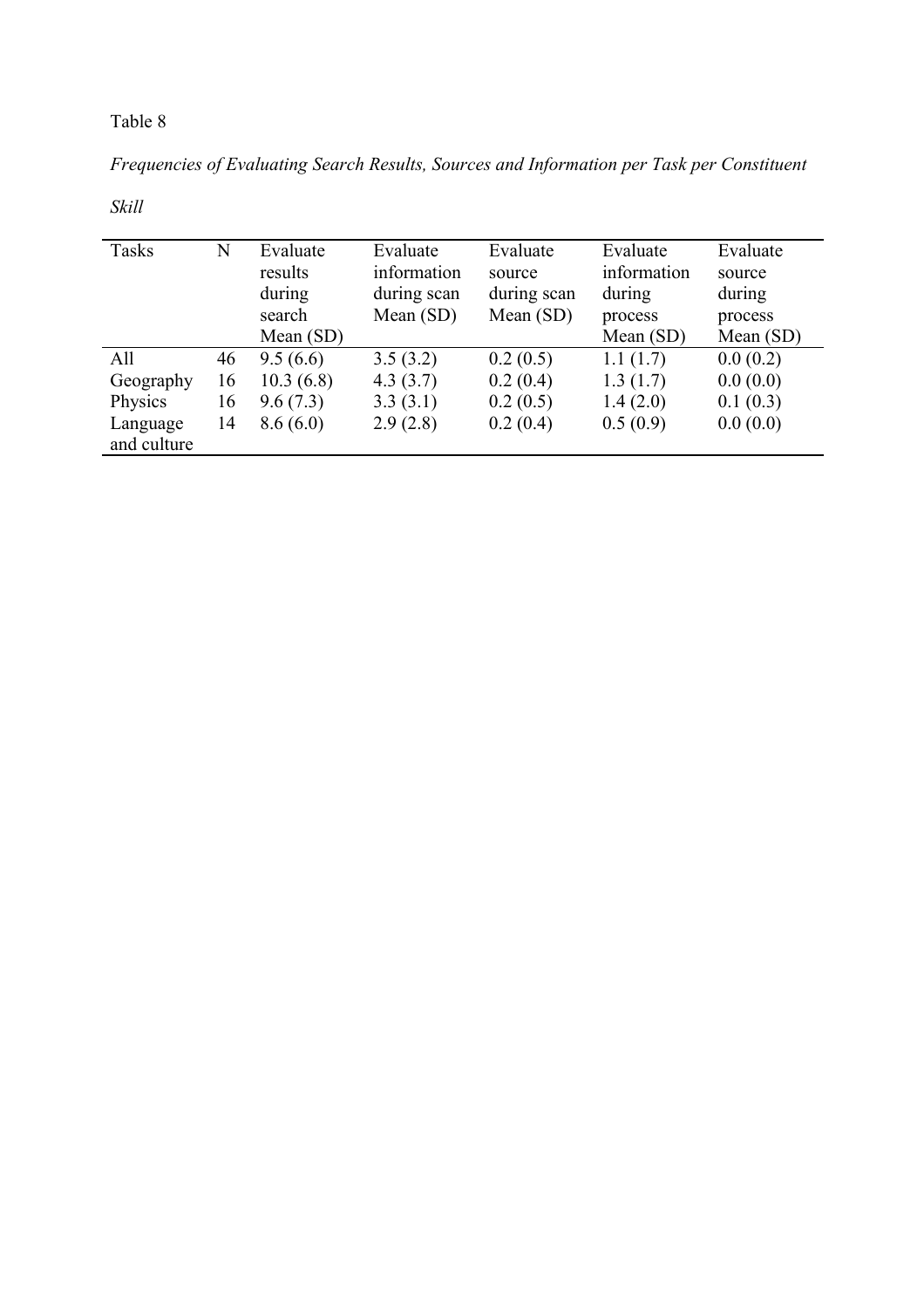*Frequencies of Criteria used for Judging Search Results, Sources and Information* 

| Sub skill   | Criteria                                   | Frequencies      |
|-------------|--------------------------------------------|------------------|
| Evaluate    | 1. Title/Summary                           | 217              |
| search      | 2.Kind (site/PDF/)                         | $\boldsymbol{0}$ |
| results     | 3.Address                                  | $\boldsymbol{0}$ |
|             | 4. Rank in hit list                        | 3                |
|             | 5. Known to user                           | $\overline{4}$   |
|             | 6.Language                                 | $\overline{2}$   |
| Evaluate    | <b>A Usability</b>                         |                  |
| information | 1. Language                                | 10               |
|             | 2. Connection to task                      | 89               |
|             | 3. Audience                                | $\boldsymbol{0}$ |
|             | 4. Topicality                              | $\boldsymbol{0}$ |
|             | 5. Amount                                  | $\overline{7}$   |
|             | <b>B</b> Verifiability                     |                  |
|             | 1. Author                                  | $\overline{0}$   |
|             | 2. References                              | $\boldsymbol{0}$ |
|             | 3. Information agrees with more sites      | $\boldsymbol{0}$ |
|             | 4. Information agrees with prior knowledge | $\overline{2}$   |
|             | 5. Organization                            | 1                |
|             | <b>C.</b> Reliability                      |                  |
|             | 1.Kind of information                      | 8                |
|             | 2. Objectivity                             | $\overline{0}$   |
|             | 3. Primary/Secondary                       | $\overline{0}$   |
|             | 4. Goal                                    | $\overline{0}$   |
| Evaluate    | <b>A</b> Technical                         |                  |
| source      | 1. Appearance                              | $\boldsymbol{0}$ |
|             | 2. Speed                                   | $\overline{3}$   |
|             | <b>B</b> Usability                         |                  |
|             | 1. Language                                | $\boldsymbol{0}$ |
|             | 2. Connection to task                      | $\boldsymbol{0}$ |
|             | 3. Audience                                | $\theta$         |
|             | 4. Topicality                              | $\overline{0}$   |
|             | <b>C</b> Verifiability                     |                  |
|             | 1. Reputation                              | $\boldsymbol{0}$ |
|             | D. Reliability                             |                  |
|             | 1. Kind (site/PDF)                         | 1                |
|             | 2. Primary/secondary                       | $\boldsymbol{0}$ |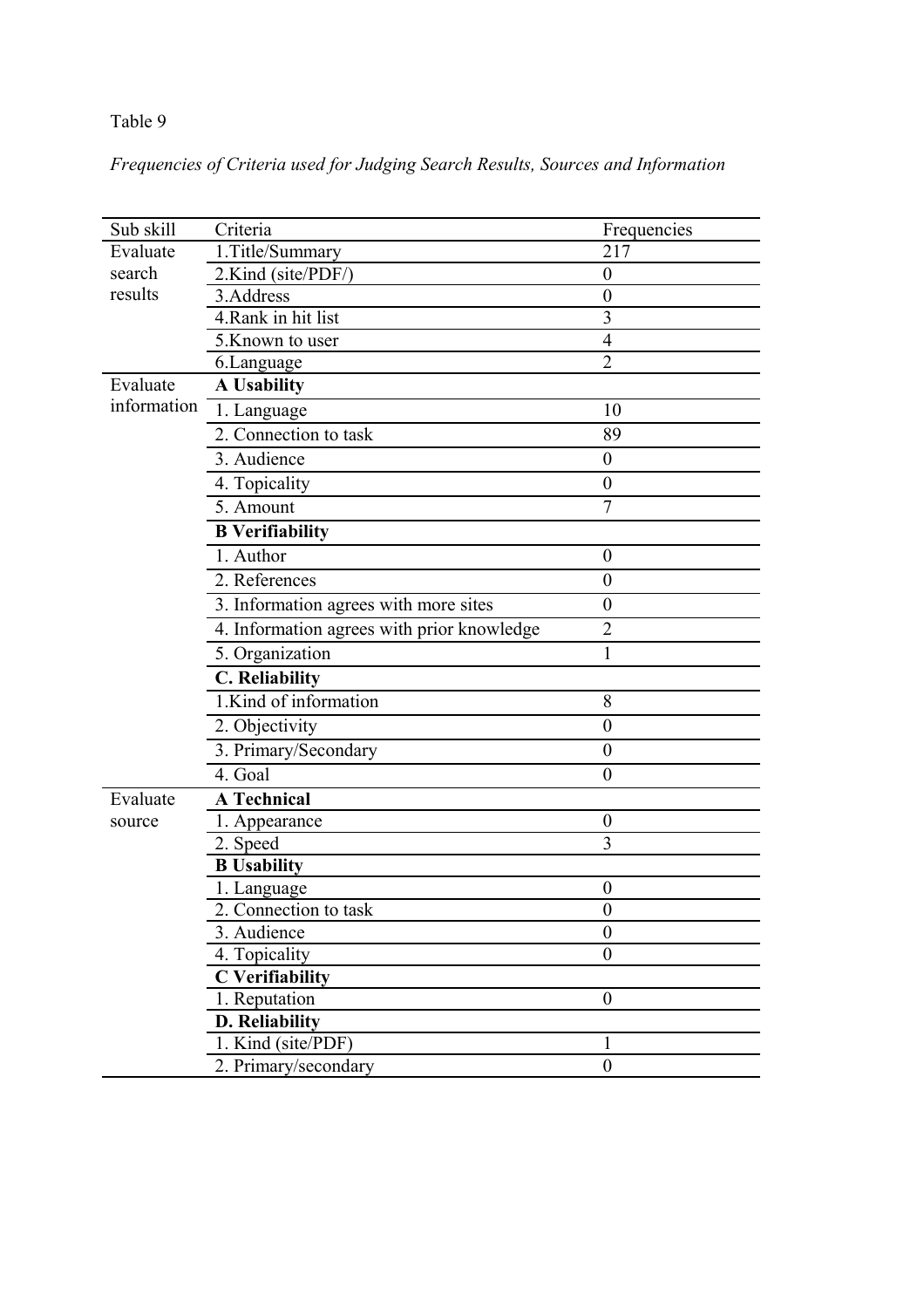| Sub skill       | Criteria         | All $(N=46)$<br>Mean $(SD)$ | Geography<br>$(N=16)$ | Physics<br>$(N=16)$ | Language<br>and culture |
|-----------------|------------------|-----------------------------|-----------------------|---------------------|-------------------------|
|                 |                  |                             | Mean (SD)             | Mean $(SD)$         | $(N = 14)$              |
|                 |                  |                             |                       |                     | Mean (SD)               |
| Evaluate search |                  |                             |                       |                     |                         |
| results         |                  |                             |                       |                     |                         |
|                 | Title/Summary    | 4.7(5.1)                    | 5.7(5.4)              | 4.2(4.6)            | 4.2(5.5)                |
|                 | Rank in hit list | 0.1(0.2)                    | 0.2(0.4)              | 0.0(0.0)            | 0.0(0.0)                |
|                 | Known to user    | 0.1(0.3)                    | 0.1(0.3)              | 0.1(0.3)            | 0.0(0.0)                |
|                 | Language         | 0.0(0.2)                    | 0.0(0.0)              | 0.1(0.3)            | 0.0(0.0)                |
| Evaluate        |                  |                             |                       |                     |                         |
| information     |                  |                             |                       |                     |                         |
|                 | Language         | 0.2(0.6)                    | 0.2(0.4)              | 0.3(0.8)            | 0.1(0.5)                |
|                 | Connection to    | 1.9(2.0)                    | 2.4(2.7)              | 2.1(1.8)            | 1.2(1.2)                |
|                 | task             |                             |                       |                     |                         |
|                 | Amount           | 0.2(0.4)                    | 0.3(0.4)              | 0.1(0.3)            | 0.1(0.3)                |
|                 | Information      | 0.0(0.2)                    | 0.1(0.3)              | 0.1(0.3)            | 0.0(0.0)                |
|                 | agrees with      |                             |                       |                     |                         |
|                 | prior            |                             |                       |                     |                         |
|                 | knowledge        |                             |                       |                     |                         |
|                 | Organization     | 0.0(0.1)                    | 0.0(0.0)              | 0.1(0.3)            | 0.0(0.0)                |
|                 | Kind of          | 0.2(0.7)                    | 0.1(0.5)              | 0.1(0.5)            | 0.3(1.1)                |
|                 | information      |                             |                       |                     |                         |
| Evaluate source |                  |                             |                       |                     |                         |
|                 | Speed            | 0.1(0.2)                    | 0.1(0.3)              | 0.0(0.0)            | 0.1(0.4)                |
|                 | Kind             | 0.0(0.1)                    | 0.0(0.0)              | 0.1(0.3)            | 0.0(0.0)                |
|                 |                  |                             |                       |                     |                         |

# *Means and Standard Deviations of Criteria Use*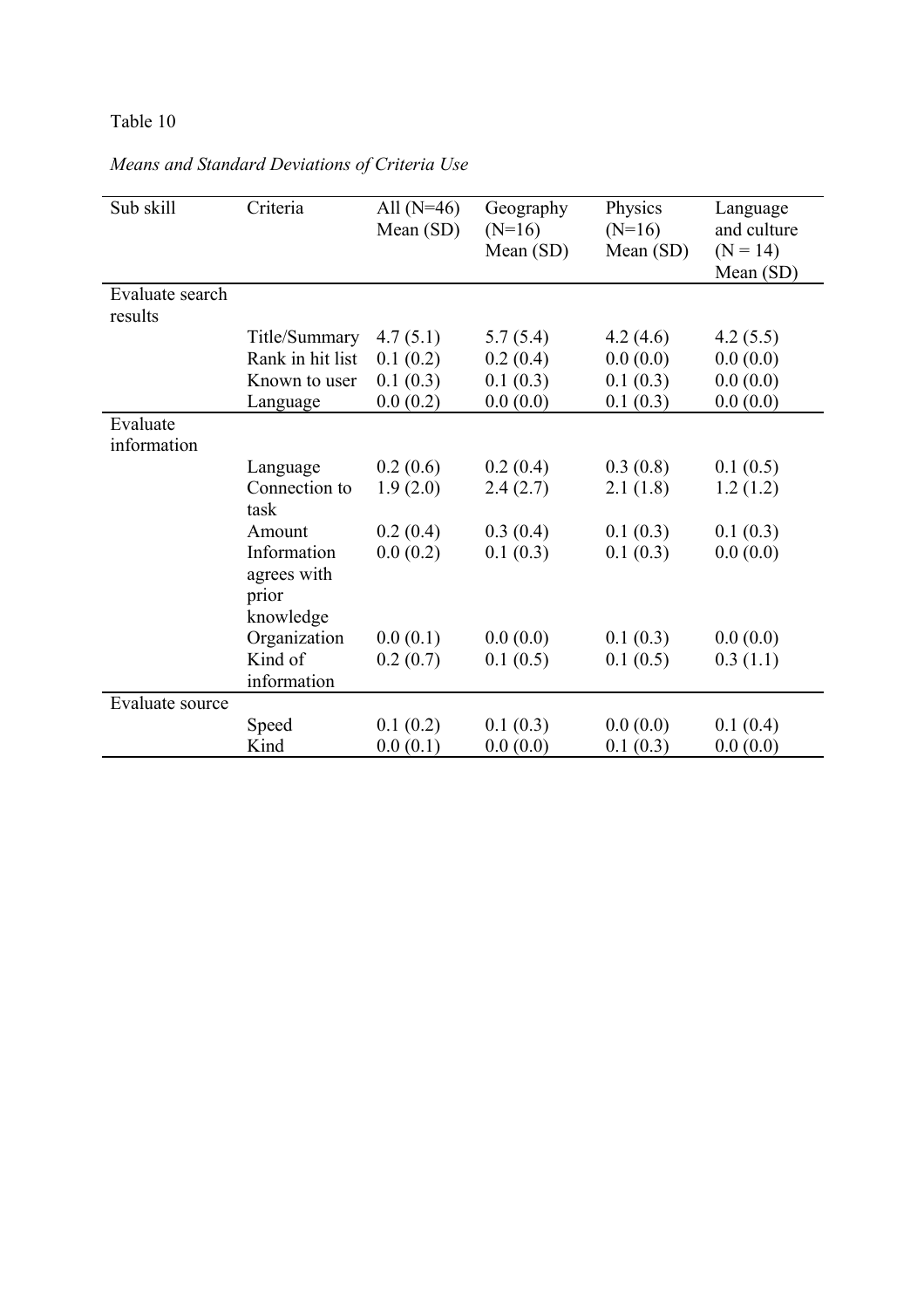| Tasks                | N  | <b>Total Product</b> | Using more than        | Quality of      | Suitability of  |
|----------------------|----|----------------------|------------------------|-----------------|-----------------|
|                      |    | Mean $(SD)$          | one site               | Sources         | Information     |
|                      |    |                      | $(\text{maximum} = 1)$ | $(maximum = 4)$ | $(maximum = 4)$ |
|                      |    |                      | Mean $(SD)$            | Mean(SD)        | Mean(SD)        |
| All                  | 46 | 4.1 $(1.7)$          | 0.8(0.4)               | 1.8(0.8)        | 1.5(1.1)        |
| Geography            | 16 | 3.6(1.4)             | 0.8(0.4)               | 1.9(0.9)        | 0.9(0.6)        |
| Physics              | 16 | 5.1(1.8)             | 0.8(0.4)               | 2.0(0.8)        | 2.3(1.2)        |
| Language and culture | 14 | 3.5(1.3)             | 0.9(0.4)               | 1.6(0.6)        | 1.1(0.9)        |

*Means and Standard Deviations of the Product Scores (Maximum = 9)*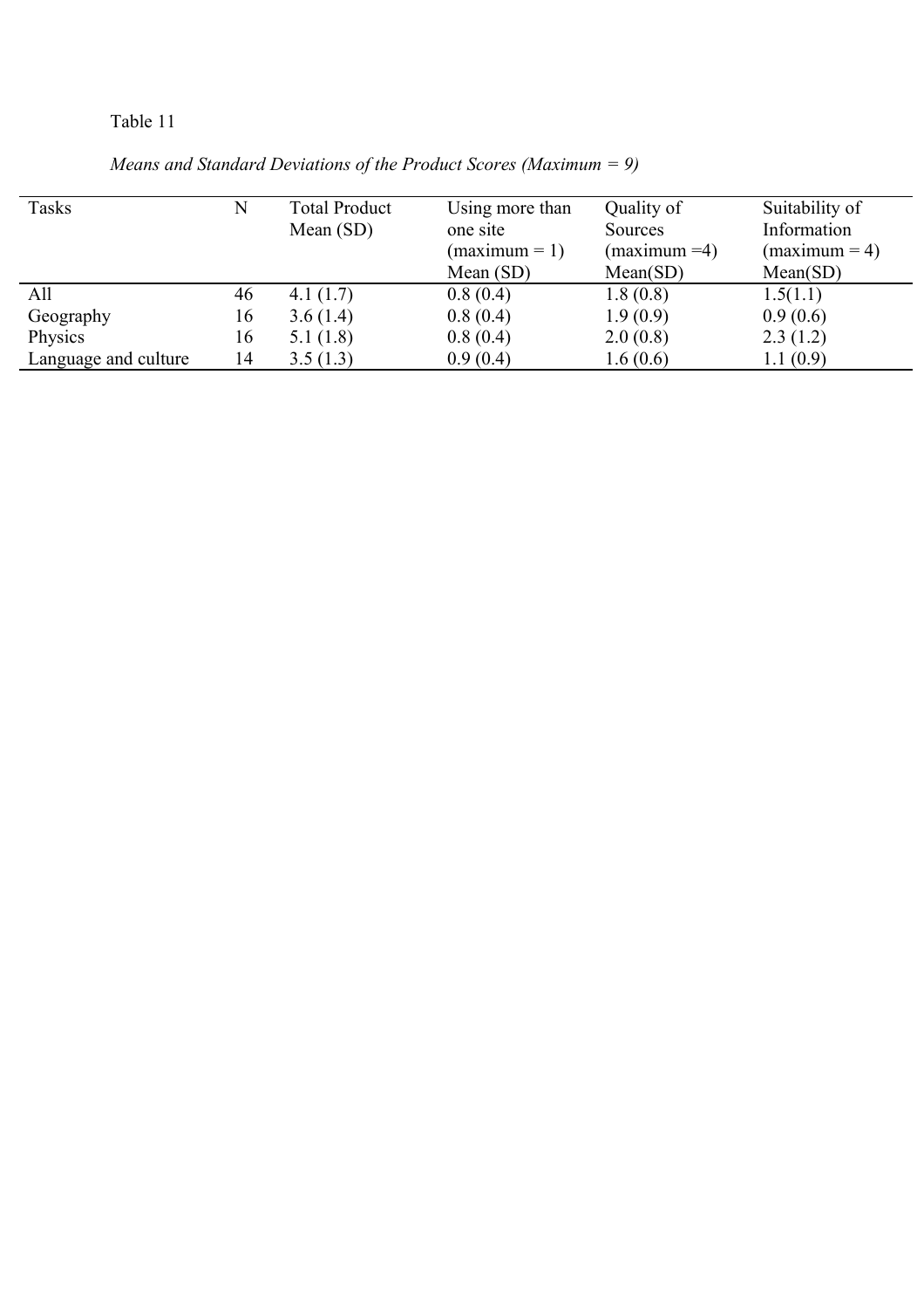|  |  | Criteria mentioned without prompting during group interviews |  |  |
|--|--|--------------------------------------------------------------|--|--|
|  |  |                                                              |  |  |

| Sub skill   | Criteria                                   | Number of groups<br>$(maximum = 8)$ |
|-------------|--------------------------------------------|-------------------------------------|
| Evaluate    | 1. Title/Summary                           | 5                                   |
| search      | 2.Kind (site/PDF/)                         | $\boldsymbol{0}$                    |
| results     | 3.Address                                  | $\overline{2}$                      |
|             | 4. Rank in hit list                        | $\overline{5}$                      |
|             | 5. Known to user                           | 3                                   |
|             | 6.Language                                 | $\boldsymbol{0}$                    |
| Evaluate    | A Usability                                |                                     |
| information | 1. Language                                | 5                                   |
|             | 2. Connection to task                      | 8                                   |
|             | 3. Audience                                | $\overline{2}$                      |
|             | 4. Topicality                              | $\boldsymbol{0}$                    |
|             | 5. Amount                                  | 4                                   |
|             | <b>B</b> Verifiability                     |                                     |
|             | 1. Author                                  | $\overline{4}$                      |
|             | 2. References                              | 1                                   |
|             | 3. Information agrees with more sites      | 8                                   |
|             | 4. Information agrees with prior knowledge | 1                                   |
|             | 5. Organization                            | $\overline{2}$                      |
|             | <b>C.</b> Reliability                      |                                     |
|             | 1.Kind of information                      | $\overline{4}$                      |
|             | 2. Objectivity                             | $\boldsymbol{0}$                    |
|             | 3. Primary/Secondary                       | $\boldsymbol{0}$                    |
|             | 4. Goal                                    | $\overline{2}$                      |
| Evaluate    | <b>A</b> Technical                         |                                     |
| source      | 1. Appearance                              | 6                                   |
|             | 2. Speed                                   | $\overline{0}$                      |
|             | <b>B</b> Usability                         |                                     |
|             | 1. Language                                | $\theta$                            |
|             | 2. Connection to task                      | $\overline{0}$                      |
|             | 3. Audience                                | $\boldsymbol{0}$                    |
|             | 4. Topicality                              | $\boldsymbol{0}$                    |
|             | <b>C</b> Verifiability                     |                                     |
|             | 1. Reputation                              | 4                                   |
|             | <b>D.</b> Reliability                      |                                     |
|             | 1. Kind (site/PDF)                         | $\overline{2}$                      |
|             | 2. Primary/secondary                       | $\boldsymbol{0}$                    |